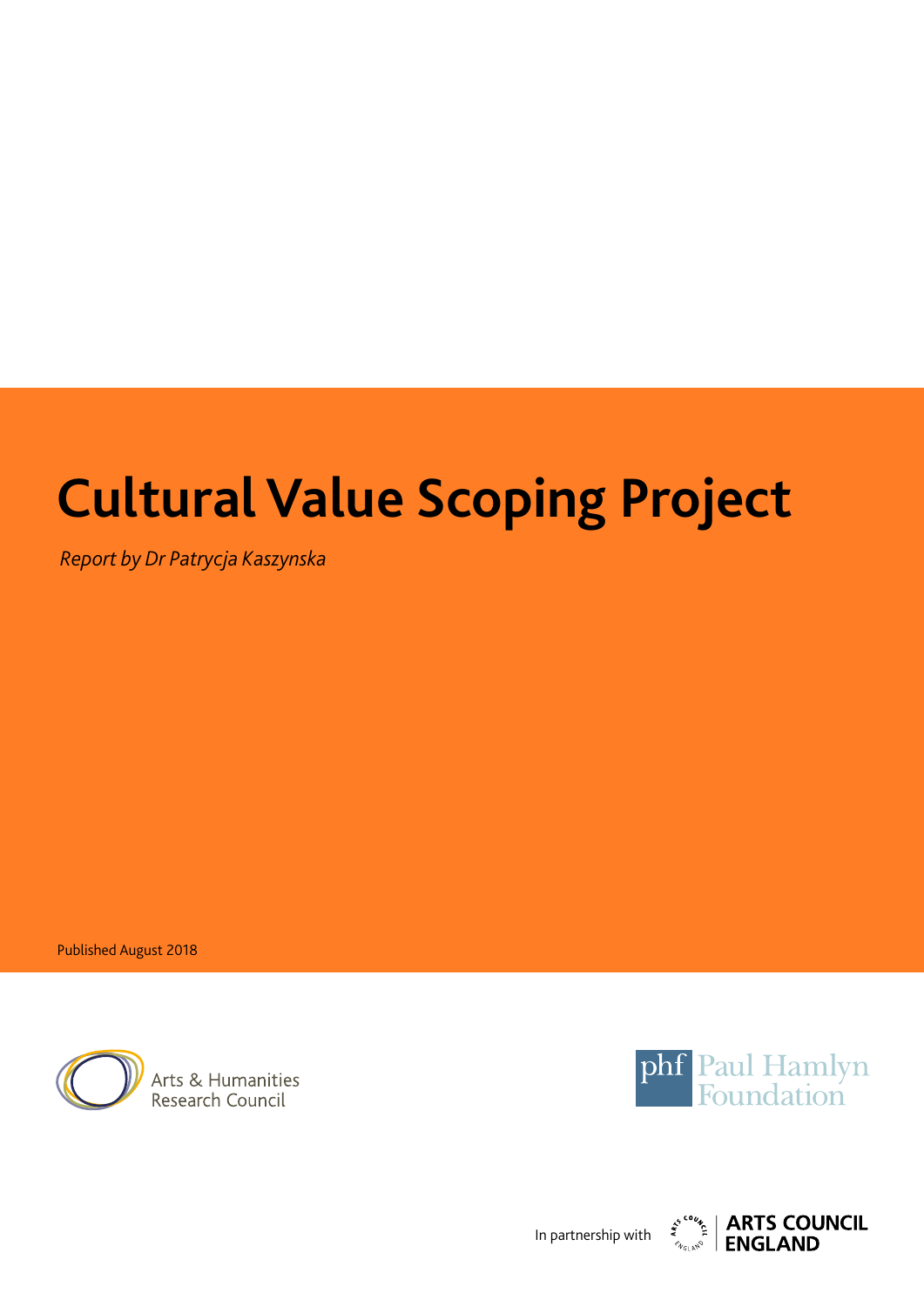# **Contents**

| 1.   |  |    |
|------|--|----|
| 1.1. |  |    |
| 1.2. |  |    |
| 1.3. |  |    |
| 1.4. |  |    |
| 2.   |  |    |
| 2.1. |  |    |
| 2.2. |  |    |
| 2.3. |  |    |
| 2.4. |  |    |
| 2.5. |  |    |
| 2.6. |  |    |
| 3.   |  |    |
| 3.1. |  |    |
| 3.2. |  |    |
| 3.3. |  |    |
| 3.4. |  |    |
| 3.5. |  |    |
| 4.   |  |    |
| 4.1. |  |    |
| 4.2. |  |    |
| 4.3. |  | 30 |
| 4.4. |  |    |
| 4.5. |  |    |
| 4.6. |  |    |
| 4.7. |  | 33 |
| 4.8. |  | 34 |
| 5.   |  |    |
|      |  |    |
|      |  |    |
|      |  |    |
|      |  |    |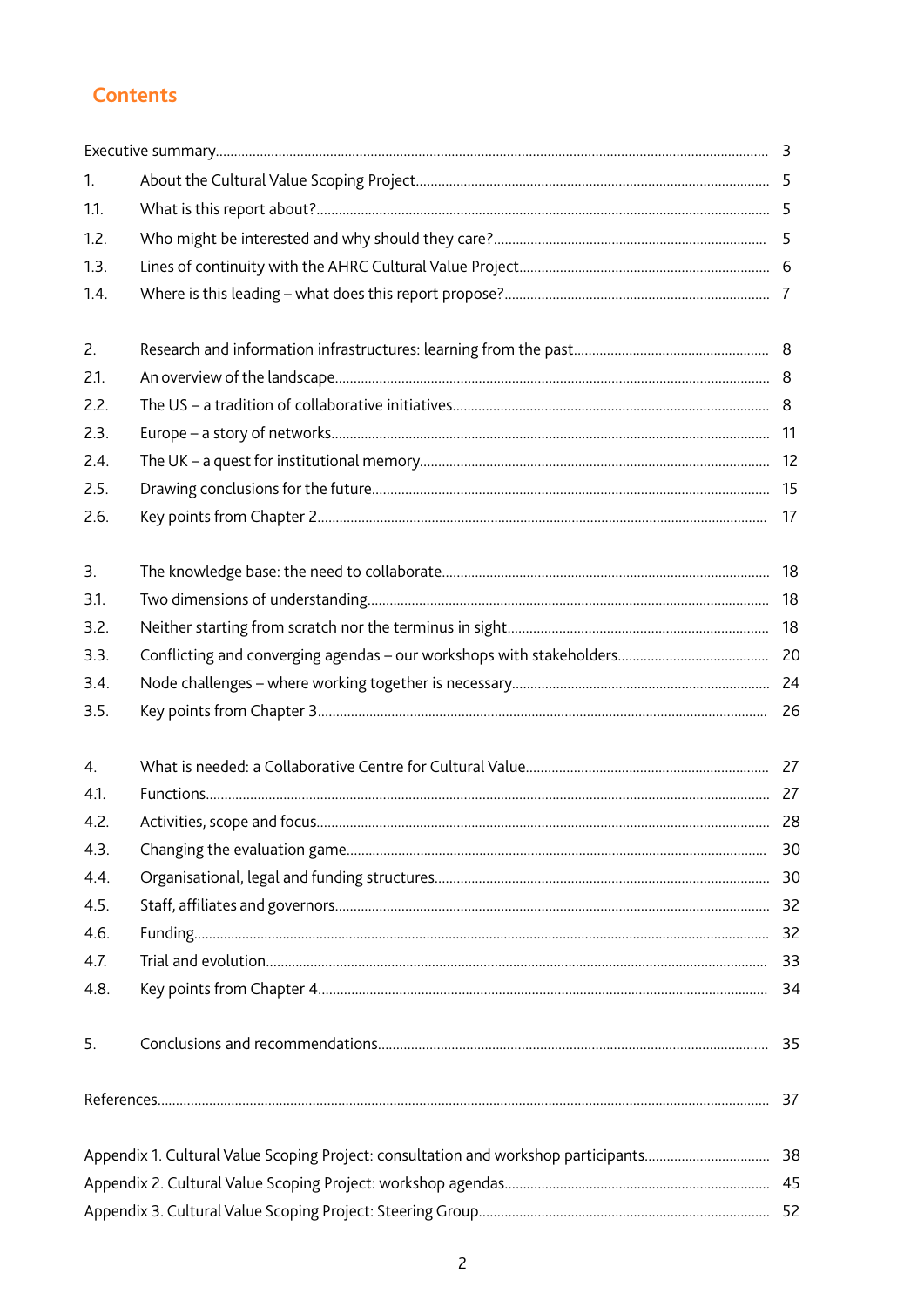# **Executive summary**

**Why should we care about understanding cultural value? Why is it important not just for research professionals, but for those actively 'making', debating and assessing this value, i.e. for people working in arts and culture and their funders, for policy makers and academics? What sort of support might be needed to further their understanding?**

This report outlines the results of the Cultural Value Scoping Project (CVSP) which was set up in September 2016 by the Arts & Humanities Research Council (AHRC), and the Paul Hamlyn Foundation working in partnership with Arts Council England. It follows the publication in April 2016 of the Report *Understanding the Value of Arts and Culture,* which culminated the work of the AHRC Cultural Value Project.

The purpose of the scoping project has been to explore the legacy of the AHRC Cultural Value Project and to investigate:

- how an **improved understanding** of the value of participation in the arts and engagement with culture might benefit people working in arts and culture and their funders, policy makers and academics;
- what **kind of resources and infrastructure** would be most useful and relevant to support these distinct but overlapping constituencies.

The key issue that unfolded during the project's various consultations was not about providing an encyclopaedic compendium of facts about cultural value. Neither was it about supplying more ammunition to win short-term advocacy arguments. The single biggest and most pressing challenge that emerged was to **create communities of understanding and practice** for people across the sectors – the arts and culture, funders and the voluntary sector, academia and policy. This would involve bringing these people together to talk to each other, hear each other's points of view, acknowledge mutual concerns, agree on shared evidence, work together on methodologies and build a shared sense of purpose. It was this that emerged as **the single intervention that would make the most difference to all these groups.**

As a result, this report recommends that a new entity – a Collaborative Centre for Cultural Value – is set up. Its purpose would be not only to **consolidate and communicate what we know about cultural value**, but also to **broker and facilitate new ways of thinking and working across the sectors.** This approach would ground the conversations in a **better understanding of the evidence base** (the 'facts' about the effects of engaging in culture) *and also* raise awareness of **how understanding is produced** – how conversations about cultural value are framed and what is at stake for the different groups involved.

The starting point should be exactly **where these different viewpoints collide**, in what this report dubs the 'node challenges'. Node challenges are problems where different objectives and agendas clash to the extent that, although they can be managed, they cannot be resolved. Instead of trying to side-step or diffuse these problems, our key recommendation is to tackle these nodes head-on. This report offers three illustrative examples of node challenges: cultural value and social justice; innovation, risk-taking and the creative economy; and bringing together the micro/individual-level outputs and the macro/society-level outputs. These examples might provide points of focus for the future work, but it is also possible that other challenges will be chosen.

What is to be gained from pursuing this approach? Most obviously, we are likely to build a better, more stable knowledge base, which will achieve greater recognition across sectors. We will help the different but connected constituencies with a stake in cultural value to be clearer and more confdent when speaking to each other and communicating externally. The practice of making ungrounded assertions will be replaced by acknowledging commonly shared points of interest and areas where the evidence is robust. Those working in arts and culture will be able to be more effective – focusing on whatever practices maximise the delivery of their cultural value; research will benefit from insights from the observed (those participating in the arts and, crucially, those producing and amplifying cultural value), rather than privileging the observer's perspective; and those driving, shaping and challenging policy will have a more credible and more secure base for their decision making and an improved awareness of the key concerns of those working in the arts. Above all, there will be a better understanding of what constitutes common agreement and where expectations diverge. In short, we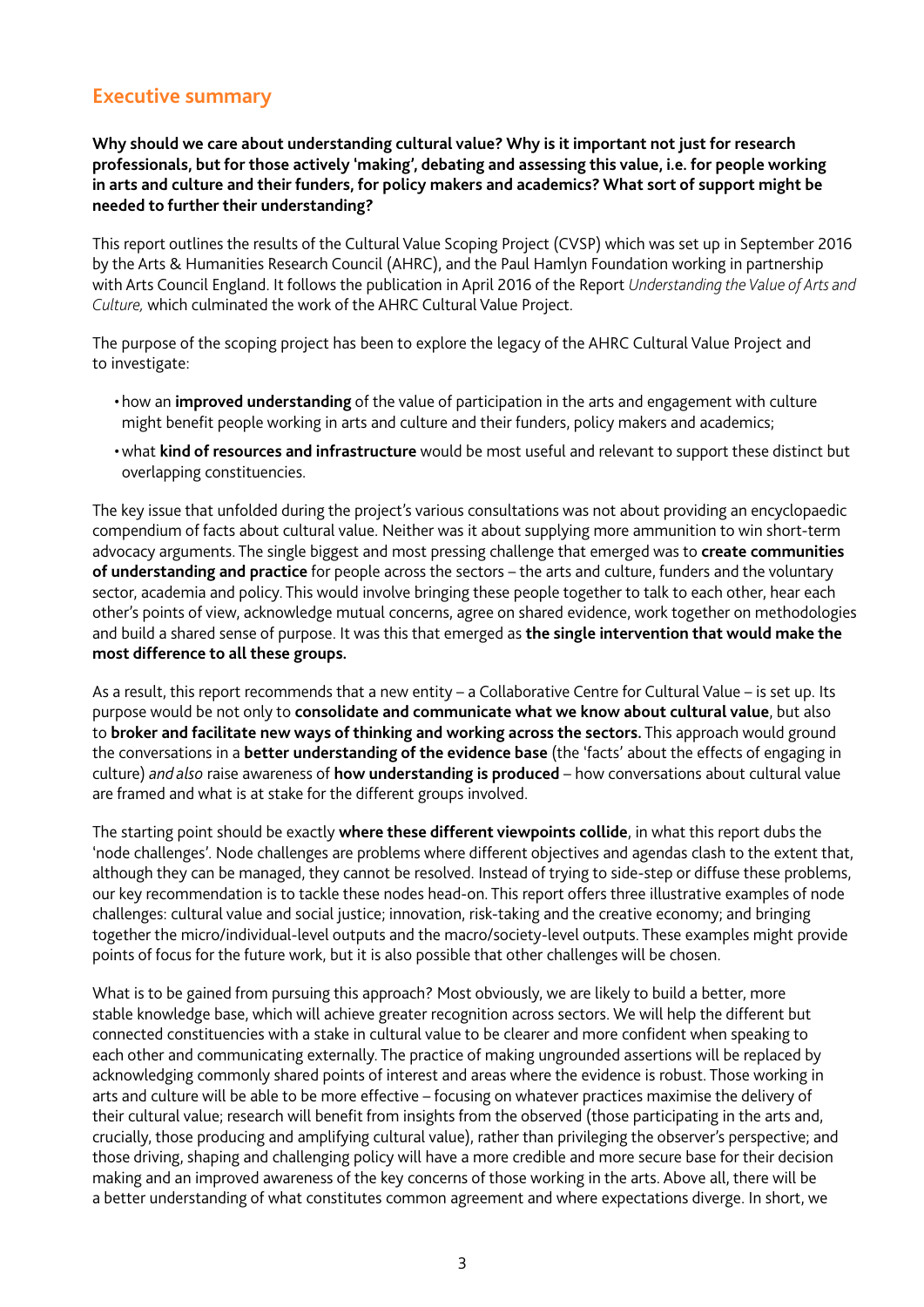will pre-empt the needless wheel-spinning, data-churning and combative cross-talking that has characterised much of the past debate. The ultimate prize will be more effective practice, and greater long-term stability and sustainability for all cultural value stakeholders.

This report is divided into five chapters:

**Chapter 1** discusses the continuities and differences between the CVSP and the **AHRC Cultural Value Project** itself. It highlights three lines of continuity where the CVSP is frmly and palpably building on the legacy of the AHRC initiative: **from advocacy to honest debate; broadening our 'defnition' of culture; placing individual experience at the heart of our thinking.**

**Chapter 2** presents examples of the **existing information research infrastructures in the US, continental Europe and the UK.** Part of the brief for the CVSP was to avoid duplication and capitalise on work done elsewhere, and this selective overview includes lessons learned from these initiatives and 'dos and don'ts' for any new infrastructure. This chapter is also useful as a way of showcasing the already existing resources – many of these are neither well-known nor sufficiently used in the UK.

**Chapter 3** considers **the existing knowledge base** (in contrast to the knowledge infrastructure discussed in the previous chapter). In doing so, it distinguishes between two dimensions of understanding: 1) **the evidence base** (the knowledge of the effects of cultural engagement) and 2) **the way cultural value is currently framed** (the processes, procedures and exchanges that underpin how cultural value is articulated in the frst place). The former has signifcantly improved over the last 30 years, the latter remains neglected, at least outside of academia. This is surprising, because our knowledge of cultural value is not just made by research professionals but is continuously created by all the groups converging on cultural value – those thinking about, making and participating in culture. Understanding these exchanges is thus crucial. This chapter suggests that the resource recommended by this report should **promote collaborative ways of working and tackle what the report dubs the 'node challenges'** of cultural value – those areas where very distinctive and complex agendas collide and converge.

**Chapter 4** recommends that a **Collaborative Centre for Cultural Value** is established. The purpose will be not just to **build a knowledge base that creates institutional memory,** but also to **explore connections between policy, research and practice and foster communities of practice and understanding**. There are currently no platforms where the groups with a stake in cultural value in the UK can interact in a meaningful way (specifcally, to discuss the challenges and opportunities, and interact for periods long enough to develop a shared language and methodologies). We recommend in this chapter that a Collaborative Centre for Cultural Value establishes itself as a 'specialist' in the node challenge areas and takes a lead on **mobilising people** to create a shared understanding of issues across different constituencies. Importantly, it would encourage people to commit to possible ways of working together – both conceptually and methodologically.

**Chapter 5** outlines the report's conclusions and recommendations.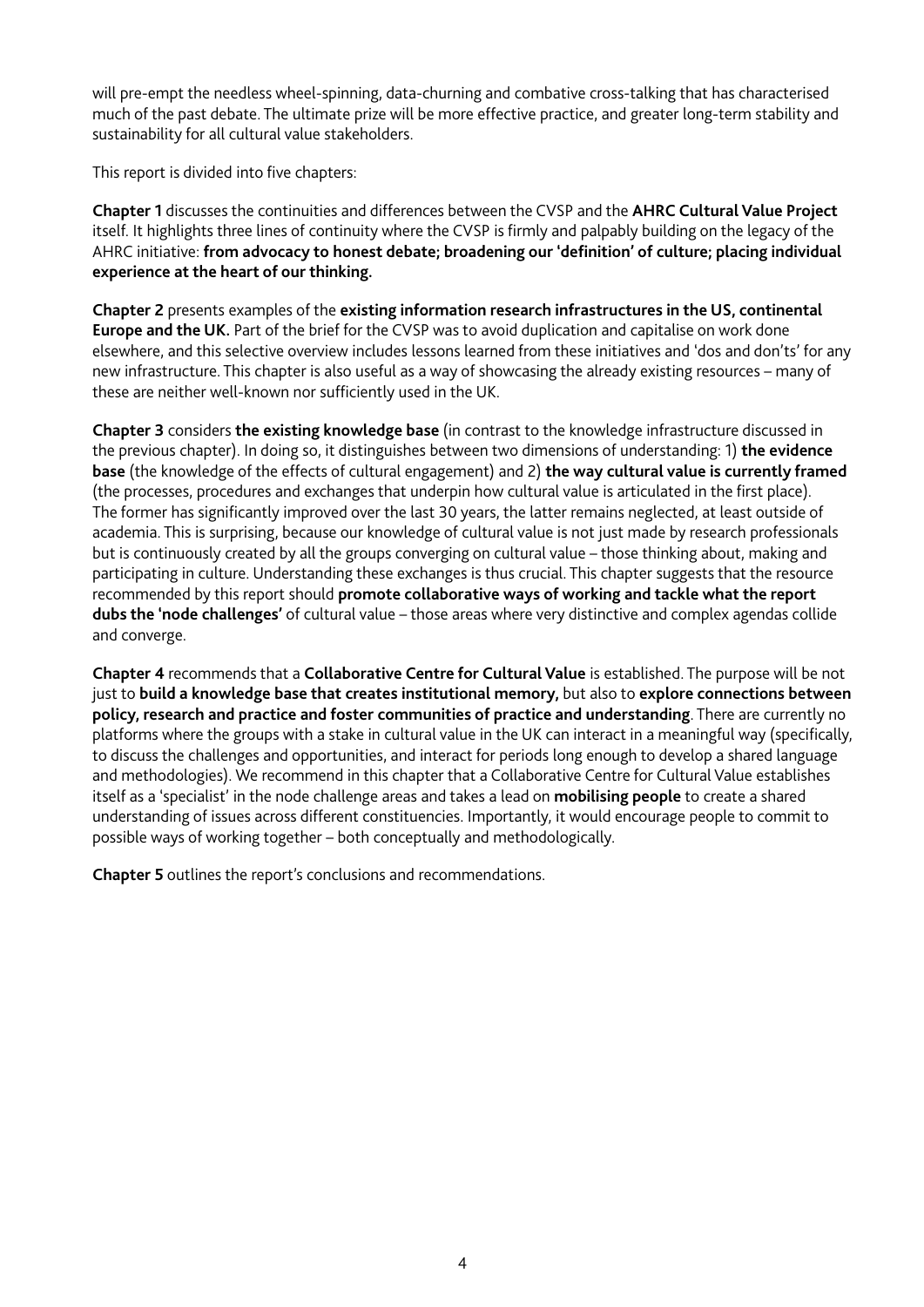# **1. About the Cultural Value Scoping Project**

# **1.1. What is this report about?**

When the Report *Understanding the Value of Arts and Culture* – the AHRC Cultural Value Project – was published in April 2016, it was well received. There was some consensus that it consolidated our thinking about the value of arts and culture without being unduly rigid. It brought a bundle of issues, including some previously overlooked areas, into one frame of reference. It also prepared the ground for future work, without prescriptively pre-empting what could or should be done. There was enough positive momentum to seriously consider the suggestion made in the Report that 'there is a need to maintain the critical academic research focus in this area' (Crossick & Kaszynska, 2016 (henceforth CVP), p.157):

With this in mind, we conclude by recommending that the AHRC consider establishing something that might be thought of as an Observatory for Cultural Value. This would be located in a university and, with modest staffng, be tasked with identifying the research activities, outputs and needs in the areas covered by this report; publishing surveys and overviews, maintaining a database of relevant work (taking into account existing activities in this area, and ensuring that these are embraced rather than duplicated); and recommending to the AHRC and other funders initiatives for further research that may be needed. This Observatory for Cultural Value need not constitute a major resource commitment, and could perhaps be undertaken with one or more partners drawn from the cultural sector or the research sectors. Its character would make it necessarily an interdisciplinary initiative led by the arts and humanities. In the context of the broadening of interest in this area in recent years, we believe that the AHRC could, through establishing such an Observatory, effectively continue the lead that it has given with the publication of this report. (CVP, pp.157–158)

This provided an impetus for this scoping project. The Cultural Value Scoping Project was set up by the AHRC and Paul Hamlyn Foundation – working in partnership with Arts Council England – to explore what preserving the legacy of the Cultural Value Project (CVP) might mean in practice.

The stated objective of the CVP was to advance our knowledge, i.e., to improve our understanding of what the value of arts and culture is and how this value might be captured. The challenge at hand in the scoping project became to explore the consequences of pursuing this agenda for the various groups with a stake in cultural value. Why would it be valuable to have a better knowledge base for those thinking about and practising cultural value? What kind of information or knowledge matters most and what is to be gained by investing in this agenda from the point of view of these connected constituencies?

Specifically, the objective of the scoping project was to investigate whether the arts and research communities and related sectors would welcome a more long-term structure to take the cultural value work forward. Speaking to people who might be potentially interested in using this resource was the starting point for this exercise (see the discussion of the consultation process at the end of this chapter).

# **1.2. Who might be interested and why should they care?**

So, who are the potential users for this new resource – the stakeholders of the cultural value debate? The groups in question are many and varied, and include: those working in the arts and cultural sector (here it is very important to account for the entire arts sector ecology – the big and the small; the socially engaged and the commercially driven; voluntary and professional); those making and infuencing cultural policy, deciding on funding allocation for the arts and shaping the policy discourse more broadly; funders supporting cultural engagement, e.g., foundations and trusts, arm's-length bodies, ESG (environmental, social and governance) programmes in the commercial sector; those researching cultural value inside of the academic sector but also beyond; those thinking about cultural value through practice and doing the arts.

As will become apparent, what has emerged from the consultation is that rather than approaching these groups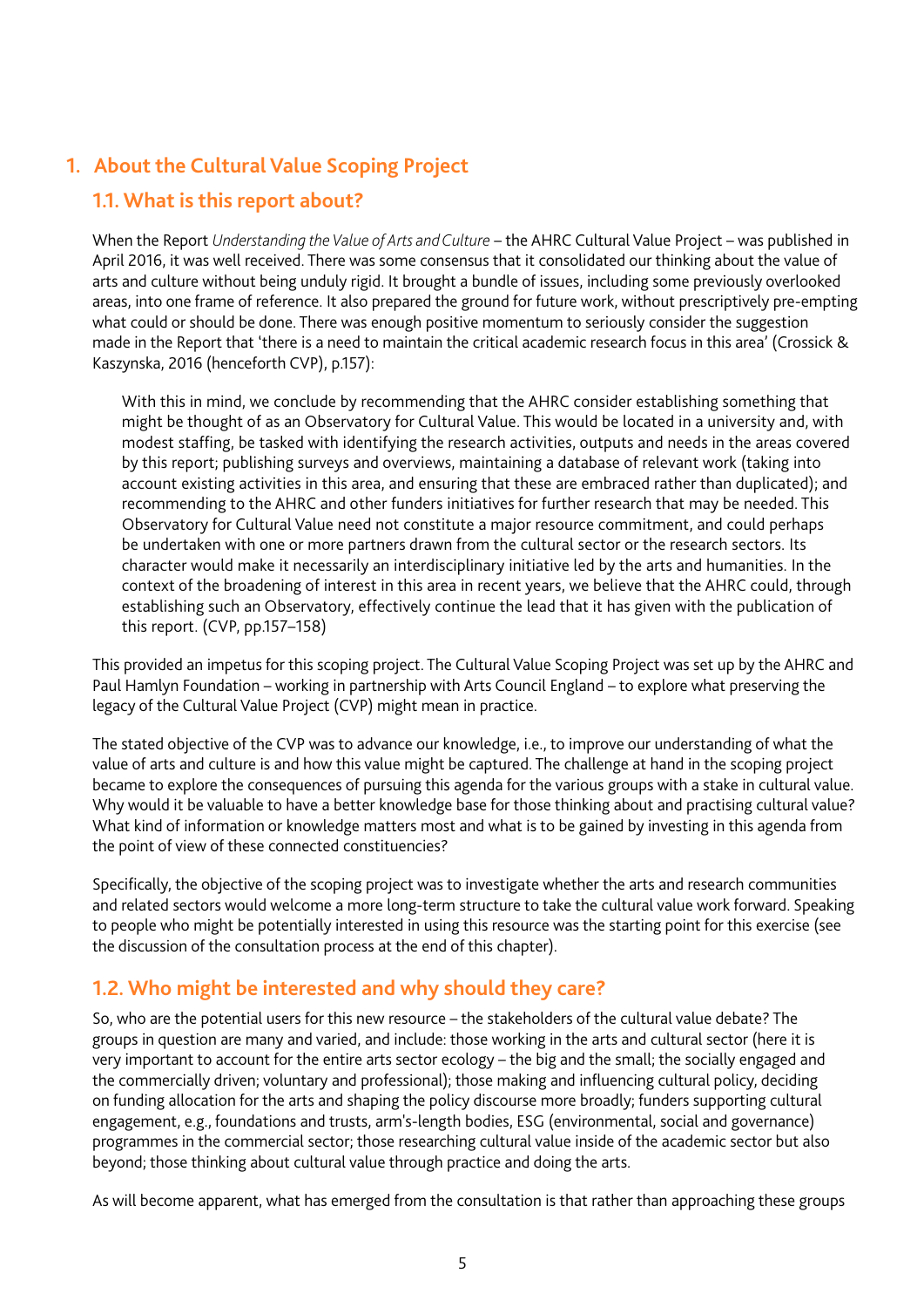as sectoral and institutional silos, it is essential that any new resource for cultural value builds a shared sense of purpose – membership in the cultural value community of understanding and practice.

The consultation and workshops we carried out for this scoping project showed that there is not enough shared understanding, practice and resources between these constituencies, but there are some points of agreement. For example, it quickly transpired that the 'observatory' suggested in the CVP Report was not the right term. Being observed had the negative connotations of lab-like experimentation and control for nearly all the groups involved. Instead, we are proposing a different name: a Collaborative Centre for Cultural Value. More substantially, it became clear that, although the ramifications of the CVP had a wide range of interpretations, there are three lines of continuity from the CVP along which the scoping project builds the legacy.

# **1.3. Lines of continuity with the AHRC Cultural Value Project**

# From advocacy towards honest debate

The first line of continuity is around advocacy. While stakeholders recognised that any abrupt and radical rejection of advocacy might carry short-term risks, they felt that moving away from the advocacy goals should be a long-term ambition insofar as the objectives of the future Centre are concerned. There was a shared sense – including among the policy makers and politicians – that it could be liberating to have a better foothold in relevant evidence and perhaps more importantly the means and language to reflect on it in an intellectually honest way. There was also a sense that this would improve the quality of conversations to be had across the constituencies as well as the quality of work within individual groups. In short, there was a shared recognition that the planned entity might benefit the related sectors best if it were to focus less on box-ticking and dataspinning and engage more in a genuine exploration of the questions that arise out of the work converging on cultural value, thus avoiding questions dictated by external circumstances and objectives. This fnding should not be surprising given that most people naturally feel curious about the value of their work and would welcome an opportunity to reflect thoughtfully on their practice.

In a nutshell, the consultation highlighted the need for a more grounded understanding of cultural value, free from 'overclaiming' and 'caving in to external pressures'. It also presented a more nuanced picture of what is at issue – in particular, why many arts and cultural sector organisations might be kept hostage to advocacy because of the prevailing managerial, funding and institutional practices. This report responds by proposing a resource which promotes the long-term ambition of moving away from advocacy-research, while maintaining the involvement of policy makers. This sentiment chimes well with the point of view expressed in the CVP Report which argued that the debate about cultural value was 'distorted by the wish to protect public funding and to infuence policy' (CVP, p.7).

# Broadening our 'definition' of culture

The second continuity is the need to broaden the scope of the discussion. The starting point for the CVP was to cast the net wider than previous studies of the subject in order to consider as wide a range of cultural practice and forms of cultural value as we were able. It considers not only the subsidised cultural sector but also the commercial, amateur and participatory which, after all, are where most people fnd their cultural engagement (CVP, p.7).

A broader lens is needed not least because it allows us to appreciate the complexity and richness of the cultural value landscape. For instance, there are many overlooked areas where we are simply seeing the tip of the iceberg (such as the relationship between popular culture and behavioural change mentioned later in this report ). We are also only starting to learn about the many intricate connections between publicly-subsidised, voluntary and commercial culture (indeed, our grasp of what became known as the 'cultural value ecologies' remains limited and this report suggests how creating better data-sets might improve our understanding ). We also need to embrace the more fuid and holistic way of thinking about cultural value so that we can reject the persistent, perhaps unconscious, bias towards the publicly subsidised sector. The question of why cultural engagement matters ('What is the signifcance for society and individuals of arts participation?') has become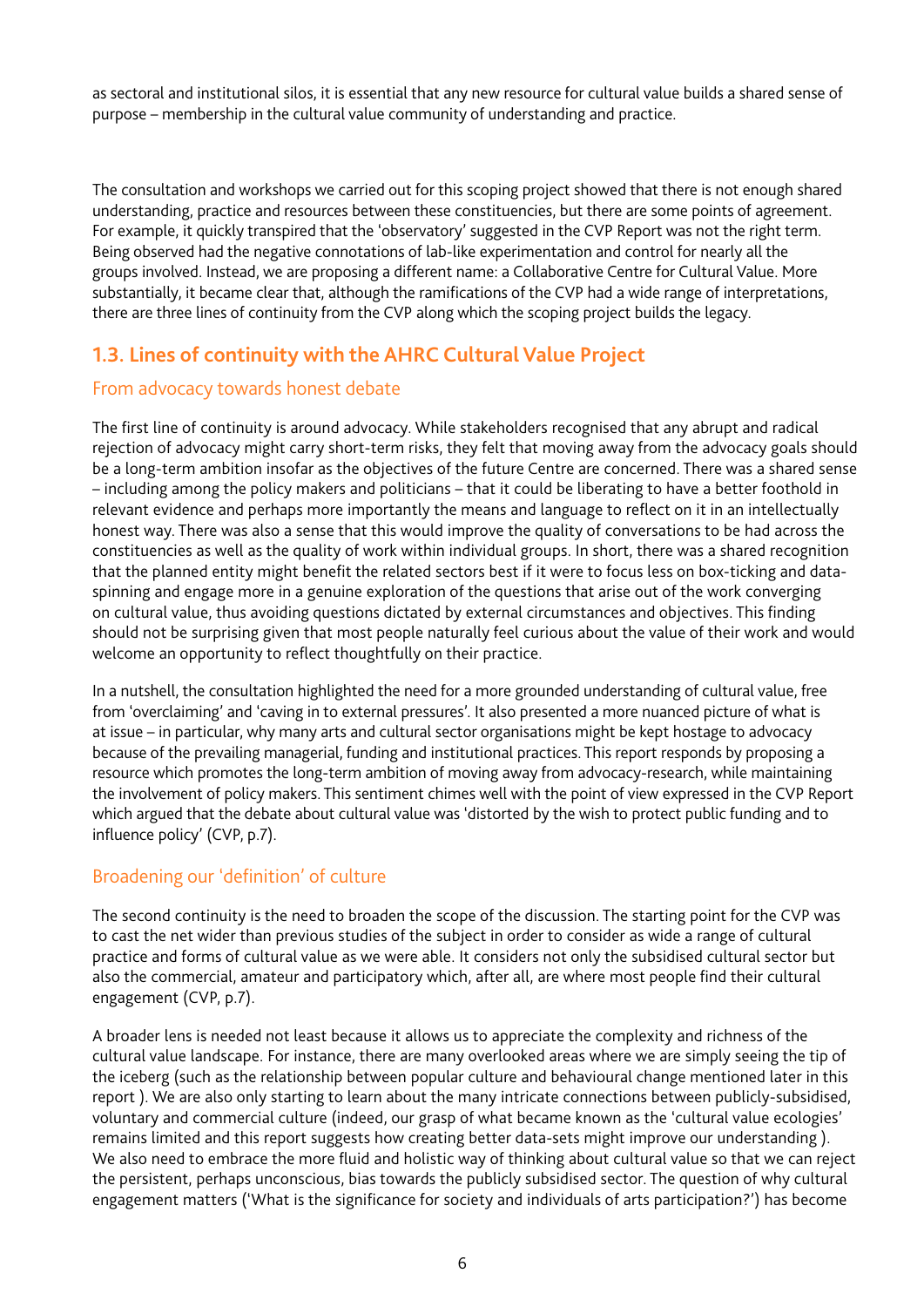conflated with the question of how public money is allocated ('Is it a good way of spending the taxpayers' money?') and accounted for ('How do we demonstrate that this is public money well spent?'). These questions are all legitimate, but clearly different. Untangling knots like this emerged as one of the key priorities for a Collaborative Centre for Cultural Value and adopting the wider lens to look at the value of commercial and voluntary arts participation will no doubt help.

# Placing individual experience at the heart of our thinking

A third most important conceptual continuity concerns the need to 'reposition frst-hand, individual experience of arts and culture at the heart of enquiry into cultural value' (CVP, p.7). As the CVP Report argued, thinking about cultural value needs to give far more attention to the way people experience their engagement with arts and culture, to be grounded in what it means to produce or consume them or, increasingly as digital technologies advance as part of people's lives, to do both at the same time. (CVP, p.7)

Paying closer attention to how culture is experienced means refning and revising many of the inherited theoretical and methodological frameworks which are solely preoccupied with auxiliary, instrumental effects (e.g., some economic impact studies, or studies proving that a particular arts practice produces a specifc outcome). Work on methods and frameworks (including the bridging of the individual-level and society-level effects) needs to be frmly on the agenda of a Collaborative Centre for Cultural Value.

It also leads us to consider how the debate about cultural value is framed – i.e., how it is articulated and contested. As one of the scoping project's workshop participants put it, 'placing the individual experience at the centre of the discussion necessitates a concern with the very act of judging value, of apportioning what one perceives the worth of something to be'. Bringing into a spotlight the converging but distinct agendas and objectives of those who participate in the conversations will be central to the work of a Collaborative Centre for Cultural Value.

# **1.4. Where is this leading – what does this report propose?**

With these three points in mind, we can go back to the question at the heart of the scoping project: why would it be valuable to have a better knowledge base for those thinking about cultural value and those 'doing' cultural value?

The answer was partially suggested by the consultees. Many people felt that embracing the licence to be curious and honest, to think outside the institutional and sectoral silos, developing more reliable methods and having more transparency about how the decisions about cultural value are made, all carried the promise of making the stakeholders in the debate more stable, resilient and sustainable. Sustainability in this context does not mean the preservation of the status quo, but becoming more surefooted and adaptive – both as individual organisations and sectors, and as one community. It means having both the resources and strategy to be able to deliver on objectives, to respond to new challenges and to invest for the future.

This report proposes that a new entity dedicated to collaborative thinking about cultural value – a Collaborative Centre for Cultural Value – might play a pivotal role in solidifying what we know about cultural value as well as brokering new ways of working. Chapter 4 lays down specifc proposals and presents an options analysis for what functions, activities and structures might be considered to take this work forward. Chapters 2 and 3 set out the context and explain the thinking behind the proposals – why we felt that some but not all options were appropriate and needed. Chapter 5 summarises these through conclusions and recommendations.

This report is underpinned by consultation conversations with 126 individuals, further enhanced and refined through four workshops which provided an invaluable source of insight (see the list of the consultees and the workshop agendas in the Appendices). This information was supplemented by desk research and analysed by the project manager.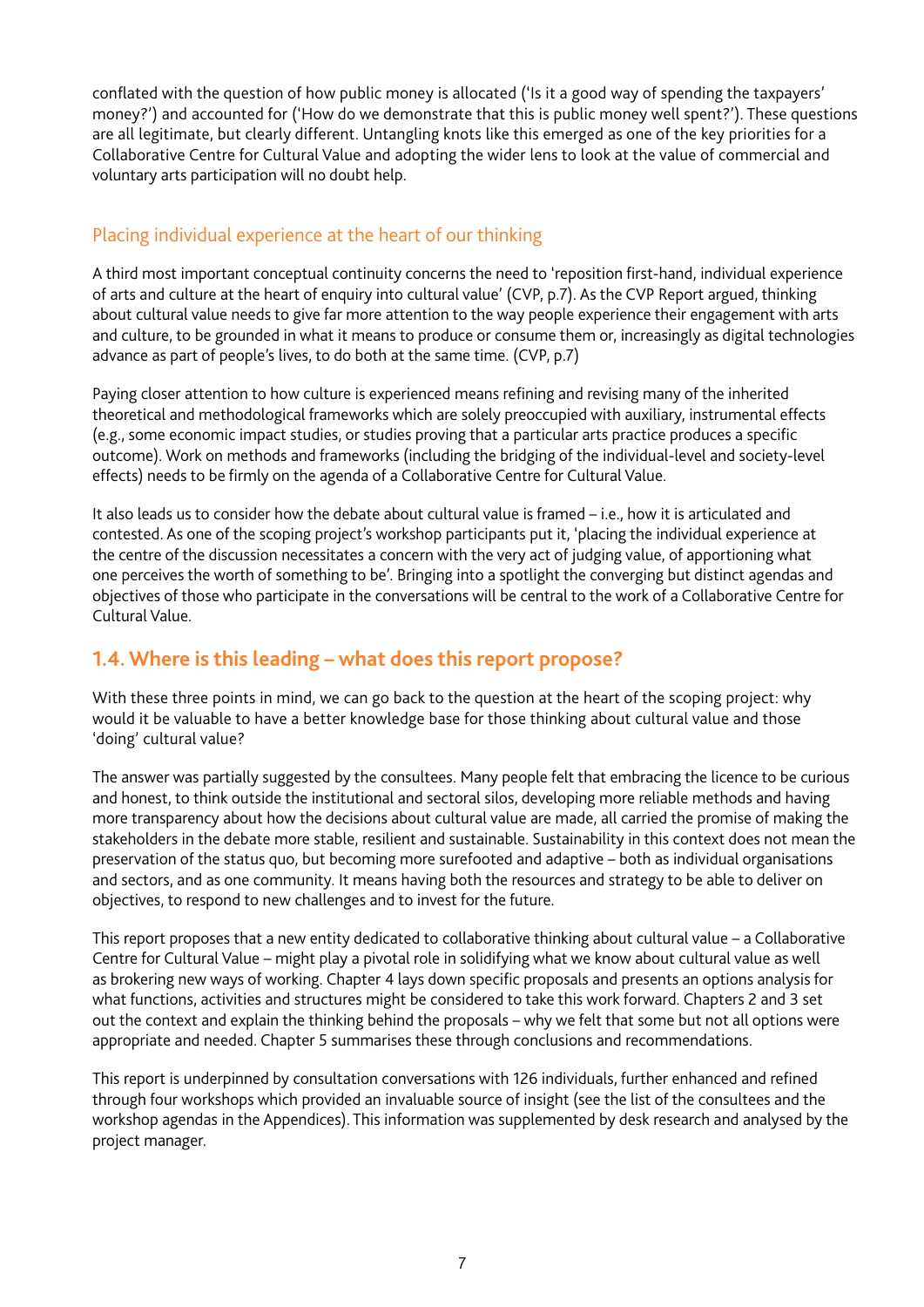# **2. Research and information infrastructures: learning from the past**

## **2.1. An overview of the landscape**

The scoping project asked what resources would be most useful and relevant for those thinking about as well as 'doing' cultural value. This is not the frst time in history that this question has been asked; nor is the UK a unique location for the question. Over the years, there have been many - successful and unsuccessful - attempts at setting up cultural value observatories, hubs, centres, archives, documentation consortia, networks, etc. As shown by J. Mark Schuster in his *Informing Cultural Policy: The Research and Information Infrastructure* (which presents probably the most comprehensive attempt to make sense of the actual resource landscape in a systematic way) the research and information infrastructure for cultural policy was already a crowded territory 15 years ago, when his book was first published.<sup>1</sup>

The phrase 'research and information infrastructure' is a good one because it suggests that research and analysis are often interconnected and always embedded in the geographical and political contexts from which they emerge. This phrase also expresses well the difficulty of finding one term to capture the variety of structures collating, cataloguing, generating and communicating information concerning cultural value (hence the generic 'infrastructure'). Indeed, Schuster himself proposes a complex typology (i.e., categorisation by types) of **institution-based models**, such as: university-based research centres, independent non-proft research institutes, private consulting firms, research divisions of government cultural funding agencies, national s tatistics agencies; **non-institution-based models** which include networks, programme models, and relevant journals and periodicals; and **hybrids**, e.g., cultural observatories (which might have some characteristics of centres and networks).

Although some examples given by Schuster are understandably dated, his taxonomy (i.e., scheme of classification) is still useful and overlaps to a large extent with the categories we might identify today.<sup>2</sup> For this reason – and recognising that a comprehensive mapping of the existing infrastructure would in itself be a booklength endeavour – rather than presenting an extensive typology, the following section focuses on the genealogy (i.e., tracing of how a thing came to be and how it evolved over time) of some recent attempts to build research and analysis support in three different locations and attempts to summarise what worked and, crucially, what did not and why.

# **2.2. The US – a tradition of collaborative initiatives**

Although the US context differs in a number of ways from European circumstances, there are useful lessons to be learned. The crucial moment in this trajectory was 1999, which is when the Pew Charitable Trusts launched an initiative to 'foster broader public appreciation of non-proft arts and culture and its role in American society'. The initiative – Optimizing America's Cultural Resources – was largely premised on the idea that developing supportive cultural policies depended on providing more and better information on arts and culture to policymakers. As we will see, this is only partially true. In 2000, J. Mark Schuster was commissioned to carry out an overview of the existing international models in order to identify a template for what might be tried in the American context. Reporting at a meeting convened at Rutgers University in December 2001, he concluded that no single model was appropriate as a template that would suit the decentralised cultural policy scene in the US. In this context, Schuster also emphasised the importance of built-in provisions for communication, interaction and comparative analysis – which will become a vital lesson.

<sup>1</sup> Cultural policy is of course not synonymous with research into cultural value and yet – in line with the argument of the CVP Report that the very term 'cultural value' has been used more frequently (if not consistently) in policy talk than in academic discourse – the distinction is diffcult to draw in practice. Many, in particular publicly accessible, resources dedicated to cultural policy bring together academic and policy sources and materials without making differentiations, so the focus on cultural policy in Schuster's book should not concern us too much.

 $^2$  There are some differences – of both kind and emphasis – comparing Schuster's account and the situation today. For instance, the importance of the infrastructure created by universities is very much downplayed in Schuster's book (he gives only isolated examples of the government-designated university-based research centres, such as those funded by the Centre National de la Recherche Scientifque in France, and the University of Westminster which purchased the Policy Studies Institute). It is clear that academic research departments have been playing an active role in the shaping of the research landscape, acting alone and in collaboration. Schuster is also strangely silent about the signifcance of research departments within cultural organisations and some NGOs. Admittedly, many of these developments only gained pace in recent years.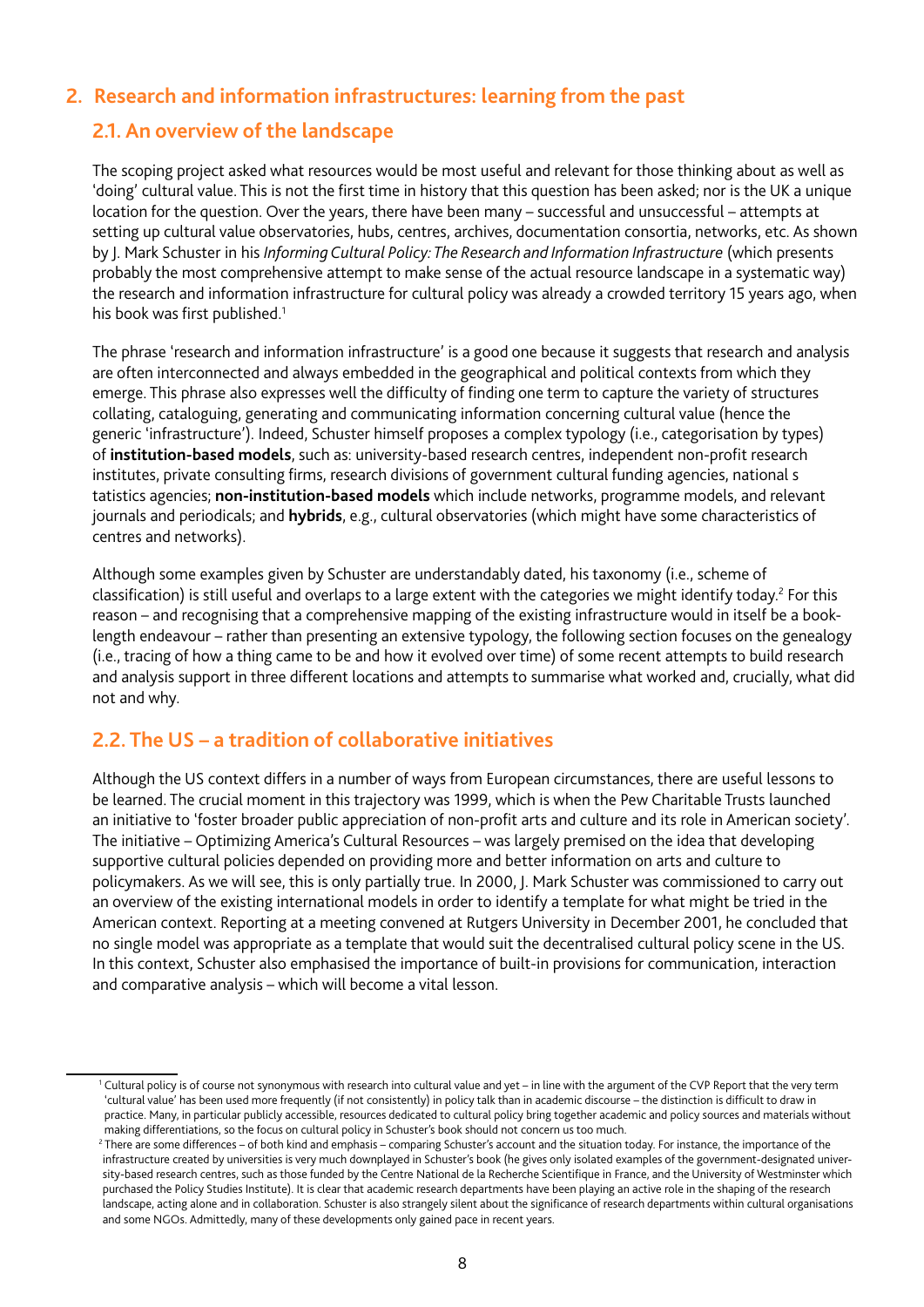## CPANDA and NADAC

In the years that followed, the Pew Charitable Trusts supported a web of activities. Princeton University received a \$1.9 million grant to create a national data archive for policy and the arts, which was to become the country's frst interactive digital archive of policy-relevant data and statistics on arts and culture, with data on artists, arts and cultural organisations, audiences and funding for arts and culture. The initiative – known as the Cultural Policy and the Arts National Data Archive (CPANDA) – was expanded and refned over the years and eventually transferred to the National Archive of Data on Arts and Culture (NADAC). NADAC is now one of several topical archives hosted by the Inter-University Consortium for Political and Social Research (ICPSR) – the largest social science data archive in the world and part of the University of Michigan's Institute for Social Research. It can be used at no charge thanks to support from the National Endowment for the Arts (NEA) and offers a range of services (such as data analysis online and a search function by questions) tailored to three different groups: researchers and students, policy makers and the general public.<sup>3</sup>

## The Cultural Data Project, now DataArts

The Pew Charitable Trusts, together with a number of local funders, were also involved in the setting up of the Cultural Data Project, which was launched in Pennsylvania in 2004. The aspiration was 'to address a longstanding need for detailed, reliable information on non-proft arts, culture, and humanities organizations, and by doing so, strengthen management, philanthropy, research, and public policy'.4

Over the years, the data collection and reporting effort started in Pennsylvania, then housed within the Pew Charitable Trusts, had been replicated in 13 states and Washington DC and in 2013 (with further support from a number of foundations) the Project became an independent non-proft organisation. It is still operating under the changed name of DataArts.<sup>5</sup> As the current website explains, 'the new name reflects our evolution beyond data collection and reporting to something bigger: advancing a new field of practice and sharing resources for data-savvy cultural leadership in the twenty-first century'.<sup>6</sup> This effort – which is in practice a data management platform and an online benchmarking tool – is used by arts and cultural organisations to submit customised reports to multiple funders, as well as to monitor and compare their fnancial and service performance (based on their fnancial audit and quantitative programme data).

# Princeton Centre for Arts and Cultural Policy Studies

These two complementary platforms evolved in the US alongside and sometimes in conjunction with more traditional academic centres. The Princeton Center for Arts and Cultural Policy Studies – which was involved in the setting up of CPANDA – was founded in 1994 with the expressed aim 'to improve the clarity, accuracy and sophistication of discourse about the nation's artistic and cultural life'.<sup>7</sup> Its focus is scholarly activities and it runs a programme of research (working with affliates) and events. With its broad interests, including a range of social issues concerning cultural value, and funding support from a number of national foundations and government agencies, it has survived to this day relatively unchanged.

# Chicago Harris' Cultural Policy Center, now Place Lab

The same cannot be said of Chicago Harris' Cultural Policy Center which in 2016 merged with Arts + Public Life, an initiative of UChicago Arts, to form Place Lab.<sup>8</sup> The joint enterprise departs in many ways from the traditional model of a university research centre. In this working model, a team of professionals from the diverse felds of law, urban planning, architecture, design, social work, arts administration, and gender and cultural studies work together to foster a fundamental shift in urban development policies in the US as well as to practically advance arts and culture place-based projects on the mid-South Side of Chicago.

<sup>&</sup>lt;sup>3</sup> [icpsr.umich.edu/icpsrweb/NADAC/index.jsp](http://www.icpsr.umich.edu/icpsrweb/NADAC/index.jsp)

<sup>4</sup> [culturaldata.org/about/history/](http://culturaldata.org/about/history/)

<sup>5</sup> [culturaldata.org/about/](http://culturaldata.org/about/)

<sup>6</sup> [culturaldata.org/about/history/](http://culturaldata.org/about/history/) <sup>7</sup> [princeton.edu/pr/news/02/q3/0930-culture.htm](https://www.princeton.edu/pr/news/02/q3/0930-culture.htm)

<sup>8</sup> [placelab.uchicago.edu/](https://placelab.uchicago.edu/)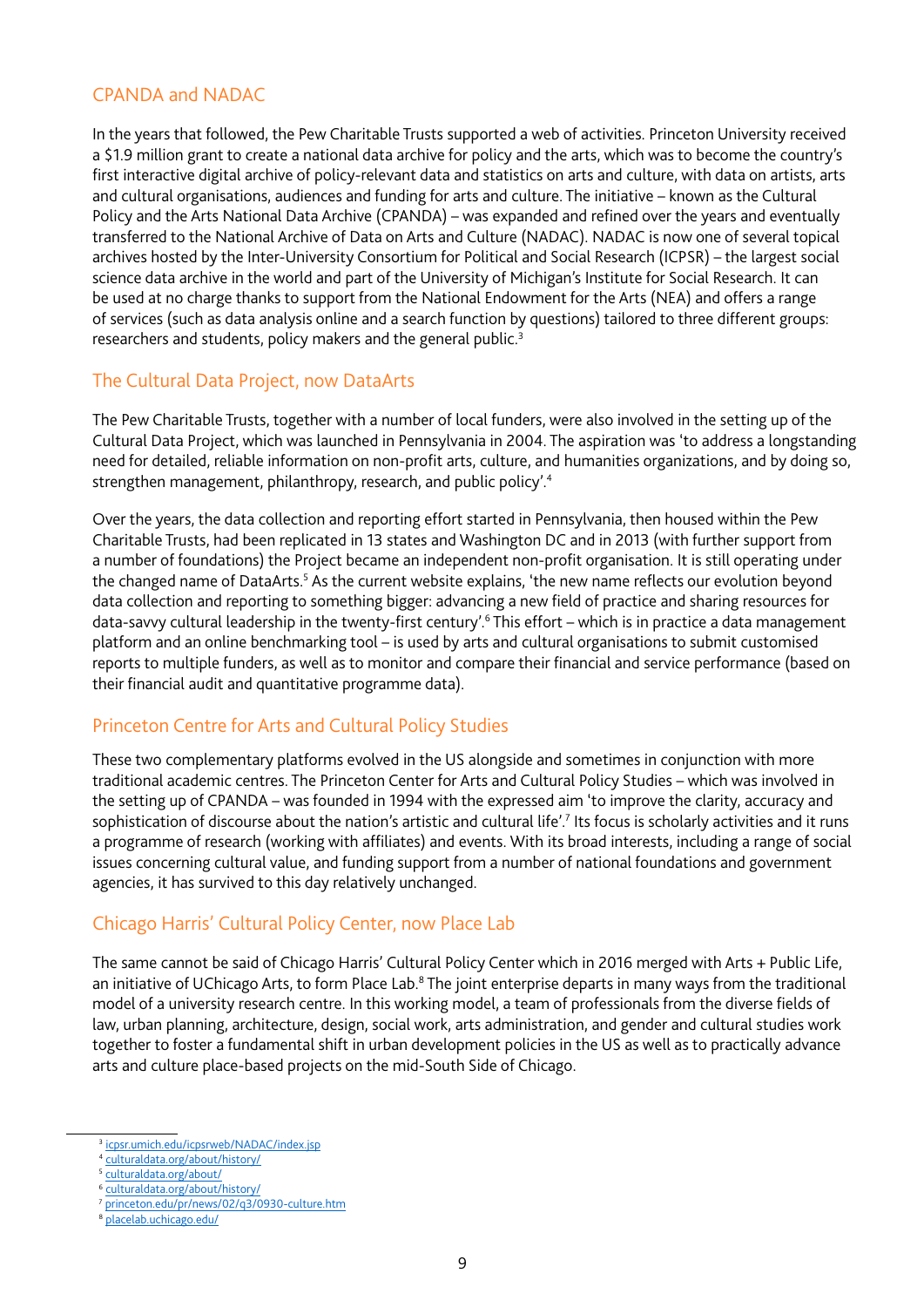# The Curb Center for Art, Enterprise & Public Policy, Vanderbilt University

Similarly, the Curb Center for Art, Enterprise & Public Policy at Vanderbilt University – set up to advance 'public dialogue on issues, policies, and organizational structures affecting artists, creative endeavors, and individuals' expressive lives, build capacity and knowledge around the issues of cultural expression in matters of public policy, civic engagement, and enterprise<sup>'9</sup> – has been marked to undergo a significant transformation. It was chosen as one of the four locations to be funded through a new programme initiated by the National Endowment for Arts - NEA Research Labs. The NEA Research Labs programme<sup>10</sup> was set up to investigate the value of arts in non-art sectors – health, learning and business. As part of this scheme, the Curb Center for Art is to partner with the National Opinion Research Center at the University of Chicago and with the Arts & Business Council of Greater Nashville to study the arts, creativity, cognition and learning.

Through the lab, researchers will conduct a nationally representative survey to test the relationship between arts-based creativity and broader types of creativity such as problem-solving, entrepreneurship, and social networking. Furthermore, researchers will conduct a mixed-methods study of Nashville artists to understand how their activities and proclivities intersect with other domains of creativity.<sup>11</sup>

This multi-disciplinary and cross-sector approach departs in a number of signifcant ways from the old models of traditional research and knowledge transfer.

#### Sustain Arts

This is a project of the Hauser Institute for Civil Society at Harvard University, in partnership with the Foundation Center and Fractured Atlas. The platform specialises in providing easily accessible aggregations of the existing data concerning the location of arts venues, the demographic of the participants or the details of funding. The strength of the resource comes from its local focus: currently the platform offers information on three localities – Bay Area, Detroit and Chicago – but the ambition is to engage 'a total of six regions over the next three years, laying the groundwork for regional and national policy conversations'.<sup>12</sup>

# Other online platforms and research programmes

The selective examples of university-based initiatives (and there are many more, for instance the Social Impact of the Arts Project at the University of Pennsylvania13 which was discussed in the Cultural Value Project Report) co-exist with a number of non-university based initiatives in the US, for example, the resources made available through the Americans for the Arts organisation,<sup>14</sup> the Getty Research Institute<sup>15</sup> and a number of online platforms including: the Arts Education Partnership's ArtsEdSearch tool;<sup>16</sup> The CultureLab Library;<sup>17</sup> and CreateEquity<sup>18</sup> as well as an online discussion group, Cultural Research Network (CRN).<sup>19</sup>

[vanderbilt.edu/curbcenter/about-the-center/](https://www.vanderbilt.edu/curbcenter/about-the-center/)

<sup>10</sup> [arts.gov/sites/default/fles/nea-research-labs-program-solicitation.pdf](https://www.arts.gov/sites/default/files/nea-research-labs-program-solicitation.pdf)

<sup>11</sup> [news.vanderbilt.edu/2016/12/12/nea-to-fund-vanderbilt-lab-study-on-arts-and-creativity/](https://news.vanderbilt.edu/2016/12/12/nea-to-fund-vanderbilt-lab-study-on-arts-and-creativity/)

<sup>12</sup> [sustainarts.org/about/](http://sustainarts.org/about/)

<sup>13</sup> [repository.upenn.edu/siap/](http://repository.upenn.edu/siap/)

<sup>&</sup>lt;sup>14</sup> Americans for the Arts – a non-profit organisation founded in 1996 as a result of the merger between the National Assembly of Local Arts Agencies (NA-LAA) and the American Council for the Arts (ACA); currently working with 150,000 organisational and individual members. Its self-proclaimed functions are: advocate, research, connect, lead: [americansforthearts.org/](http://www.americansforthearts.org/)

<sup>&</sup>lt;sup>15</sup> The Getty Research Institute – 'dedicated to furthering knowledge and advancing understanding of the visual arts'. It maintains a research library, organises exhibitions and other events, sponsors a residential scholars programme, publishes books and produces electronic databases (Getty Publications): [getty.edu/research/](http://www.getty.edu/research/)

<sup>&</sup>lt;sup>16</sup> ArtsEdSearch – 'an online clearing house that collects and summarizes high quality research studies on the impacts of arts education and analyses their implications for educational policy and practice': [artsedsearch.org/browse-research](http://www.artsedsearch.org/browse-research)

<sup>&</sup>lt;sup>17</sup> CultureLab – a partnership between the Cultural Policy Center at the University of Chicago and an international consortium of arts consultants who aim to build a bridge between academic research and everyday practice, and to speed the diffusion of promising practice into the cultural sector: [culturelab.](http://www.culturelab.net) [net](http://www.culturelab.net)

<sup>18</sup> CreateEquity - an online platform with an editorial team (supported by, among others, CultureLab, The AW Mellon Foundation, Robert W Deutsch Foundation) carrying out in-depth reviews and commentaries of new research in cultural value: [createquity.com/](http://createquity.com/)

<sup>19</sup>CRN – an online platform and a mailing list, a community of practice for arts and culture researchers. [culturalresearchnetwork.org](http://www.culturalresearchnetwork.org)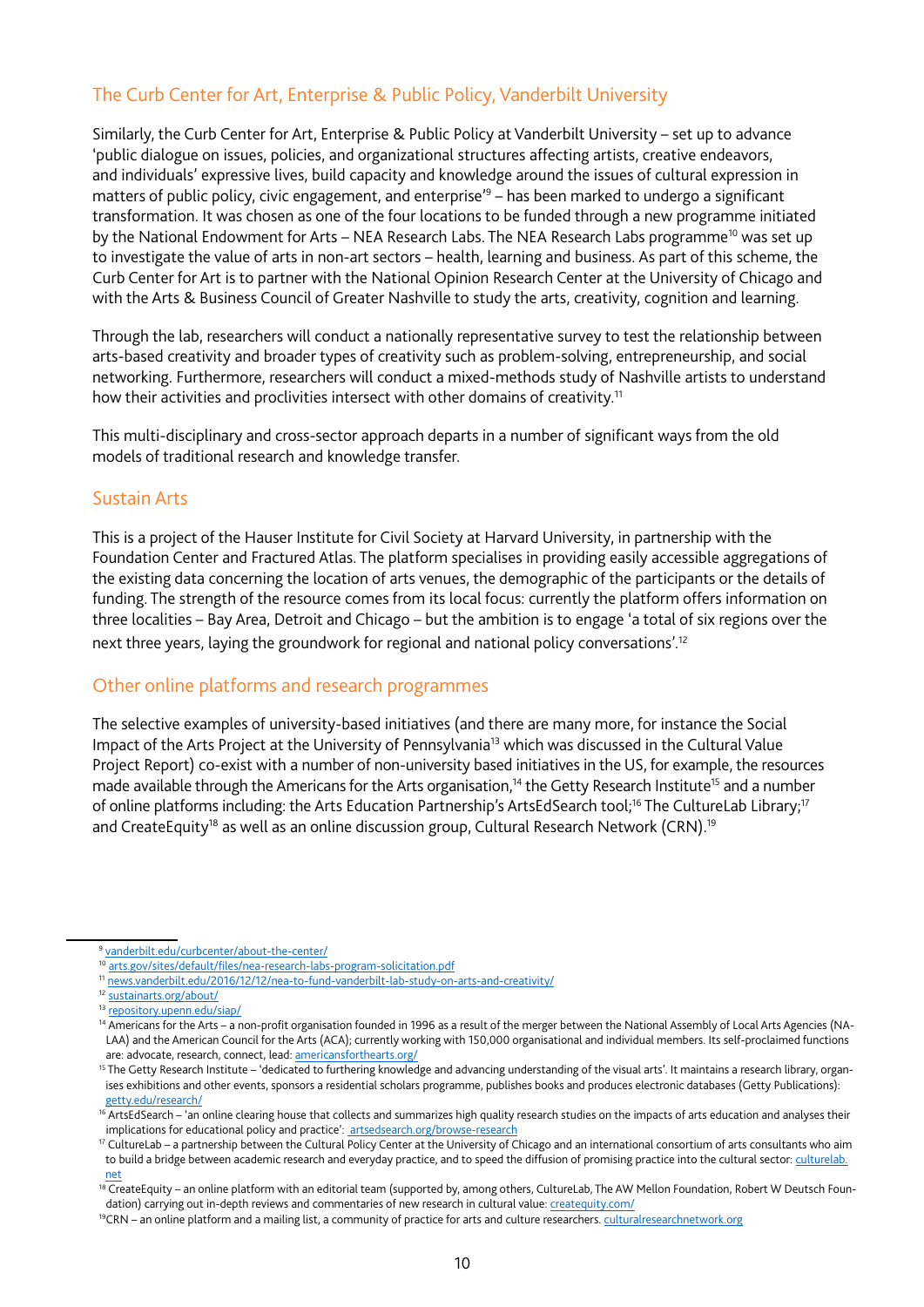In addition, it is useful to take note of some long-term research programmes such as ArtPlace America:

a ten-year collaboration among a number of foundations, federal agencies, and fnancial institutions that works to position arts and culture as a core sector of comprehensive community planning and development in order to help strengthen the social, physical, and economic fabric of communities.<sup>20</sup>

This collaborative programme was successful not only at articulating and popularising a new approach to studying the effects of place-based cultural engagement but also at creating and ring-fencing a new area in the policy discourse: creative place-making.<sup>21</sup> It is good to be aware of these examples not just to make recommendations for the CCV (and so to avoid duplication and to emulate good models), but also because these are genuinely useful resources for those interested in understanding cultural value.

# **2.3. Europe – a story of networks**

There is a long tradition of thinking about the value of arts and culture in continental Europe. There are many academic centres across Europe and the approaches taken are tinted by local/national circumstances.<sup>22</sup> There are a number of well-established academic centres, for instance, the Amsterdam School for Cultural Analysis at the University of Amsterdam, and also some area-specific academic collaborations, such as the Social Impact of Making Music research centre (**SIMM**) of the Ghent University Association. Compared to the US universitybased research centres, many but not all of the European academic research centres fit more neatly into existing university structures. However, the one infrastructural form that has been uniquely developed in Europe in relation to cultural value is a network.

## Why did networks form?

In order to understand why, an apt place to start is with the huge rise in the demand for comparative cultural policy research- and information-sharing driven by a number of transnational governmental organisations such as the Council of Europe and UNESCO.

A huge number of co-existing, collaborating and competing structures emerged at one time<sup>23</sup> as well as two 'networks of networks', with the Council of Europe supporting the **Forum of European Cultural Networks** and UNESCO funding **Culturelink**, the Network of Networks for Research and Cooperation in Cultural Development. The Council of Europe also supported arguably the most infuential network, the **Cultural Information and Research Centres Liaison in Europe**, known as the CIRCLE network, which transformed into an independent thinktank and no longer has an online presence.

Another interesting and instructive development was UNESCO's aborted attempt to unite a number of coexisting, self-proclaimed cultural observatories (e.g., INTERARTS Foundation: European Observatory for Cultural Research and International Cultural Co-operation in Barcelona,<sup>24</sup> the Observatoire des Politiques Culturelles in Grenoble,<sup>25</sup> the European Audiovisual Observatory in Strasbourg,<sup>26</sup> the Regional Observatory of Financing Culture in East-Central Europe in Budapest,27 etc.) under one banner of an **International Network of Observatories in Cultural Policies**. Although UNESCO is still supporting some individual observatories on a very modest scale, notably the Observatory of Cultural Policies in Africa (OCPA),<sup>28</sup> its commitment to building a network ultimately faltered. A number of observatories still surviving today have little in common beyond the name (for instance, the entity in Grenoble has a strong focus on the delivery of education programmes, whereas the one in Strasbourg is chiefy preoccupied with the legalities, fnances and economies of the audio-visual industries in Europe).

- 21 [arts.gov/news/2016/how-do-creative-placemaking](https://www.arts.gov/news/2016/how-do-creative-placemaking)
- <sup>22</sup> [ec.europa.eu/public\\_opinion/archives/ebs/ebs\\_278\\_en.pdf](http://ec.europa.eu/public_opinion/archives/ebs/ebs_278_en.pdf)

<sup>24</sup> [interarts.net/en/](http://www.interarts.net/en/)

<sup>20</sup> [artplaceamerica.org/about/introduction](http://www.artplaceamerica.org/about/introduction)

<sup>23</sup> [eacea.ec.europa.eu/sites/eacea-site/fles/cebooklet2016\\_web.pdf](http://eacea.ec.europa.eu/sites/eacea-site/files/cebooklet2016_web.pdf)

<sup>25</sup> [observatoire-culture.net/](http://www.observatoire-culture.net/)

<sup>26</sup> [obs.coe.int/en/about;jsessionid=EA3F2D5CF28D5436CD4D03464119E1C7](http://www.obs.coe.int/en/about;jsessionid=EA3F2D5CF28D5436CD4D03464119E1C7)

<sup>&</sup>lt;sup>27</sup> [budobs.org/](http://www.budobs.org/)

<sup>28</sup> [ocpanet.org/](http://www.ocpanet.org/)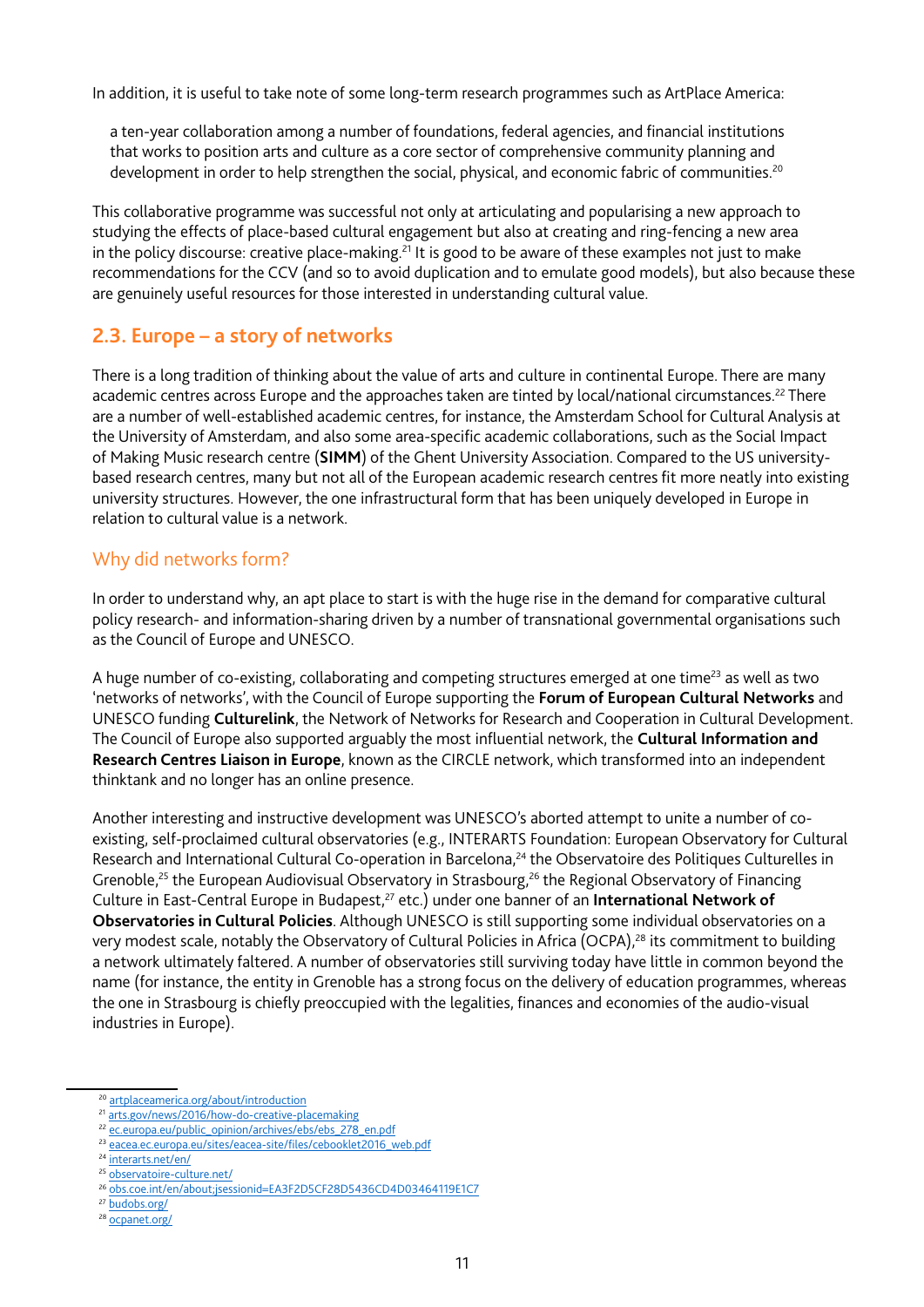## What was their legacy?

It could be argued that networks will inevitably perish after a while. But if so, it is still interesting to look at their legacy. What appears to have happened is that many turned into even looser, decentred structures with no agreed set of objectives to fulfl. For instance, it is said that the attempt to set up the observatories network led to the creation of the **Laboratory of European Cultural Cooperation: the LabforCulture**29 – now the **European Cultural Foundation (ECF) Labs** which is effectively a crowd-sourced, open discussion forum arranged around specific topics.<sup>30</sup>

More commonly, networks spawned counter-reactions leading to the creation of more centralised structures. For instance, it might be argued that the **European Institute for Comparative Cultural Research (ERICArts)**<sup>31</sup> was set up as a response to the perceived failures of the networks, aiming to create a permanent European-level cultural policy research institute run as a managed, non-profit consortium of research bodies. Resources such as the European Commission's Eurostat<sup>32</sup> and UNESCO's Institute for Statistics<sup>33</sup> could also be seen as more centralised, and more effective, answers to the problem of benchmarking.

What appears to be the case is that the networks failed to deliver the promised 'long term, comprehensive, independent information on the sector, to contribute to the development of consistent survey instruments, to develop a comprehensive analytic framework' (Schuster, 2002, p.33). Does this mean that all networks will fail in this way?

Not necessarily. It might be said that the networks created by the EU funding context and the transnational way of working were unique. Schuster himself argues that they were a quasi-managerial way of managing competing demands on fnite resources and also a way to reduce the bureaucratic burden of processing funding applications. Some cynics would add that the European networks were a political tool and a means of promoting if not integration, then federalism.

This might be true and yet there are lessons to be learned about the limitations of networks. There is a danger that because they devolve responsibility in favour of sharing information, they will not be effective at delivering research and building a knowledge base. Indeed, although there are some examples of networks which are propelled by research ideas, most function well if they act more like membership bodies, devoted to campaigning and advocacy, networking and knowledge dissemination through events, with a small mixture of research. This is true of many contemporary European networks such as the European Network on Cultural Management and Policy (ENCATC),<sup>34</sup> International Network for Contemporary Performing Arts (IETM)<sup>35</sup> or Culture Action Europe.<sup>36</sup>

# **2.4. The UK – a quest for institutional memory**

Turning to the UK context provides a good opportunity to reflect on the findings from the consultation: what sources are being used and, perhaps more importantly, not being used? The frst thing we have observed is that there is little institutional memory and a limited awareness of many past developments.

<sup>29</sup>budobs.org/former-events/buda-castle-retreat/report-buda-retreat.html -\_ftn11

<sup>&</sup>lt;sup>30</sup> ecflabs.org/

<sup>31</sup> [ericarts.org/web/index.php](http://www.ericarts.org/web/index.php)

<sup>&</sup>lt;sup>32</sup> Eurostat – a body working under the European Commission whose responsibilities are to provide statistical information to the institutions of the European Union (EU) and to promote the harmonisation of statistical methods across its member states and candidates for accession as well as EFTA countries: [ec.europa.eu/eurostat/web/main/home](http://ec.europa.eu/eurostat/web/main/home)

<sup>&</sup>lt;sup>33</sup> UIS – the statistical office of UNESCO and the primary UN depository for cross-nationally comparable statistics on education, science and technology, culture and communication covering more than 200 countries and territories: [uis.unesco.org/](http://uis.unesco.org/)

<sup>&</sup>lt;sup>34</sup> ENCATC – established in 1992, a network of more than 100 member institutions and professionals in over 40 countries active in education, training and research within the broad field of cultural management and policy: [encatc.org/en/about-us/](https://www.encatc.org/en/about-us/)

<sup>&</sup>lt;sup>35</sup> IETM – a network of over 500 performing arts organisations and individual members working in the contemporary performing arts worldwide: theatre, dance, circus, interdisciplinary live art forms, new media: *[ietm.org/](https://www.ietm.org/)* 

<sup>&</sup>lt;sup>36</sup> It is worth noting that Culture Action Europe has been runing a crowdsourcing platform – Measuring the Impact of the Arts in Society – which is effectively an online space to upload practitioners' evidences, where 'stories of social impact of the arts can be told, multimedia documented and collected': [cultureactioneurope.org/news/social-impact-of-the-arts-tell-us-your-story/](http://cultureactioneurope.org/news/social-impact-of-the-arts-tell-us-your-story/)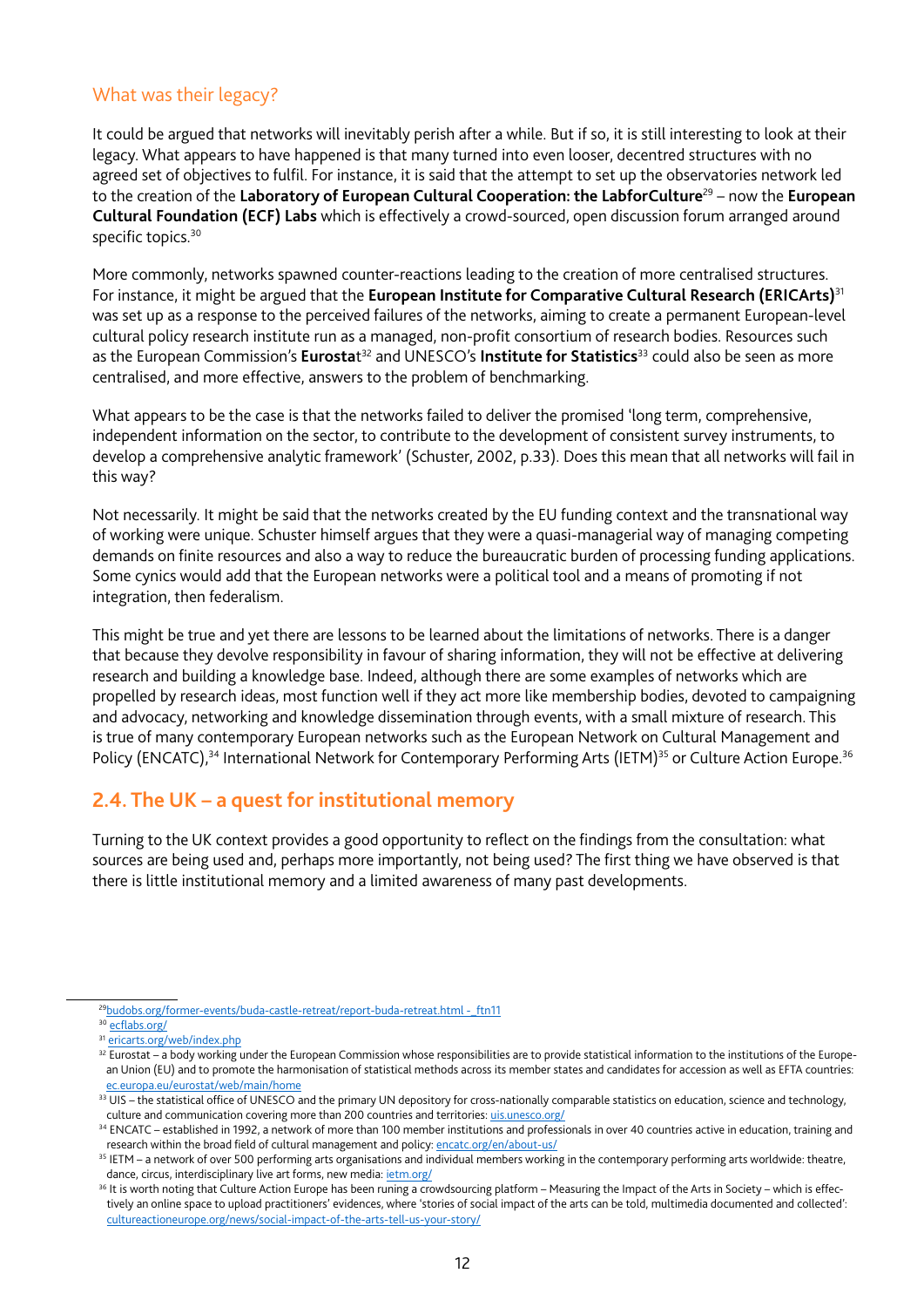## Cultural observatories and collaborative working

For instance, it was not commonly known that the format of cultural observatories thrived in the UK once upon a time. Between 2006 and 2009 a number of these appeared across the English regions, and there was also a regional cultural research network and a number of regional cultural data frameworks. The observatories were set up to 'support research, evaluation and data access for the cultural sector which would enable policy-making, strategic development, and case making for further investment and advocacy'.<sup>37</sup> Many observatories championed collaborative working (for instance bringing consultants and academics together on the Impacts 08 programme in Liverpool). While their 'trademark' was economic impact studies, they also pioneered many, now mainstream, approaches in Social Return on Investment (SROI), compensation modelling for subjective wellbeing, folksonomy and crowd-sourcing. They were also jointly funded (e.g., the Northwest Culture Observatory was jointly funded by the DCMS, ACE, Sport England, the MLA and English Heritage).

Their downfall and disappearance come down to a number of factors but the most obvious were: the change in the political climate and the bonfire of quangos under the Coalition Government after 2010; insufficient distance from the goals of advocacy and the perception that these structures were complacent with policy-based evidence making; overreliance on commissioning private consultancies which often led to 'idiosyncratic' methodologies and failure to produce reliable and robust frameworks.

Although it might be argued that some effects of this regional work persist (e.g., the prominence of the approaches which were pioneered and, also, the alleged infuence of the work done by the regional cultural research network on the development of the DCMS creative industries estimates), the structures themselves seem very much forgotten.

## Current state of affairs

Indeed, as we have mentioned, the respondents in our consultation named very few historical examples of research and information infrastructures. The two sources of information for cultural value referred to by a signifcant number of the consultees were recent. These were the Cultural Value Project and the Warwick Commission. It is interesting to note that there was rarely recognition that the two initiatives were very different in character and purpose (with the Warwick Commission being much more policy-facing, media savvy and impact-driven).

Looking at the large-scale initiatives where some analogies can be drawn with the models existing in the US, there was even less awareness of **DCMS's CASE programme**38 (not dissimilar in its ambition to NADAC) and the platform of the **Audience Agency**39 (emulating some features of DataArts) although it was not entirely negligible. It is interesting that the published releases, reviews and digests from the CASE database – such as *A*  review of the Social Impacts of Culture and Sport or Understanding the Drivers, Impacts and Value of Engagement in *Culture and Sport: An Over-arching Summary of the Research* – were better known than the online platform. The **Taking Part survey**,<sup>40</sup> together with its concomitant publications, was cited on a number of occasions as a source of statistical data. While Taking Part was generally seen as a 'crude' instrument which had very limited usefulness for specific localities and specific issues, and did not 'truly explore/document people's responses, experiences and engagement', very few respondents realised that Taking Part was in fact the source of the 8 per cent figure<sup>41</sup> which became notorious because of the way it was used by the Warwick Commission.

<sup>&</sup>lt;sup>37</sup>Transcript of a presentation given in a workshop organised by the Cultural Value Scoping Project.

<sup>38</sup> [gov.uk/guidance/case-programme](https://www.gov.uk/guidance/case-programme)

<sup>39</sup> [theaudienceagency.org/](https://www.theaudienceagency.org/)

[gov.uk/guidance/taking-part-survey](https://www.gov.uk/guidance/taking-part-survey)

<sup>41 &#</sup>x27;The wealthiest, better educated and least ethnically diverse 8% of the population forms the most culturally active segment of all: between 2012 and 2015 they accounted (in the most conservative estimate possible) for at least 28% of live attendance to theatre, thus benefting directly from an estimated £85 per head of Arts Council England funding to theatre. The same 8% of the population also accounted for 44% of attendances to live music, benefting from £94 per head of Arts Council music funding' (Warwick Commission Report, p.33).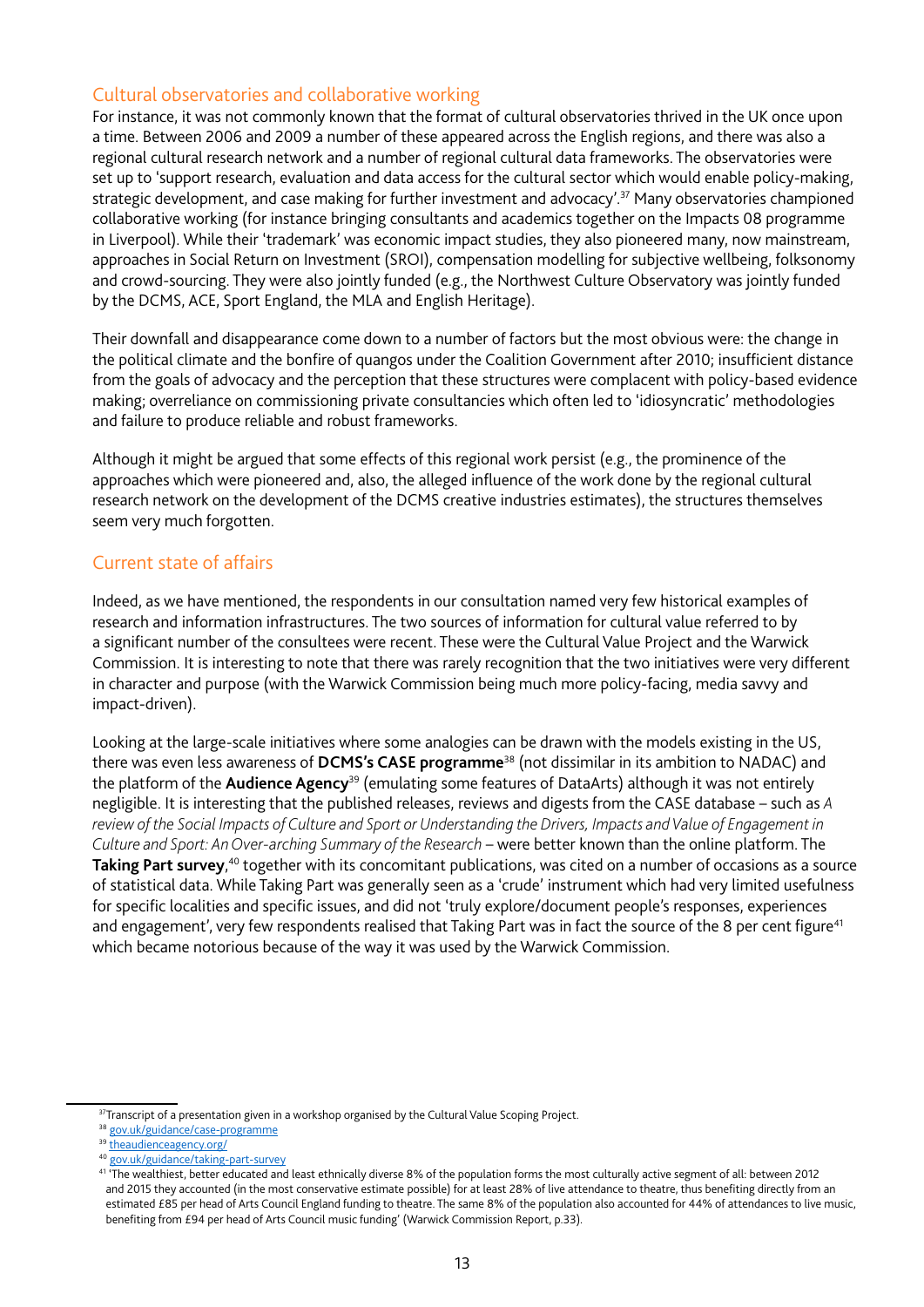Arts Council England was named as a source of information on a number of occasions. Other sources mentioned in the consultation were: **Heritage Lottery Fund, Education Endowment Foundation** and, internationally, the **OECD** and **Arts Edserch (US)**. King's College London's CultureCase was also identifed as a useful resource but, in its current form, not something to be treated as a comprehensive solution. A number of subject/area-specifc

platforms have been named by individual consultees, notably: the **Arts Alliance evidence library**, 42 the **National Alliance for Arts, Health & Wellbeing**, 43 the **LIFT Living Archive**44 and the **National Disability Arts Collection and Archive** (NDACA).45 (It is interesting to note that, rather than being traditional depositories, LIFT and NDACA are intended to be a learning resource, offering an interactive 'adventure' through documents, photographs, objects and recordings.) A number of platforms publishing cultural content were named in the consultation, e.g.: [artuk.org/](https://artuk.org/); [culture24.org.uk/home;](http://www.culture24.org.uk/home) [artsprofessional.co.uk/](http://www.artsprofessional.co.uk/). Regarding sites used specifcally by the makers of cultural value, [engage.org/](http://www.engage.org/) and the ArtWorks Navigator: Good Practice Gets Better ([artworksalliance.org.uk/awa-resource/artworks-navigator-good-practice-gets-better](http://www.artworksalliance.org.uk/awa-resource/artworks-navigator-good-practice-gets-better)) were mentioned; and [culturehive.co.uk/](http://www.culturehive.co.uk/) was named as an example of a networking site used by arts professionals.

## Working with academics

Most of the non-academic consultees had some experience of working with academics. These encounters tended to be positive and impactful, even if short-lived and limited to individual projects. In the cultural sector, as well as in academia, there is an undeniable appetite for working across disciplines and across sectors. Interestingly, there is a growing recognition of a shared civic agenda and a desire to capitalise on the environment of trust that many universities provide. The 'unique' selling point of academic work is its rigour.

This said, the all too familiar issues of the dynamics of power (where research professionals are very much in the driving seat), confusion about expectations and frustration about different cultures of working (the barriers of language, time scales and costs – academics are thought to be diffcult to understand, slow in delivery and expensive) resurfaced in many conversations.

Moreover, although there was some awareness of a growth in the number of collaborations involving universities and the arts and cultural sector, there was no clarity about the established ways of collaborating. Examples of a programme considered successful in bringing different cultures of working together was the AHRC-led and Economic and Social Research Council (ESRC) co-funded **Connected Communities** programme46 and, in this context, **Understanding Everyday Participation**47 (this said, only a handful of people could name them). Regarding the actual institutions named as having a tradition of inquiry into cultural value, the ones mentioned more than once were: **ICC Liverpool, Sidney De Haan Research Centre for Arts and Health**, **the University of Warwick and King's College London.**

It is interesting to note that, on the whole, respondents were not familiar with **Culture Forum North**48 – which might be thought of as the most ambitious attempt to build cross-sector collaborations to date. What may also seem intriguing is that only a few referred to work done at research departments of big cultural organisations and NGOs as a resource of information on cultural value.

<sup>&</sup>lt;sup>42</sup>An online library housing the key research and evaluation documents on the impact of arts-based projects, programmes and interventions within the Criminal Justice System: [artsevidence.org.uk/](http://www.artsevidence.org.uk/)

<sup>43</sup>A hub for information and research on arts and health work in England and further afield: [artshealthandwellbeing.org.uk/recent-developments/nation](http://www.artshealthandwellbeing.org.uk/recent-developments/national-alliance-arts-health-and-wellbeing)[al-alliance-arts-health-and-wellbeing](http://www.artshealthandwellbeing.org.uk/recent-developments/national-alliance-arts-health-and-wellbeing)

<sup>44</sup> [liftfest.org.uk/living-archive](http://www.liftfest.org.uk/living-archive)

<sup>45</sup> [ndaca.org.uk/](http://www.ndaca.org.uk/)

<sup>46</sup> [connected-communities.org/](https://connected-communities.org/)

<sup>47</sup> [everydayparticipation.org/](http://www.everydayparticipation.org/)

<sup>48</sup> [cultureforumnorth.co.uk/](http://www.cultureforumnorth.co.uk/)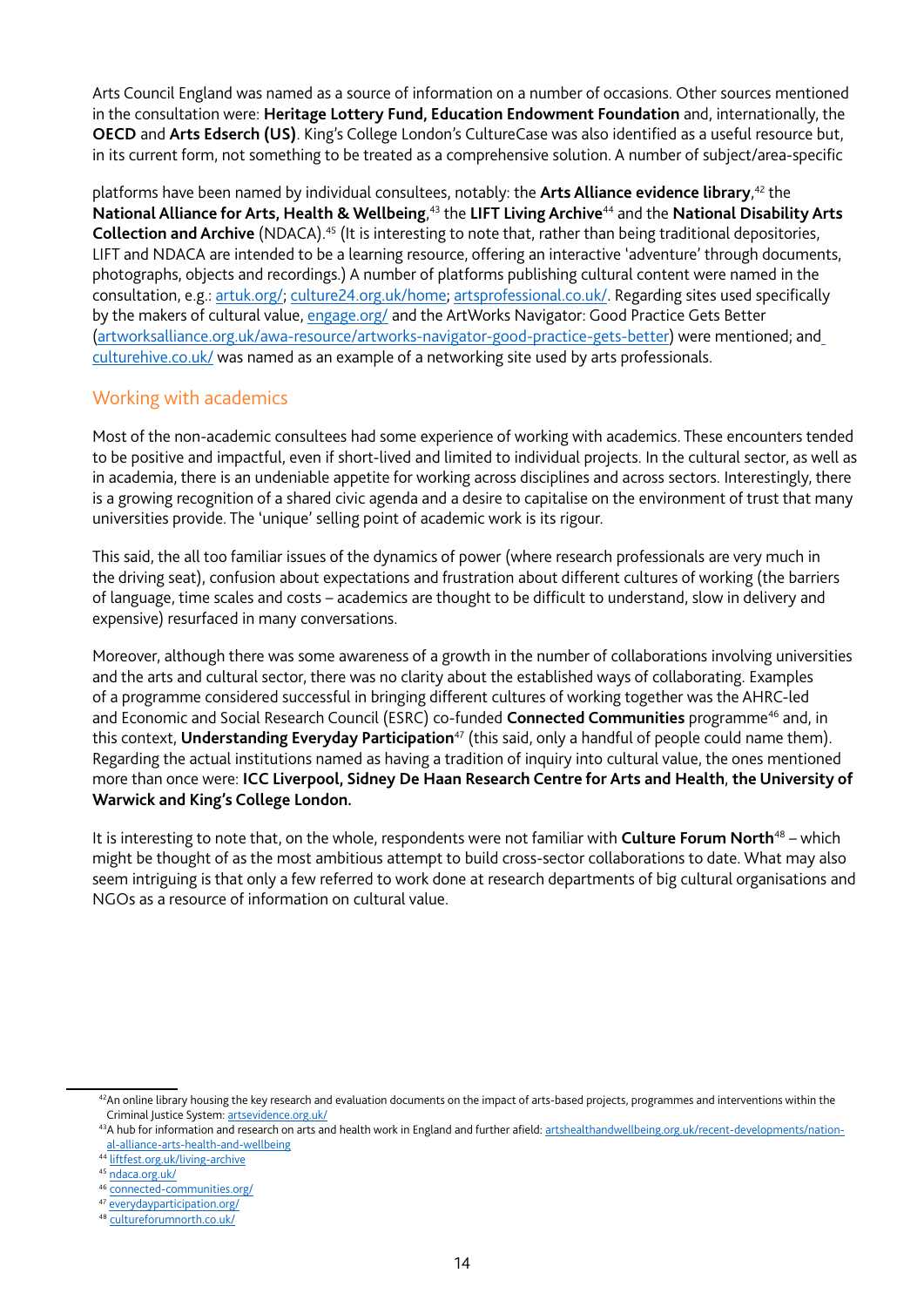## Membership bodies and networks

At the same time, many consultees said that they relied on the work done by membership bodies and networks, such as: **National Museum Directors' Council** (NMDC),<sup>49</sup> The Society of Chief Librarians,<sup>50</sup> Voluntary Arts<sup>51</sup> and the **Creative Industries Federation**. 52

On the whole, there was a very good awareness of networks and associations – examples given ranged from some big national networks: What Next?,<sup>53</sup> National Operatic and Dramatic Association (NODA),<sup>54</sup> The **Artists Information Company, A-N**, <sup>55</sup> **People Dancing**, <sup>56</sup> **Sound Sense**, <sup>57</sup> **Making Music**; 58 through those working more regionally, e.g., **Federation of Scottish Theatres**, 59 S**ociety of London Theatre**; 60 to those working with more specific groups, e.g., **National Association of Writers in Education (NAWE),<sup>61</sup> Youth Music,<sup>62</sup> Ladies Association of British Barbershop Singers (LABBS)**. 63 There was a tendency to 'delegate' the responsibility for research and information sharing to these umbrella bodies. This is hardly surprising given that few arts and cultural organisations have the time and resources to spend on research activities, as they are preoccupied with satisfying their day-to-day operational needs. At the same time, this state of affairs was very much in tension with the professed desire to reflect thoughtfully and to understand better the value of cultural engagement.

## **2.5. Drawing conclusions for the future**

The examples presented above are not meant to be a comprehensive list. Yet it is clearly important to showcase them given how few were mentioned in the consultation. Better awareness of these infrastructures and resources will hopefully contribute to their better use in the UK; avoid duplication (in particular between these and any new resource that is set up as a result of this report); and provide lessons from the past which might be considered when creating future resources. In this context, they can help us to draw some general conclusions.

It appears that succeeding – i.e., managing to make a meaningful impact and contribution – is down to a balancing act in five interconnected areas.

#### Maintaining research functions without ignoring the need to network

Firstly, many of the examples bring to light the tensions in, yet **necessity of, uniting the functions of networking, information sharing and outreach on the one hand, and staying actively involved and driven by research ideas, on the other.** When these entities are divorced from generating ideas and focused entirely on repackaging information generated by others - they perish or scale down.<sup>64</sup> This is what happened to many European networks. On the other hand, if they become too isolated, self-absorbed or self-referential – working in disciplinary and academic silos without sufficiently acknowledging how culture and its effects are perceived and approached by other constituencies (including policy makers and funders) – they also fail. This was to some extent the problem encountered by the academic centres in the US. The opening up that was needed meant embracing more collaborative ways of working and a portfolio of topics cutting across disciplinary boundaries.

- <sup>52</sup> [creativeindustriesfederation.com/](http://www.creativeindustriesfederation.com/)
- <sup>53</sup> [whatnextculture.co.uk/](http://www.whatnextculture.co.uk/)
- <sup>54</sup> [noda.org.uk/](https://www.noda.org.uk/)
- <sup>55</sup> [a-n.co.uk/news](https://www.a-n.co.uk/news)
- <sup>56</sup> [communitydance.org.uk/](http://www.communitydance.org.uk/)
- <sup>57</sup> [soundsense.org/metadot/index.pl](http://www.soundsense.org/metadot/index.pl)
- <sup>58</sup> [makingmusic.org.uk/](https://www.makingmusic.org.uk/)
- <sup>59</sup> [scottishtheatre.org/](http://www.scottishtheatre.org/)
- <sup>60</sup> [solt.co.uk/](http://solt.co.uk/)
- 61 [nawe.co.uk/](http://www.nawe.co.uk/) <sup>62</sup> [youthmusic.org.uk/](https://www.youthmusic.org.uk/)

<sup>49</sup> [nationalmuseums.org.uk/](http://www.nationalmuseums.org.uk/)

<sup>50</sup> [goscl.com/](http://goscl.com/)

<sup>51</sup> [voluntaryarts.org/](https://www.voluntaryarts.org/)

<sup>63</sup> [labbs.org.uk/](https://www.labbs.org.uk/)

<sup>64</sup> Some of the European networks are a good example, but also private consultancies – such as EUCLID in Liverpool – could be named.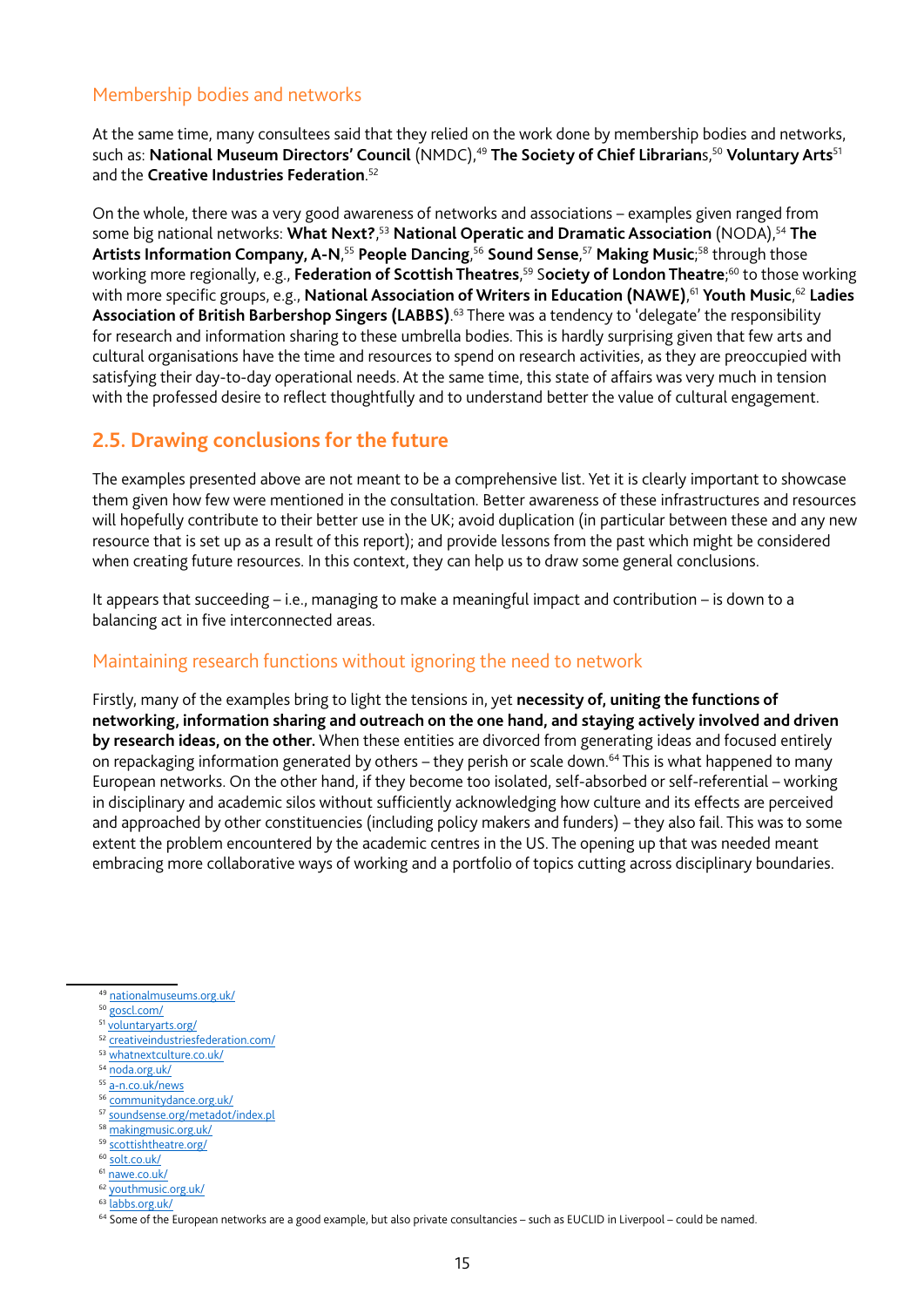# Documenting what we know as well as producing new insights

Another iteration of the balancing act we have just described is the ability to both **engage new ideas** and **solidify the existing evidence base.** Documenting and archiving must go hand-in-hand with producing new insights. Just as a good literature review enhances project design, improved historical awareness will help us to ask better questions, plan the future research agenda and so improve our understanding of cultural value. In a nutshell, we need better understanding of what we already know (and to avoid reinventing the wheel), as well as more thought-leadership and forward thinking.

## Building institutional memory while actively communicating in the present

While, on the one hand, we need better historical awareness and institutional memory ('those who do not learn from history repeat past mistakes'), being too inward-looking is dangerous. Communication, interaction and outreach are crucial. The fact that hardly any of the international examples had come up in the scoping consultation is a good indication that there is still a lot of work to be done around information dissemination. It is not enough to have resources – people need to know about them (and, indeed, have the time to use them,

which is a related but different point to do with the pressures on arts and cultural organisations – more on this in Chapter 3). It is worth bearing in mind that the success of membership bodies in staying connected to their members has a lot to do with the skilful use of social media and the tailoring of the membership offer.

## Being independent yet relevant

Similarly, both independence and relevance matter. The tension between research and advocacy which resurfaced in many examples given above may seem relatively straightforward. More advocacy-inspired research will not help if it means eroding the credibility of the fndings and limiting what questions may or may not be asked. Indeed, the consultation demonstrated that there is a growing recognition across the different groups that sustainability requires departing from the advocacy-driven 'house of cards thinking' which has only short-term effects<sup>65</sup>

On the other hand, the model of 'ivory tower theorising', which has no connection to what is happening on the ground or in policy, has also been much derided. We need research that is relevant, and this is where the complications begin, because there are different ways of being relevant. Solving practical problems is one; providing a way to critique existing solutions and improve our understanding of the complexity of the issues is another. It seems that a Collaborative Centre for Cultural Value will have to embrace different ways of being relevant which will exist on a spectrum from proposing useful solutions to engaging in a critique of ideas.

# Being authoritative as well as collaborative

Augustin Girard, former head of the Départment des Etudes et de la Prospective of the French Ministry of Culture and Communication, was instrumental in setting up a few observatories. Apparently, he described the choice of the word 'observatoire' as a 'shy' and 'pleasant' name for a place which, in contrast with a centre, 'does not deliver judgments' (quoted in Schuster, 2002, p.33). Well, it appears from the analysis of the past examples and the scoping consultation that more courage is needed. One of the things that a new Collaborative Centre for Cultural Value could usefully do is to engage in honest interpretative work to refne the knowledge base – because too much information is noise. It should speak in an authoritative but not authoritarian voice and make judgements and selective choices, where needed. For instance, choices may have to be made about what the Centre can realistically do. One lesson learned from the examples is that it is diffcult to do many things equally well. It is very difficult – if not impossible – to provide a one-stop shop with 'everything you ever needed to know about cultural value'; moreover, it is not clear that a resource of this kind is in fact needed (see Chapter 3). In the proposals outlined in Chapter 4, although a portfolio of activities is sketched, we suggest that only a selection of these is taken forward. We also recommend that the Centre specialises at any given time in one or two node challenge areas.

<sup>&</sup>lt;sup>65</sup> Access to information alone – even if impartial, credible and robust – might not in itself be sufficient to change patterns of policy making. Indeed, in spite of the great improvements to research and infrastructure for cultural value in the US, recent policy making there seems to take little account of the growing body of evidence about the value of cultural engagement.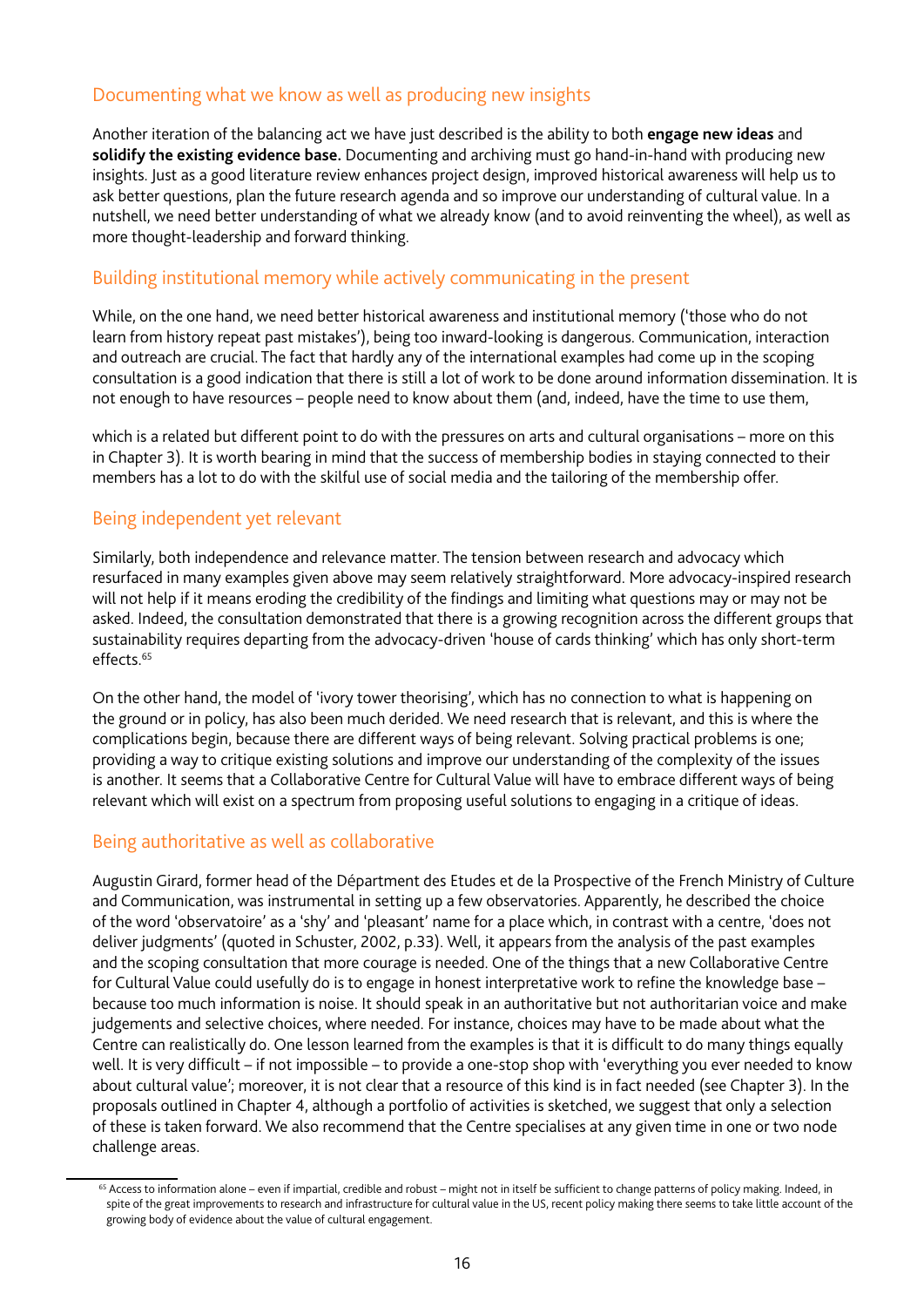# **2.6. Key points from Chapter 2**

At risk of over-simplifying, the following are the most general lessons to be drawn from the overview of the existing resources for research and analysis into cultural value. Many of these lessons come down to performing a balancing act.

As discussed above, there is a tightrope to be walked across many overlapping areas. Uniting research and networking functions emerged as important. Being past-aware through archiving, documenting and building institutional memory while at the same time being forward-looking through producing new insights and actively communicating and reaching out to contemporary stakeholders were all recognised as necessary capabilities. Neither being decentralised nor focused on one constituency worked well. The former goes hand in hand with low accountability and low responsibility and makes it harder to solidify the knowledge base; the latter risks the broad range of viewpoints being silenced.

Independence is important on a number of levels. Many entities had gone under because of their excessive dependence on one source of funding. A wide and diversifed funding base works well and seems an important factor for sustainability (match-funding arrangements are perceived as a form of safety net in the US).<sup>66</sup> Similarly, being too closely associated with political agendas and policy trends (in terms of ideas, location or affliation) is a risk to stability, because it undermines trust and raises suspicions of partiality. Independence matters in creating the trust and respect needed to perform the role of selector and curator.

Lastly, working collaboratively emerged as vital. Embracing cross-sector ways of operating and a portfolio of topics cutting across disciplinary boundaries was important frst and foremost because it can ensure that the collectively produced understanding of cultural value has a wide-reaching legitimacy, recognition and relevance.

<sup>66</sup> [createquity.com/2017/03/threats-to-federal-arts-and-culture-funding-whats-at-stake/](http://createquity.com/2017/03/threats-to-federal-arts-and-culture-funding-whats-at-stake/)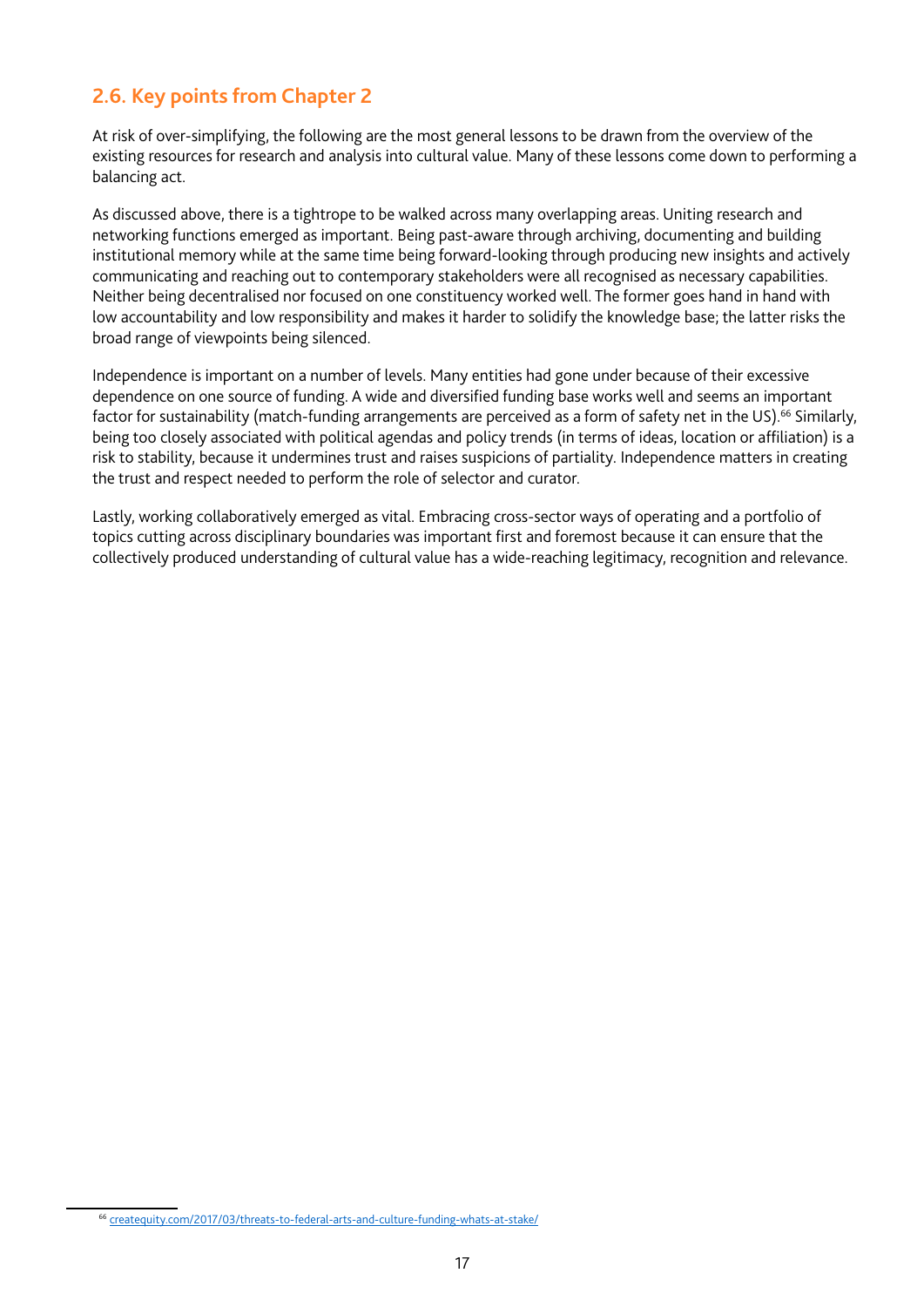# **3. The knowledge base: the need to collaborate**

# **3.1. Two dimensions of understanding**

Understanding the value of arts participation and cultural engagement can only happen collaboratively because cultural value itself is formed through interaction: between different people and contexts. These contexts are constantly shifting and continually unsettled by changing agendas, and the groups and stakeholders involved have both divergent and overlapping objectives.

As a result, cultural value may never be 'fixed', 'solved' or known in absolute terms, and so our knowledge cannot be exhausted. This does not mean that we should give up the search for understanding and accept a relativist or 'art for arts' sake' argument. On the contrary, our job of understanding is only beginning – and we can only do this together.

There are two dimensions to understanding cultural value:

- We need to **solidify our evidence base about the effects of arts participation**. The CVP offered new and different perspectives on cultural value which require further investigation. The previously neglected areas brought to the fore by the CVP – e.g., the relationship between cultural engagement and empathy, and the ability to reflect and imagine – call for more methodological work and robust evidencing.
- We need to continue to **interrogate how conversations around cultural value are framed** how research and inquiry are conducted, how value decisions are made and what convergences in opinions and agendas can be legitimately expected between the different stakeholders.

A Collaborative Centre for Cultural Value could make a big contribution by building a knowledge base in both areas.

# **3.2. Neither starting from scratch nor the terminus in sight**

#### What we know

We know more about cultural value than we did 30 years ago. We have more and better evidence in certain areas and our **understanding of the subject matter** has advanced over the years. We can speak of consensus and solid foundations across several different topics.

We know that participation in arts and culture (more so than attendance in many cases) has positive effects on people at all life stages and in a wide range of situations. We know it can improve quality of life for older people as well as the impact of long-term conditions such as dementia; it can provide personal, social and educational gains for young people including at-risk youth; we also know about the impact of arts and cultural engagement on subjective wellbeing and mental health more generally.<sup>67</sup>

We have also been making some progress in **developing our methodological approaches and data sets**. For instance, we have moved a long way from the very narrowly construed outcomes frameworks which relied on rudimentary input-output models, often expressed as money made or saved. With the rise in popularity and increased sophistication of various models – such as the 'theory of change' approach, Social Return on Investment (SROI) frameworks, contingent and subjective wellbeing valuation methods, and multi-criteria analysis – we are starting to have a much better, more detailed, understanding of how to capture cultural value.

The wide adoption of the Warwick-Edinburgh Mental Wellbeing Scale (WEMWBS), and other scales for arts and health, make it possible to paint a wider picture and to connect some dots. Data sets such as Taking Part – despite its deficiencies – are **enhancing our capacities for analysis** and, when complemented by hyper-local initiatives such as the Cambridgeshire Culture Card project,<sup>68</sup> over time they are likely to put us in a position that would be envied by those working in cultural value 30 years ago.

<sup>&</sup>lt;sup>67</sup> The Cultural Value Project Report brings here some key support but the evidence base is continuously expanding.

<sup>68</sup><https://librariestaskforce.blog.gov.uk/2017/10/26/understanding-cultural-engagement-introducing-the-cambridgeshire-culture-card/>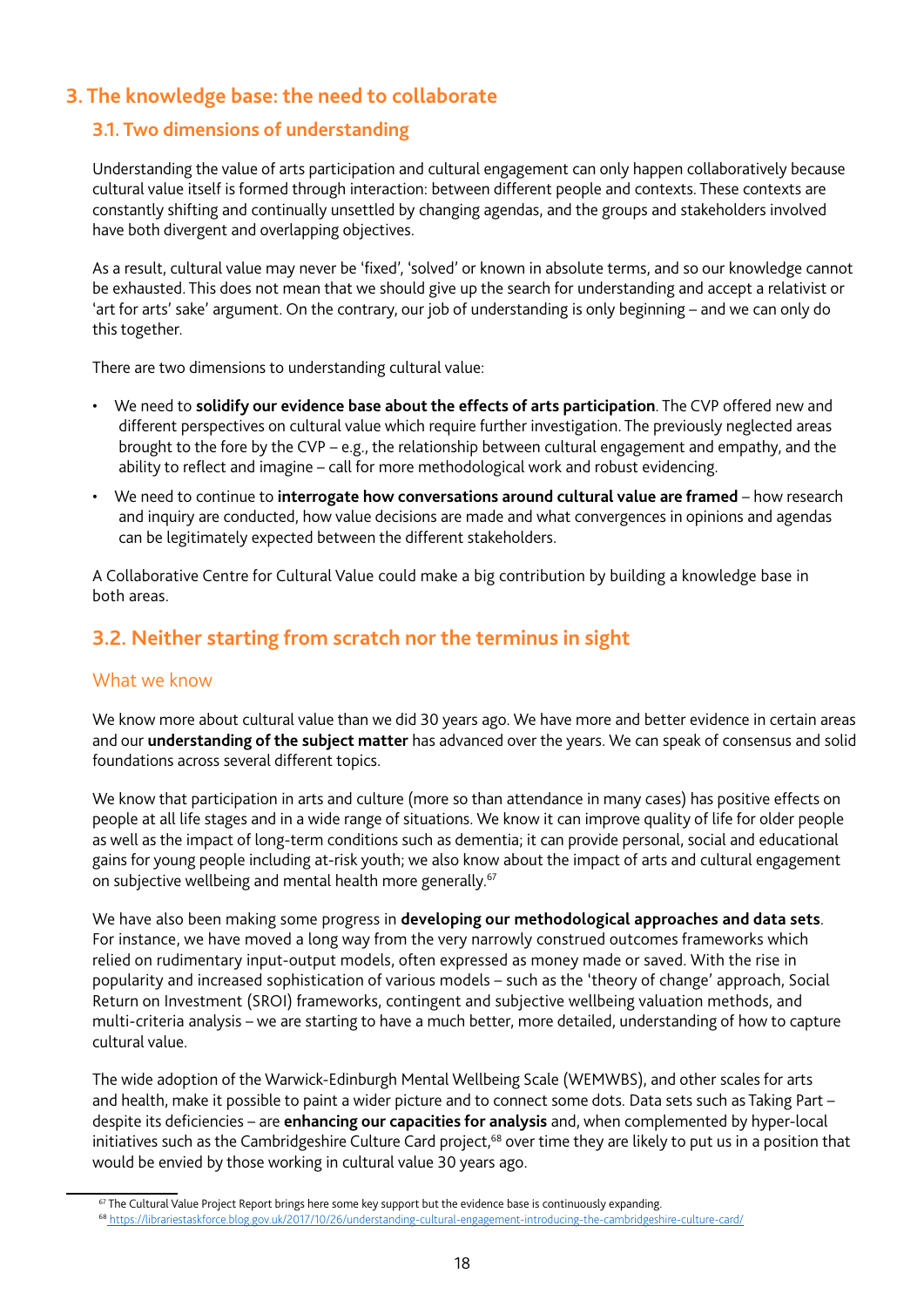We are also better at identifying the **relevant indicators and measures**. For instance, after living with the creative place-making agenda for a number of years, we are coming to see that most successful projects are 'not measured by how many new arts centers, galleries, or cultural districts are built. Rather, their success is measured in the ways artists, formal and informal arts spaces, and creative interventions have contributed toward community outcomes'.69

We are making advances in **setting our conceptual and theoretical frameworks**. Here the pioneering work of Paul DiMaggio and colleagues at the Center for Arts and Cultural Policy Studies to facilitate cross-disciplinary thinking and to 'stimulate the transfer of ideas and methods from mature policy felds to the feld of cultural policy research' provide a good illustration of how conceptual progress happens.<sup>70</sup> The CVP Report also contributed to this growing body of scholarship.

# Where the gaps are

We know a lot for sure, yet there are areas where more foundational research is needed, driven by academics.

We still need **more longitudinal studies** of various kinds. One example is how individual taste changes over a lifespan and how household participation in culture may differ depending on different life stages of its inhabitants, etc. Another is that, despite the recent boom in studying the supply side of cultural value, our understanding of the labour processes for specific art forms and areas remains poor. Where we have some longitudinal data sets (e.g., the Nordic epidemiological approaches discussed in the CVP Report, CVP, p. 106) or research design with longitudinal components (e.g. the research project by Janelle Reinelt and colleagues, CVP, pp.43–44) – we need more theoretical insights explaining why we are observing the correlations that we find.

We need **more research into certain areas**. It is intriguing that so little academic research looks at the relationship between popular culture and behavioural change, particularly given some successful 'nudges' such as #PopJustice: Social Justice and the Promise of Pop Culture,<sup>71</sup> the six-volume publication funded by Unbound Philanthropy and the Nathan Cummings Foundation. There are also those areas which, while in some ways niche, might carry a lot of potential to change how we think about well-established areas such as arts and health. Good examples are the work in the aesthetics of care exploring how the affective dimensions of art experiences infuence the practices of caring (See e.g. Thompson, 2015) or how paying attention to the performative/theatrelike aspects of care delivery might be useful in training medical staff.<sup>72</sup>

Speaking of gaps in our knowledge base, **we need better methods**, and we need them urgently. The ambitious Digital R&D Fund for the Arts<sup>73</sup> showed the value of research-led experimentation and how fascinating ideas may be translated into successful projects if methods can be developed to answer the important questions they pose. Also, some of the areas highlighted in the CVP Report as fundamental to the value of cultural engagement (e.g., enhanced empathy and refectiveness) can only be properly addressed if we develop methodological approaches that can cope with the complexities at issue.

Regarding data, paradoxically, we have been suffering from 'data overflow' in the cultural sector – as observed by Selwood in the early 2000s (CVP, p.16) – yet we are still **missing relevant baseline and benchmarking data** to carry out some intelligent analysis. For example, this happens when we try to compare different locations (as we are reminded by the lessons from the European Capital, previously City, of Culture programme – see CVP, p.76).

<sup>69</sup> [artplaceamerica.org/about/introduction](http://www.artplaceamerica.org/about/introduction)

<sup>70</sup> [princeton.edu/culturalpolicy/moc\\_prospectus.html](https://www.princeton.edu/culturalpolicy/moc_prospectus.html)

<sup>71</sup> [unboundphilanthropy.org/sites/default/fles/%23PopJustice Executive Brief\\_FINAL with full credits \(7\).pdf](https://www.unboundphilanthropy.org/sites/default/files/%23PopJustice%20Executive%20Brief_FINAL%20with%20full%20credits%20(7).pdf)

<sup>72</sup> [blog.wellcome.ac.uk/2013/01/15/feature-professor-kneebone/](https://blog.wellcome.ac.uk/2013/01/15/feature-professor-kneebone/)

<sup>73</sup> [artscouncil.org.uk/creative-media/digital-rd-fund-arts-2012-15](http://www.artscouncil.org.uk/creative-media/digital-rd-fund-arts-2012-15)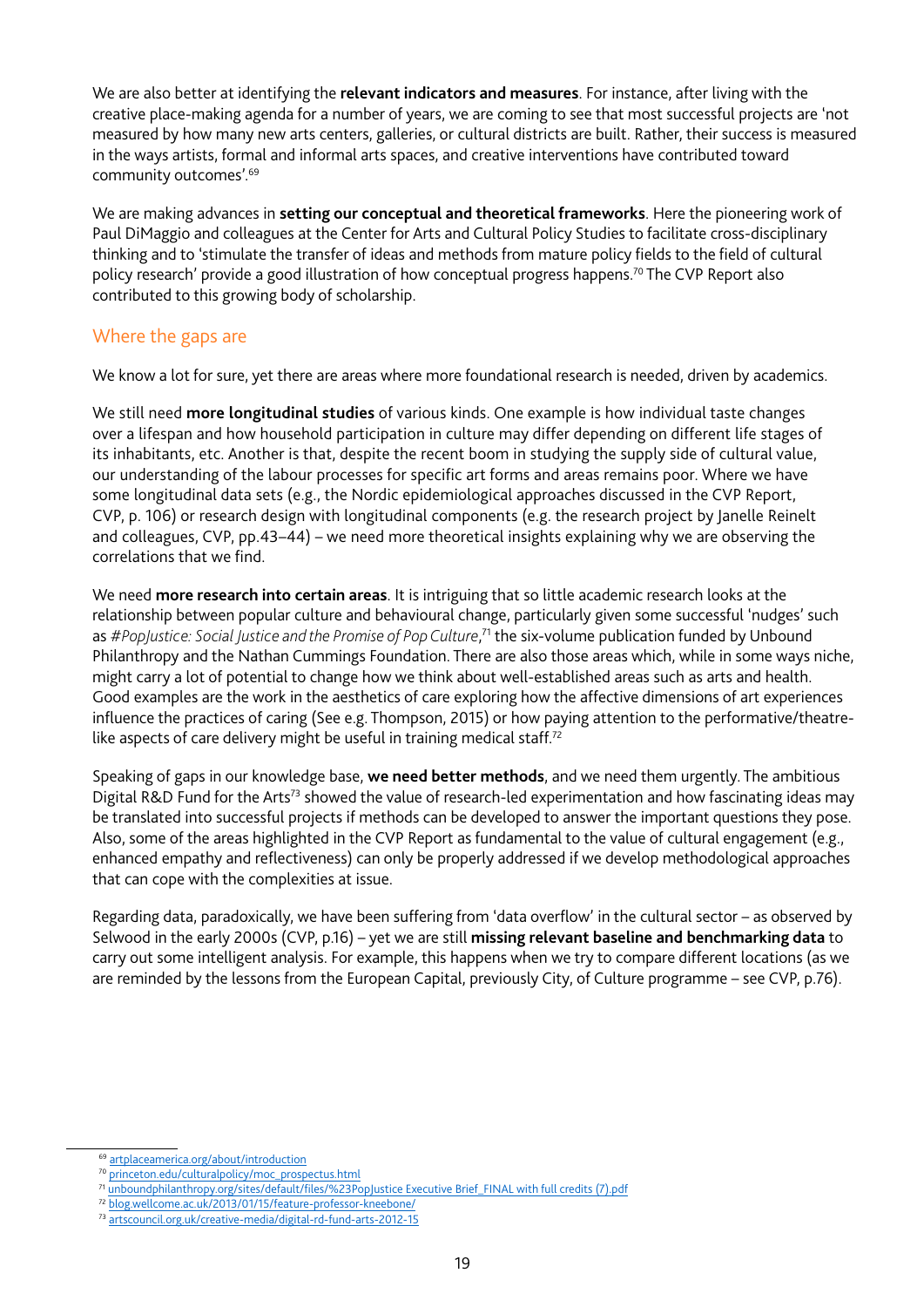## Managing our expectations

Although we have been making progress in understanding the subject matter and improving our methodological approaches, we still lack realistic **expectations about what research can achieve**.

Firstly, the consultation showed that there has not been enough acknowledgement across the different groups that **we will never solve the question of cultural value**. Wishful thinking that the challenges of valuing the arts and culture can be settled with the right kind of experiment, the right kind of report, better and more facts seems to persist. This is not so. While we know far more about the subject matter and the methodologies for capturing cultural value than we did 30 years ago, many questions to do with cultural value will remain contested. This is because cultural value is:

- **relational** produced through a relationship between what is valued, the one who is doing the valuing and the context in which valuation takes place;
- • **iterative and contingent** rather than accumulating facts and fndings, we are likely to be progressing by bouncing ideas off different stakeholders across changing contexts and refning our understanding through this process;
- subject to various overlapping agendas and interests at any given time Holden's cultural value triangle with the three interacting points of emphasis – intrinsic, institutional and instrumental – may in some ways be reductive but remains fundamentally right (Hewison & Holden, 2004).<sup>74</sup>

One implication of this is that looking for an end point where we 'know everything' is a mistake. The inquiry into cultural value **cannot be scientifc in the sense of building knowledge through aggregation**, and bringing together a defnitive collection of information. What follows is that there is **no one silver bullet, no magic report that would settle the questions of cultural value** for the purposes of policy making, nor is there 'killer evidence that will release dizzying amounts of money' (Scullion & García, 2005, p.120).<sup>75</sup>

Being realistic about what can be achieved by research on its own also means recognising that **there are as many research challenges as there are practical problems** in cultural value, and that, in fact, some practical barriers may come disguised as research problems. For sure, there are many things we still do not know about the barriers to participation and yet lack of knowledge is not the main problem. Many problems continue because of real obstacles. For example, things may not change because of entrenched ways of working in institutions and sectors (also known as institutional inertia). We stick to solutions that may not work even if better alternatives come to light, because we base practice on historical preferences or precedents, or because changing the status quo may seem threatening and a lot of work.

To sum up, while our understanding of cultural value has been evolving, our awareness of the conceptual and pragmatic constraints remains limited.

# **3.3. Conflicting and converging agendas – our workshops with stakeholders**

The starting point of this scoping project is **that we need to embrace the fact that different questions and priorities arise for different stakeholders in cultural value discussions**. This should be accepted as something to be worked with, interrogated and better understood. The framing of the cultural value discussions should form an important dimension of understanding cultural value, alongside the subject matter, methodologies and data sets. The results of the four workshops we organised as part of the CVSP provide here a good starting point.

The four events focused on four distinct yet overlapping groups with a stake in cultural value: first, artists, activists, smaller arts organisations and cultural venues; second, big cultural sector institutions and organisations with commercial interests; third, those involved in policy making; and fourth, academics.' (See the Appendices for the agendas and list of speakers and participants.) In each case, the concluding roundtable discussion looked at the specific question of **how any given group would stand to benefit from the existence of an entity dedicated to research and analysis into cultural value, and what functions and structures could meet the needs they identifed** most effectively. The objective was to home in on key issues that arise within each constituency.

<sup>74</sup> [warwick.ac.uk/research/warwickcommission/futureculture/resources/blog/hewisonholden/](http://www2.warwick.ac.uk/research/warwickcommission/futureculture/resources/blog/hewisonholden/)

 $75$  This was explored in the workshop focused on cultural policy which we discuss below.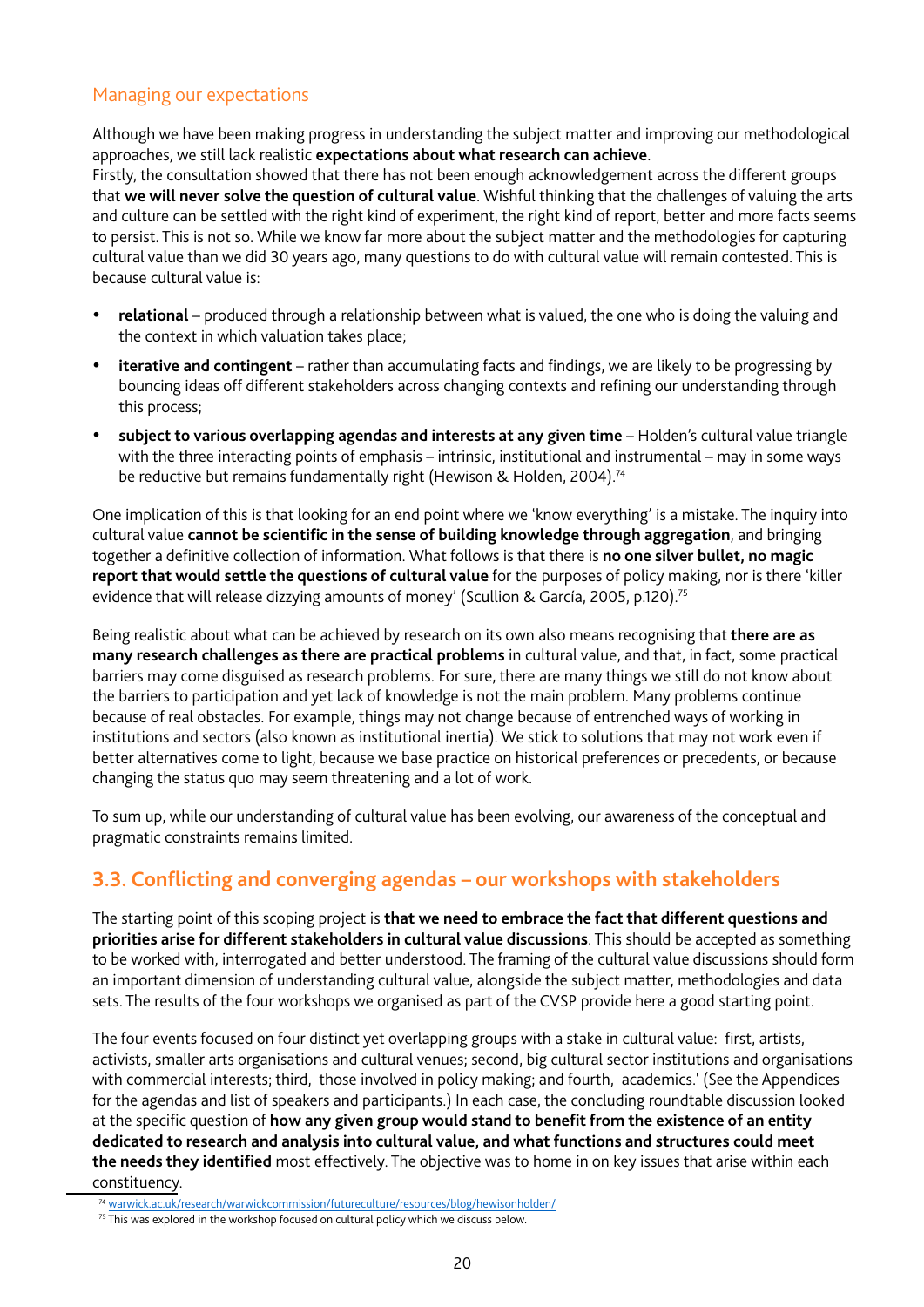## Artists, activists, smaller arts organisations and cultural venues

Two different points of emphasis came to the surface early in the workshop's discussion. Some saw their work from the perspective of **artist-led engagement**, others through the prism of a **participant-led approach**. Yet it transpired that these complex practices are clearly about both: guided collaborations and being embedded in specific locations and communities.

Similarly, on the level of the effects these artistic interventions have, it was not possible to draw a distinction between the **public realm and private lives**. Transformations in private sensibilities inevitably feed into a wider context. Arts and culture provide a high-trust environment where differences can be articulated and identities unsettled without the danger of this leading to a breakdown in communications – for example in multi-cultural communities. They provide a space where thinking that would not necessarily be allowed in the everyday 'transactional' world can be established.

Of course, every arts and cultural organisation has its unique way of working. One of the things they have in common is that **their practices are coming to occupy an increasingly important role in the shifting landscape of cities and districts**. New ways of artistic working and forms of cultural engagement are being written into the DNA of how localities operate and how people living there think. In this context, the deficit model – the assumption that arts interventions of this kind happen in situations where there is something missing or something needs fixing  $-$  is to be resisted.<sup>76</sup>

Another point that emerged in the workshop was that, rather than focusing on achieving outcomes – however they are defned – it is more productive to try to understand **the process of how art does what it does**. In this vein, research and evaluation cannot be about advocacy because taking this approach pre-empts what questions and answers can be voiced and so limits what can be learnt. Advocacy leaves no room for unexpected or unintended outcomes, which are often the most interesting ones from the point of view of learning.

This raises further questions about who does the 'learning'. Here the binary distinction between those who do cultural value and those who think about cultural value seemed to collapse. What emerged was that researchers need to be embedded into producing teams early on in the process – rather than simply 'observing'. **Bringing the observer and the observed closer together will lead to better understanding** and true learning.

Where does this leave us in terms of the expectations placed on a Collaborative Centre for Cultural Value? There were clear signals that we must **move away from advocacy-based evaluation** which is antithetical to learning. Although the tension between advocacy and learning cannot be easily dismissed, $77$  the overall sentiment was that resources would be better used if the entity tried, in the words of one of the participants, to 'identify what is emergent, what is impacting and what is changing against this challenging political and economic climate'. On the whole, this group said that an agenda-making body was needed – one that would pro-actively anticipate future trends and catalyse new situations where learning through practice could occur.

<sup>&</sup>lt;sup>76</sup> Here the tension in the Creative People and Places programme was used as an example – was the objective to engage in arts-based unsettling and exploration or to improve these places through audience development?

 $\pi$  For instance, a suggestion was made that best research support might amount to a 'mapping' – in order to inform arts organisations about what is happening elsewhere but also to demonstrate and make an impactful case about the breadth and richness of the existing initiatives.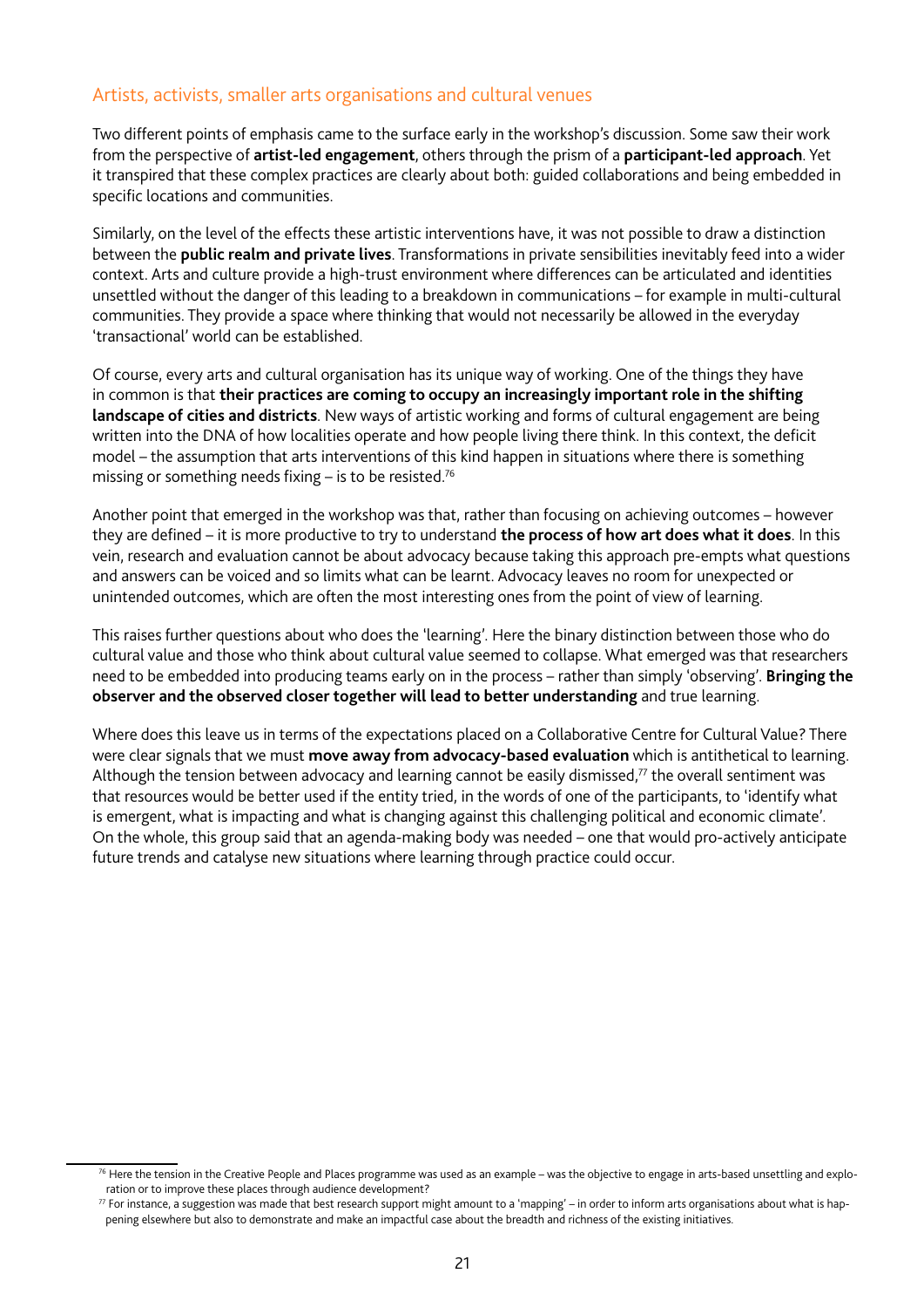# Big cultural sector institutions and organisations with commercial interests

It is interesting that similar messages emerged at this workshop: underscoring the importance of researching *with*  and not *on*; highlighting the problem that the practitioners of cultural value are often absent when the research agenda is set; and emphasising the need to move away from advocacy-based approaches.

The reasons to move away from advocacy also had to do with learning, practice improvement and self-validation. The argument developed that **if we want to understand cultural value, we should not be trying to put it** 

**into the straight-jacket of advocacy** because this distorts its character. Cultural value is not static, it does not happen in the neat and sequential way that advocacy presupposes, i.e., frst something made by arts and cultural professionals, framed through cultural organisations, then observed in research and fnally subjected to policy assessment. The way we understand cultural value and make meaning from it affects how arts and culture professionals and organisations work and how policy is set. So, **the model of understanding we need is not linear but cyclical; not static but iterative (involving repetition and being bounced-off by different stakeholders).**

The importance of coming to terms with **co-creation of knowledge** resurfaced across many dimensions.78 Coproduction was also a term frequently used – as one participant suggested, it means embracing 'Museum 3.0': no longer turning spectators into participants but allowing participants to become users.

The message was clear: **practice development and organisational learning should be at the centre of thinking about cultural value** – improved understanding will follow. What does it mean in practical terms? Putting learning at the heart of cultural organisations is too big a job for any future entity to accomplish singlehandedly. This needs work within individual organisations to align strategic and operational values; to make sure that there is enough time and resources to reflect on what is learnt and to feed this back. So there is work to be done in removing the practical obstacles that get in the way of embedding the research and development (R&D) culture in arts and cultural organisations and among practitioners.

Many of the themes discussed at the workshop have wide-reaching ramifcations for evaluation and funding practices, such as incentivising risk-taking, developing staff and providing core-funding for research (see 'Some refections on evaluation' in Chapter 4). This requires wider changes to how institutions and the funding system work. The Centre could indirectly contribute to this agenda by catalysing and facilitating conversations with stakeholders in areas where systemic changes are needed. It could also provide a space for peer learning, experiment and excitement about cultural value.

# Academics

The starting point of this workshop was that **'research as advocacy' is and should remain at the periphery**  of what academics do. Echoing the findings from the other two workshops, there was an almost unanimous recognition that we need more research which is genuinely co-conceived and co-produced, even if in practical terms this is diffcult to achieve because of institutional silos, Research Excellence Framework (REF) requirements, etc.

There was a manifest agreement that real advances in our understanding of cultural value have been made in the last 15 years or so. This is about more than just improvements in the evidence base. There have been some undeniable conceptual and methodological advances, e.g. the emergence of confgurative models and value constellation and a much greater awareness of how methodological choices shape the nature of inquiry. There have also been very welcome developments to do with expanding our frame of reference, e.g., the growing importance of everyday participation and domestic consumption, the recent interest in creative workers, etc.

<sup>&</sup>lt;sup>78</sup> For instance, in relation to the digital dimension where both those working in research and in the cultural sector are coming to terms with the fact that the networked digital culture presents a new knowledge-system and a way of producing cultural value (rather than being merely useful for marketing and educational purposes). And yet, the public digital realm is under-researched and, just like the historical public sphere, in danger of being colonialised by private interests.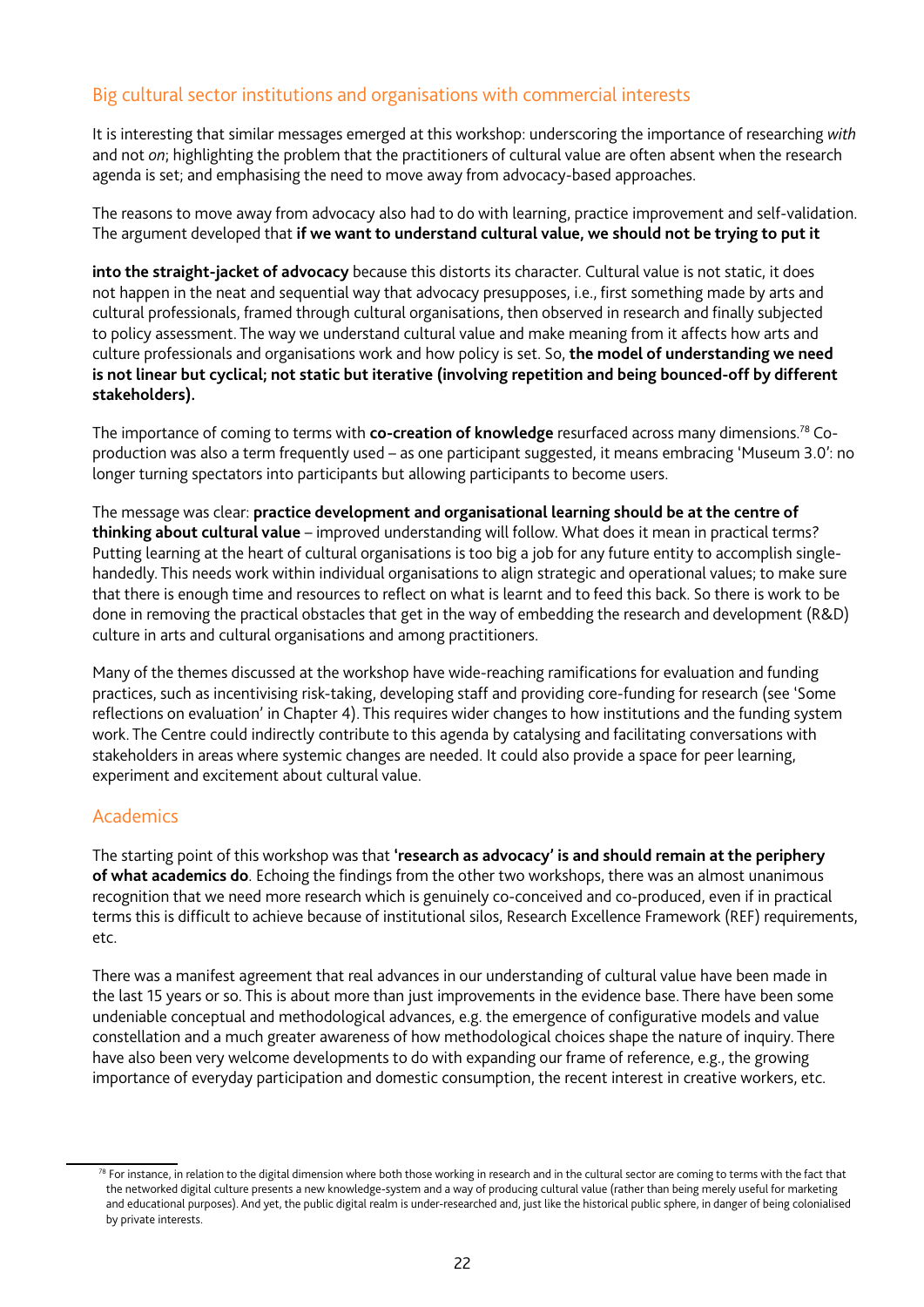Not surprisingly, what emerged is that academics – in particular those working in the humanities and social sciences – are **well placed to demystify the valuation process and expose the different systems of inclusions and exclusions that infuence how cultural value is understood**. Indeed, where arts and humanities scholars (and the AHRC as a research council) have a real job to do is in highlighting the complexities, contingencies and conficts between different strands of cultural value. If this is carried out and communicated in a sensitive way, it may open up genuine opportunities for learning and discovery for everyone with an interest in cultural value.

What follows from this is that, rather than solidifying or legitimising certain agendas, the role of academics in relation to the future entity may be more about disrupting inflexible ways of working and unsettling stale ways of thinking about cultural value. Rather than appeasing and grounding, academics should be actively working to pre-empt what Bennett once called 'the narrow intellectual horizons within which a great deal of policy orientated research […] is formulated […] that takes so little account of history, ideas or the cultural experience itself' (Bennett, 2004, p. 244).

## Those involved in policy making

The discussion in this workshop confirmed that the way inquiry into cultural value interacts with policy making is complicated, and there were two clear messages. One was that we should get better at lifting the lid of the 'black box' of policy process; the other was that we should understand better how research is used in policy making.

In practical terms, we need more conversations about **how research is consumed by policy makers and politicians, and how politicians make their decisions**. One participant asked, 'does someone go to see a minister with a big thick report?' Some 'tips' were offered by those representing the civil service: one was that there are different ways of feeding into the policy-making process but timing is critical – some potentially impactful interventions fail because they arrive too late in the process.

Admittedly, the civil servants, politicians and other 'insiders' in the room agreed that identifying the goals of policy and how they fit within overall government objectives (e.g., how objectives might be dictated by the interests of the Treasury or the Home Office) was complicated and not something that could be 'fixed' through the 'right' operational procedure. **More transparency** would help,79 as well as **a better understanding of the presupposed 'theory of change' behind policy interventions** – in order to develop research questions, designs and methodologies.

At the same time, participants suggested that **we needed a more naturalistic understanding of research impact**. As Belfore reminds us, it is useful to think about the research utilisation patterns that Carol Weiss had already identified in the late 1970s. This is where 'government officials use research less to arrive at solutions than to orient themselves to problems' (quoted in Belfore, 2016, p.213). More recently, Smith pinpointed the same issue by suggesting that **ideas drive policy, not evidence per se**, nor specifc studies or reports, and [that] 'this infuence occurs in a diffuse manner, by **gradually changing the way actors think about particular issues, over long periods**' (Smith, 2013, p.9).

What follows from this? A Collaborative Centre for Cultural Value might focus on confguring conversations between policy makers and those working in the cultural sector and academics, identifying key blockaged points in these discussions and shining a light on the decision-making process. While policy in government is focused on solutions to concrete problems, it might also be useful to have an agent responsible for setting the agenda and 'raising horizons' insofar as cultural policy is considered, as one participant put it. To echo the fndings from the two workshops with arts and cultural organisations, 'focusing on developing a culture of curiosity, rather than the disengagement that can come from concerns over accountability' – as another participant put it – could also be a driver for the future entity.

<sup>79</sup> For instance, separating the questions of how to ensure accountability and how to justify public spending decisions, from the more general question regarding the significance of cultural engagement (see Chapter 2) – could be a relatively straightforward way of cutting through some of the unnecessary 'tangles' in the discussion.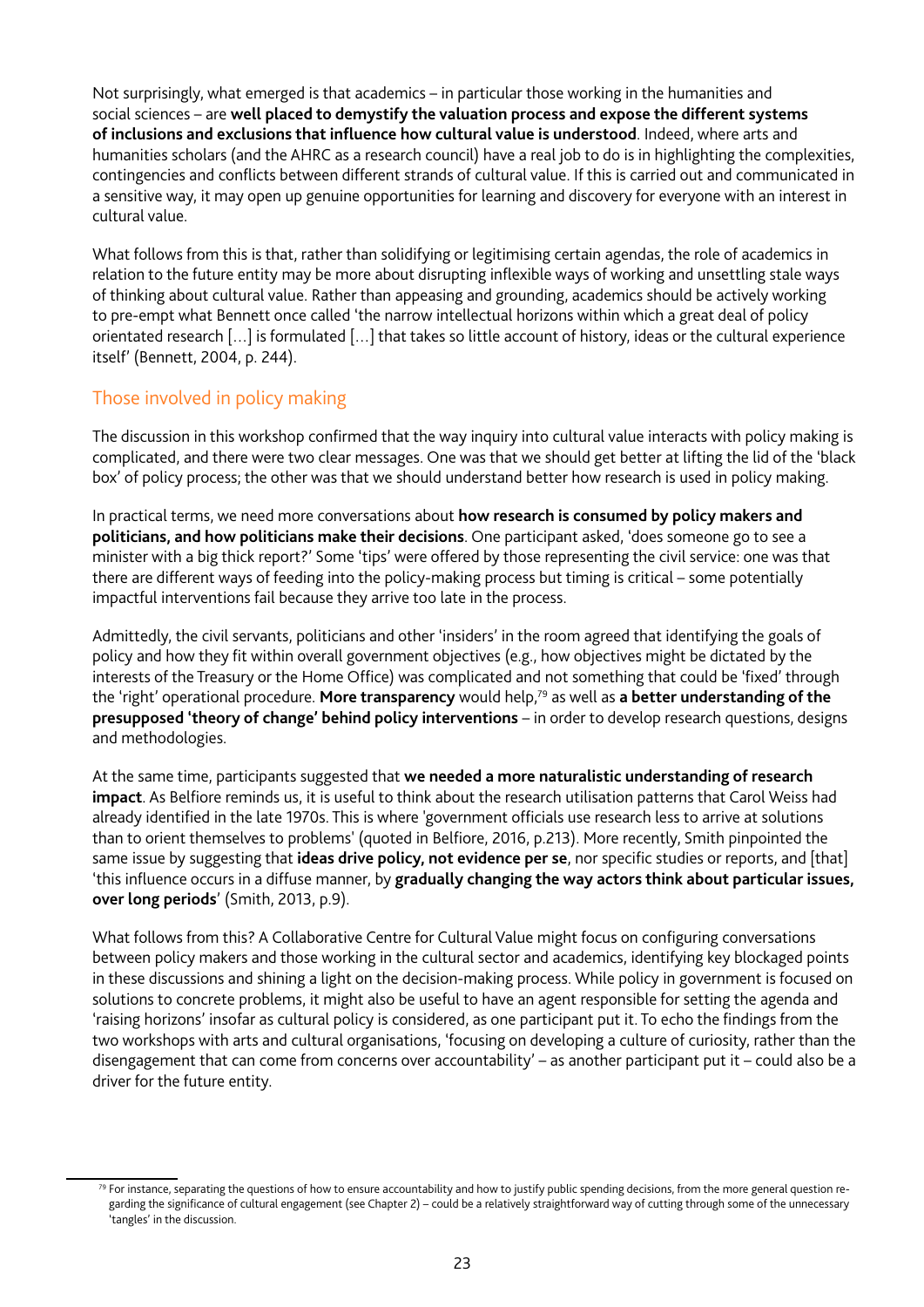# Conclusions from the workshops

This overview of the four workshops reveals some obvious convergences. First and foremost, across all constituencies we are seeing a **crisis of faith in advocacy** as an effective long-term strategy. While in the current climate, advocacy may still be important, there was an agreement that it should not be the job for any future entity itself to carry out this role. Rather, its efforts should be focused on the palpable need to **make a space for conversations removed from instrumental and short-term pressures**.

**Co-production of knowledge** was a recurrent theme. There is a need to understand how arts participation affects people, how cultural value is ascribed and judged and how the perspectives of those directly involved, and those who are observing, interlock in research.<sup>80</sup>

There was a sense that this improved understanding of cultural value should be conducive to learning, and should ignite a sense of excitement and conviction, rather than purely responding to the pressures of accountability.

All four events confirmed that, as much as we need a cross-sector agreement on what constitutes the evidence base, we also need an improved grasp of what is at issue in the **process and procedures that shape conversations about cultural value**. This includes a better understanding of the practical pressures, specifc constraints and structural conficts experienced by different organisations and sectors.

A big task facing a Collaborative Centre for Cultural Value is therefore to create communities of understanding and practice; to get people across the sectors – academia, the arts and culture, and policy making – to talk to each other, to understand each other's problems and points of view, to converge on shared concerns and to work on collective approaches and methodologies.

# **3.4. Node challenges – were working together is necessary**

## What are node challenges?

This section proposes how to build on the suggestions made in the workshops. This includes **how we might explore the converging and conflicting agendas and find a shared voice** across the different constituencies by identifying platforms for working together rather than a common denominator. Such an opportunity presents itself in the form of what this report calls node challenges.

The notion of **node challenges** is inspired by the concept of 'wicked problems' – which was characterised in system theory and urban planning back in the 1970s.<sup>81</sup> These are essentially **problems that cannot be solved once and for all** for reasons such as: their solution would require an unrealistic change in material circumstances; there are many opinions (including ideological views) involved; there is contradictory or incomplete information available; the problems are connected with other problems; the level of resources needed to address them is too large. Instead, wicked problems **can be tackled and managed**. A number of approaches have been proposed over the years, and two were identified as most effective: iterative, imagination-based design techniques $82$  and making 'those people who are being affected into participants of the planning process'.<sup>83</sup>

Where does this leave us? We know it is not helpful to try to 'fix' or 'solve' the problem of cultural value (see p.19-20). If we accept that many questions concerning cultural value are node challenges, we should also recognise that they are challenges for both research and action co-ordination: and **collaboration might be the most effective way of managing these.**

<sup>80</sup> A suggestion was made by one workshop participant that 'it could be more helpful to the arts organisation if the Higher Education Institutions (HEIs) publicly argued that they needed the arts in order to continue their own research, than if the HEIs produced their own research advocating for the beneft of the arts'.

<sup>81</sup> [http://urbanpolicy.net/wp-content/uploads/2012/11/Rittel+Webber\\_1973\\_PolicySciences4-2.pdf](http://urbanpolicy.net/wp-content/uploads/2012/11/Rittel+Webber_1973_PolicySciences4-2.pdf)

<sup>82</sup> [publicsphereproject.org/content/wholesome-design-wicked-problems](http://www.publicsphereproject.org/content/wholesome-design-wicked-problems)

<sup>83</sup> [courses.cs.vt.edu/~cs5984/spring\\_2005/reading/Rittle.pdf](http://courses.cs.vt.edu/~cs5984/spring_2005/reading/Rittle.pdf)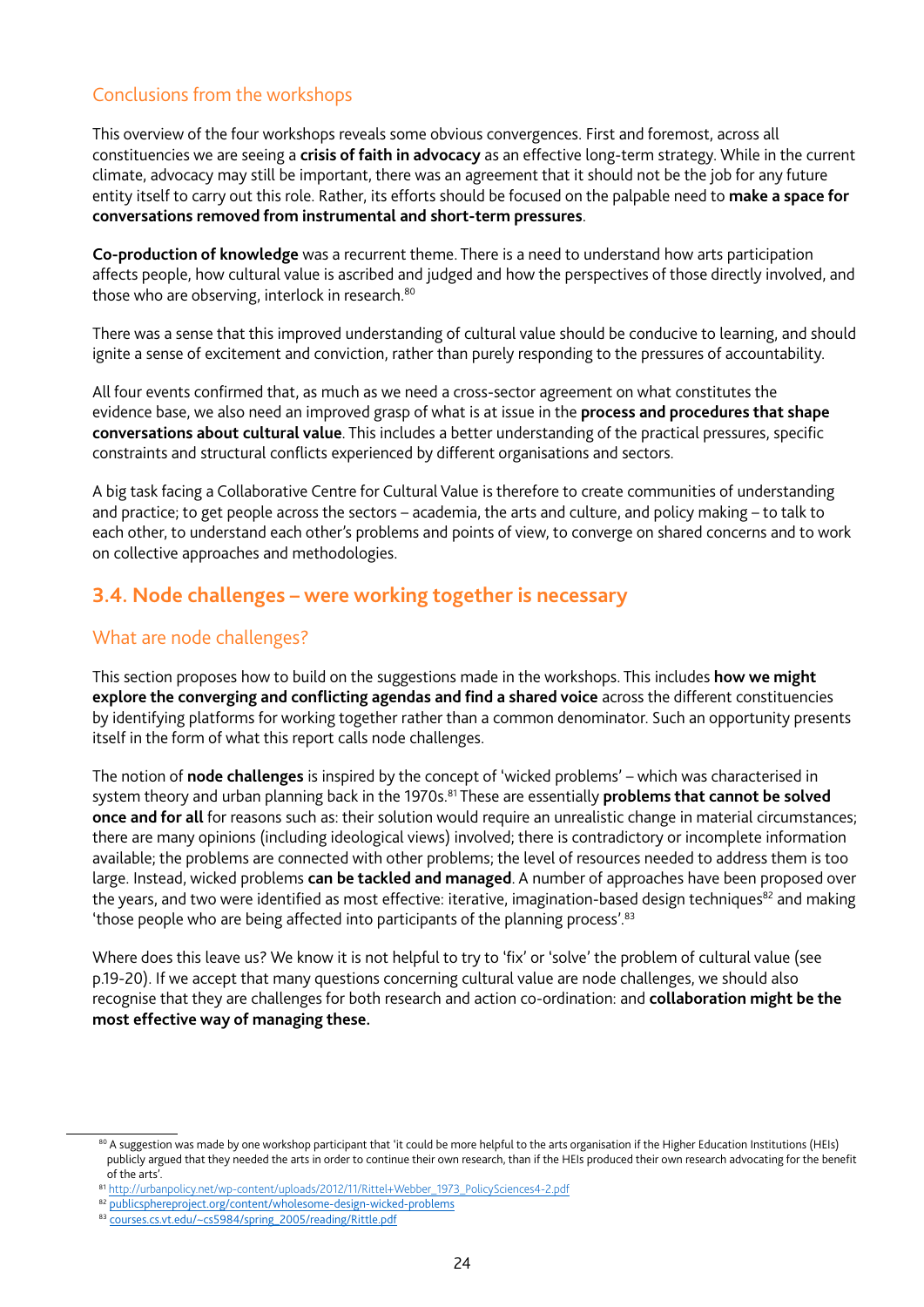Starting by articulating a problem collectively and then researching it (also known as problem-based research) is likely to yield good results. Also, questions will have to be formulated in a way that de-activates some of the tensions and creates new potential for convergence: rather than the 'what' questions we need more 'why' and 'how' questions.<sup>84</sup> The aim should be to create a shared understanding of the problem and foster a joint commitment to ways of resolving it that cuts across the sectoral silos. Applying design principles and techniques will be useful in this context (more on these in Chapter 4).

# Three node challenges of cultural value

Identifying node challenges as possible platforms for collaborative practice would in itself be a challenging task for the future entity. However, the following three possible areas emerged from the scoping consultation and are presented here as examples:

- **• Cultural value and social justice**. This is an area where many conficting agendas, including ideological viewpoints, collide. It would benefit from being approached collaboratively through a series of how and why questions, for instance: 'How is cultural value best captured in relation to the vast swathes of the population who don't feel part of the mainstream (as we have seen post-Brexit), including publicly-funded culture?' Answering questions like this would require working with community activists who read participation not just through the prism of class, but across different trajectories, and themes that do not alienate. It would also mean going beyond the shallow 'access' agenda (limited to introducing measures to increase participation from under-represented groups); and moving beyond the skin-deep diversity agenda (characterised recently as 'a scramble towards superficial diversity, rather than an opportunity to dismantle the frameworks that created the systemic exclusion to begin with […] a meaningful, committed, resourced, long-term process of shifting existing power-dynamics').<sup>85</sup> The shift required to engage with this node challenge would be away from democratising culture and towards a better understanding of cultural democracy (Wilson, Gross & Bull, 2017, p.1).
- **• Innovation, risk-taking and the creative economy**. This is another area where many overlapping issues and concerns collide. As discussed in the CVP Report, a number of prisms have been used to capture the relationship between economic and cultural value and to investigate how cultural, creative and economic dimensions interact. One of these approaches that proves to be both continuously cogent and in some ways underexplored is the framework of the creative industries. Of increasing importance in this context is the question of how culture and the arts drive innovation; more specifcally, how creativity and imagination will persist as requirements in the economy of the future and how they may be grounded in cultural engagement. These are clearly complex questions and we need concrete proposals to break them down into manageable lines of inquiry. Tackling these as a node challenge presents such a proposal. Taking this approach could mean, for instance, working on the borderline of economics and sociology to look at skills development. In this context, some questions becoming increasingly pressing given the prospects of automation – e.g., 'How do the needs of the future workforce and the current skills of the creative workforce (including artists) interlock?' – could be explored. Taking the node challenge approach in this area is also likely to mean recalibrating the on-going discussion away from the narrow focus on how the subsidised cultural sectors feed into the creative industries, to investigate the simultaneous interaction of commercial, voluntary and publicly subsidised culture. This could be done, for example, by exploring chain events in product development and observing how innovation and cultural engagement might be correlated or even causally connected by tracing the patterns of cultural engagement of creative workers.

<sup>84</sup> Rather than 'What is the evidence that spending more on cultural engagement in prisons will be more effective in reducing re-offending than hiring more prison officers?', we need to ask 'Why is it that many prisoners and ex-prisoners feel that arts participation changed the way they feel about their identity?'

<sup>85</sup> [artshub.com.au/education/news-article/opinions-and-analysis/professional-development/tania-canas/diversity-is-a-white-word-252910](http://www.artshub.com.au/education/news-article/opinions-and-analysis/professional-development/tania-canas/diversity-is-a-white-word-252910)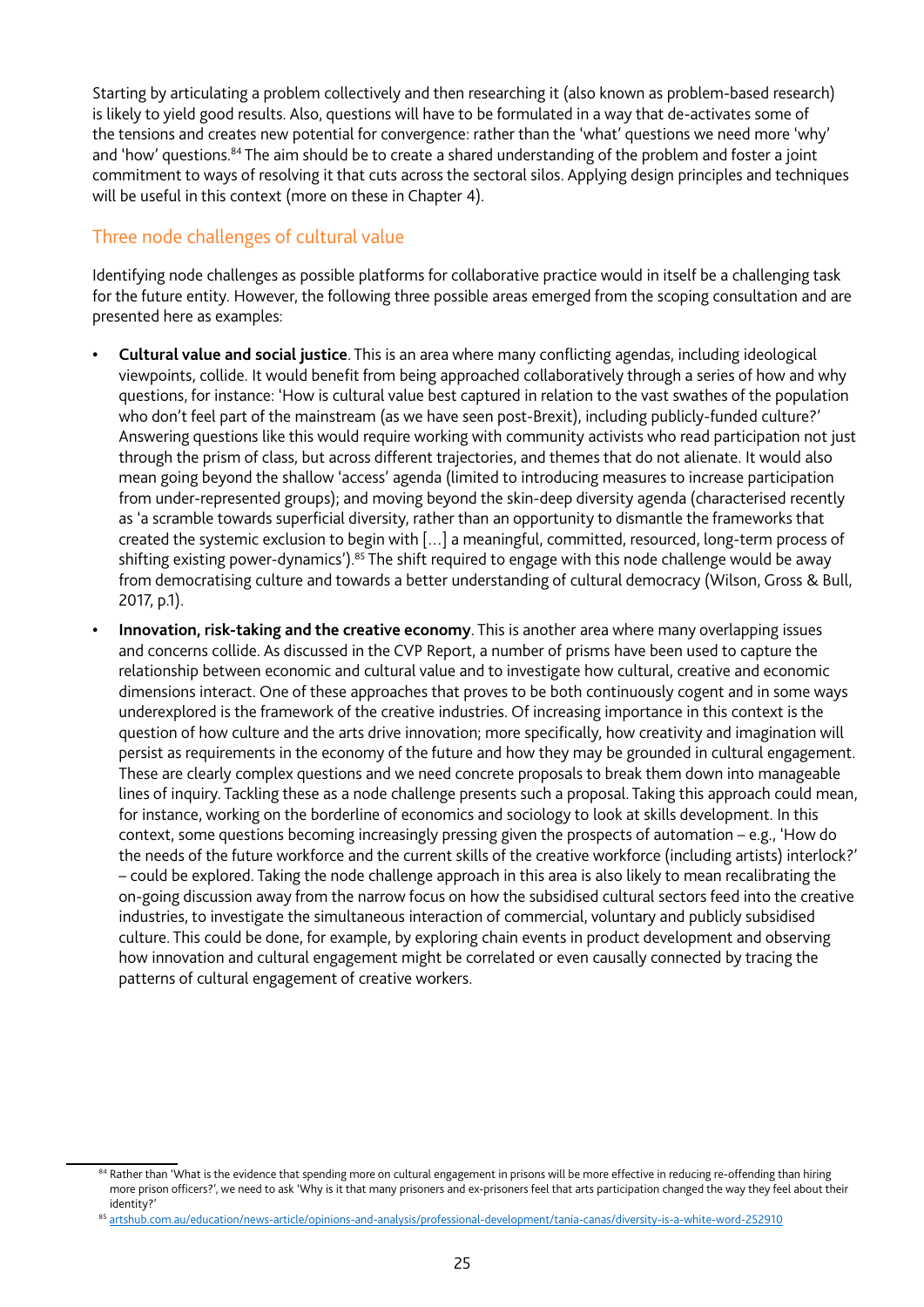**• The challenge of bringing the micro (individual-level outputs) and the macro (society-level outputs) together**. This is a problem area rather than one specifc problem or set of related problems. The challenge is to explain how changes on the individual level (e.g., increased empathy) translate into large, complex, society-level outcomes (e.g., pro- or anti-immigration sentiments).<sup>86</sup> This question of micro-macro translation is not isolated to cultural value and recurs in many other guises in the social sciences. What makes the problem diffcult to tackle in all these contexts is not just the intricacy of the issues, but also the lack of adequate methods and techniques, as well as the absence of good benchmarking and baseline data (data used to compare different contexts and to measure the difference between the initial condition and the condition that exists after any intervention). It might be that real breakthroughs could be made by using place-based approaches where detailed data sets could be built and conversations facilitated between organisations of similar size across different localities.<sup>87</sup>

These are just examples of possible node challenges.<sup>88</sup> As we suggest in the next chapter, the scoped entity might work on more than one challenge at any given time, or challenges could be tackled sequentially, as they are identifed, through, say, three-year programmes/taskforces.

# **3.5. Key points from Chapter 3**

To sum up, we know much more about cultural value than we did 30 years ago. This said, we are not in any danger of exhausting our knowledge of this area. We have to accept that there are conceptual limitations to our inquiry – as discussed above, relationality, contingency and iterability are the inherent features of cultural value which put a natural break on knowing 'everything' in this domain. We must also accept and work with certain pragmatic limitations: there will always be different agendas, historical lags, path dependencies and institutional inertia impinging on how cultural value is discussed, experienced and framed. The groups and stakeholders who interact on the issue of cultural value have some divergent and some overlapping objectives. We must embrace this situation rather than try to resolve it or wish it away.<sup>89</sup>

The agendas of the different groups overlap on some fundamental issues, in particular when it comes to wanting to have the means to learn about the value of participation in arts and culture. This is a good foundation to build upon. It provides enough agreement to introduce new collaborative ways of working around shared concerns and collectively articulated problems, which we have framed as node challenge areas.<sup>90</sup> There are many benefits in taking the collaborative approach: it may lead to substantive fndings about cultural value; it is likely to catalyse the possibility of improving methods; and it will offer an opportunity to work through some of the big 'knots' – the key blockage points in the discussions of cultural value where groups take antagonistic or mutually ignorant stances.

What some might call 'the limitations' of the inquiry into cultural value are not insurmountable but could be a great motivator for much-needed work in cultural value. We do have to accept and understand the implications of the conceptual and pragmatic limitations. So, we propose that a Collaborative Centre for Cultural Value establishes itself as a leading body and a 'specialist' in tackling those node challenges – i.e., where it is obvious that the stakeholders come to the table with radically different world views and different frames for understanding.

<sup>86</sup> This issue was hinted at in a number of places in the Cultural Value Project Report, notably, in relation to the work of the Social Impact of the Arts Project (SIAP) at the University of Pennsylvania (CVP, p.39) and in the discussion of the aggregation problem in economic valuation approaches, e.g., Taylor's contention that there are aspects of culture which are collective and irreducibly social and which cannot be entirely captured in terms of individual preference (CVP, p.139).

<sup>&</sup>lt;sup>87</sup> The aforementioned Cambridgeshire participation card is a good example, but the local data collected for the applications to the UK City of Culture programme – both successful and unsuccessful – could also be incredibly useful. Working with small arts organisations on collecting data in their localities would also be a promising strategy.

<sup>88</sup> For instance, addressing some of the issues surrounding the digital and cultural value identified at the workshop with the big cultural sector organisations (see above) would be an equally good suggestion. Another more specific but interesting problem area to explore would be real-life, quasi-experimental situations where we have opportunities to compare counterfactual scenarios – similar situations with and without cultural value. For instance, the situations created by closing down local libraries or the changes to the uptake of arts subjects in schools might be explored. Given the radical nature of these changes, it might be possible to compare the before and after scenarios by collecting longitudinal data.

<sup>89</sup> Here the ability of the arts and humanities to explain how different values co-exist configuratively, without the need to aggregate and eliminate the differences, will be very useful as a coping strategy.

<sup>90</sup> Those areas where it is acutely visible that the stakeholders have radically different world views and different frames for understanding and that the parameters of the discussion change over time.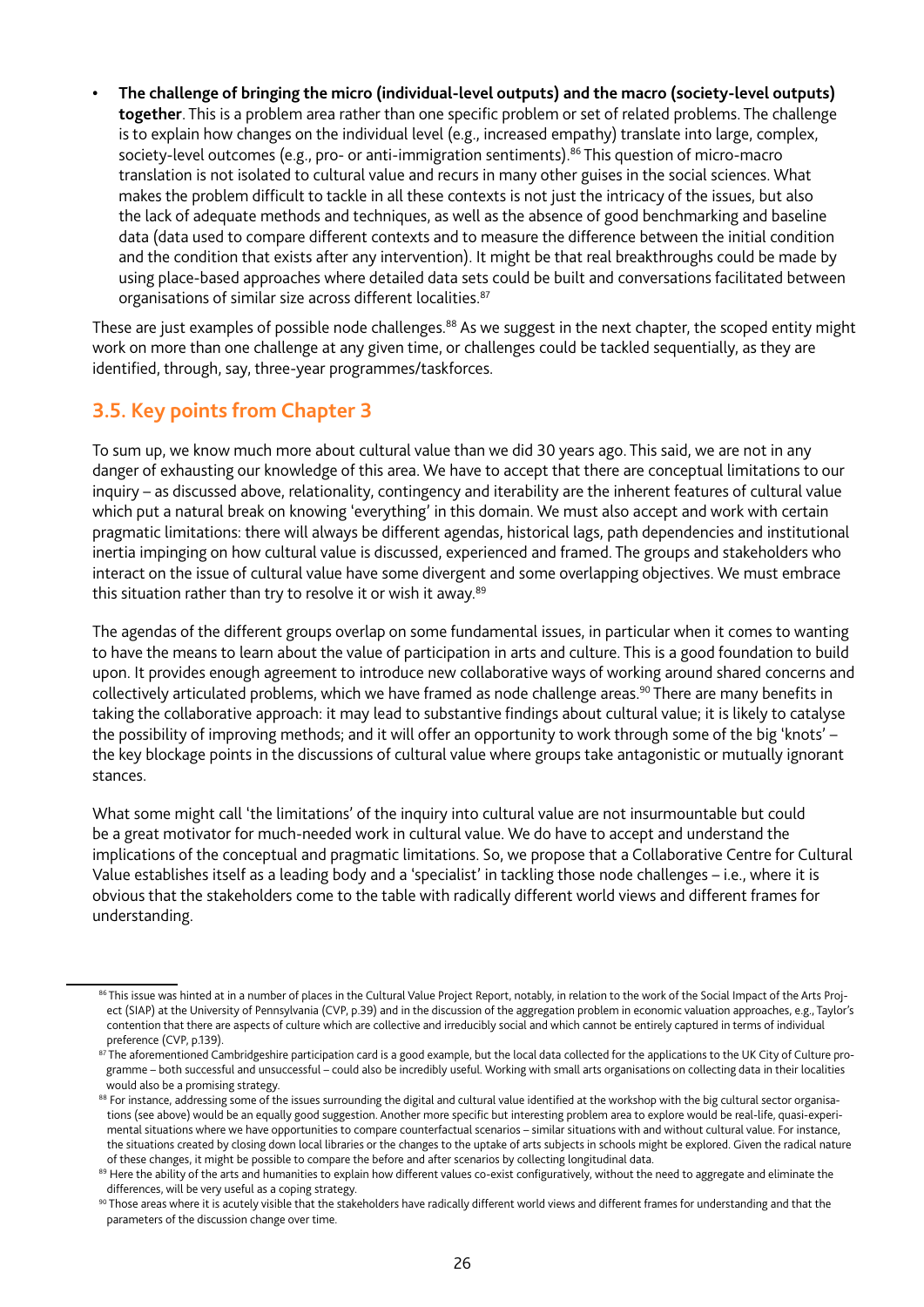# **4. What is needed: a Collaborative Centre for Cultural Value**

As we highlighted in the previous chapter, the scoping consultation and the workshops revealed convergence of opinion in some areas. Together with the fndings from the CVP (Chapter 1) and our review of the models of research and information infrastructures (Chapter 2) we have used these areas as a foundation for the practical recommendations that follow. This chapter presents a proposal for a Collaborative Centre for Cultural Value, and outlines what structures, functions and activities might be appropriate to meet the needs we have identifed in the scoping process.

## **4.1. Functions**

The needs identifed in the consultation and, hence, the proposed functions fall into two broad categories: **custodian and communicator**, and **broker and facilitator**. Together, these two strands would put the Centre in a good position to work to a long-term agenda, while at the same time being useful and relevant to the on-going activities of the groups with an interest in cultural value.

## Custodian and communicator

A Collaborative Centre for Cultural Value should not simply be a repository of data and an observatory of research and analysis. It should amplify and interpret information by: conducting and disseminating syntheses of research, analyses and information (this includes academic research, grey literature, statistical releases); scanning existing research and bringing a critical lens to it; communicating information back to stakeholders in a way that can be understood and used across sectors; and playing a role in setting the agenda for practice and debate around the value of culture.

In practical terms, the Centre would be drawing attention to key findings and contextualising them in its reports and publications, as well as highlighting what the research and data are not saying and what implicit assumptions may be affecting what is said. As we highlighted in Chapter 2, the challenge will be to speak in an authoritative but not authoritarian voice. An important long-term, core function should be to consolidate the knowledge base by building blocks of robust evidence (some examples were given in Chapter 3); and also, potentially, expanding the evidence in some areas by stimulating specific areas of research.

It is neither feasible nor desirable to produce an encyclopaedic compendium of everything and some choices about emphasis and focus will have to be made (more of this in the section below).

## Broker and facilitator

The Centre would help to build cross-sector communities of understanding and practice around shared problems and concerns. It would work with partners and wider stakeholders as a facilitator, intermediary and adviser, translating between sectors and brokering new relationships and collaborations. It would do this by: facilitating new conversations (through meetings and events); articulating problems, raising awareness of different agendas and assumptions; providing information and contacts; and giving advice to partners about what research questions might be pursued.

Articulating problems collectively is the key – as we stressed in the previous chapter. It is only by addressing shared questions such as those contained in node challenges that people working in different sectors and disciplines might begin to develop shared understandings and eventually a shared language and methodologies. The most immediate outcome would be to raise awareness of how conversations about cultural value are framed – the fact that there are different agendas, expectations and institutional limitations on those engaging in these discussions. Rather than wishing these away, people would develop a wider understanding of these constraints.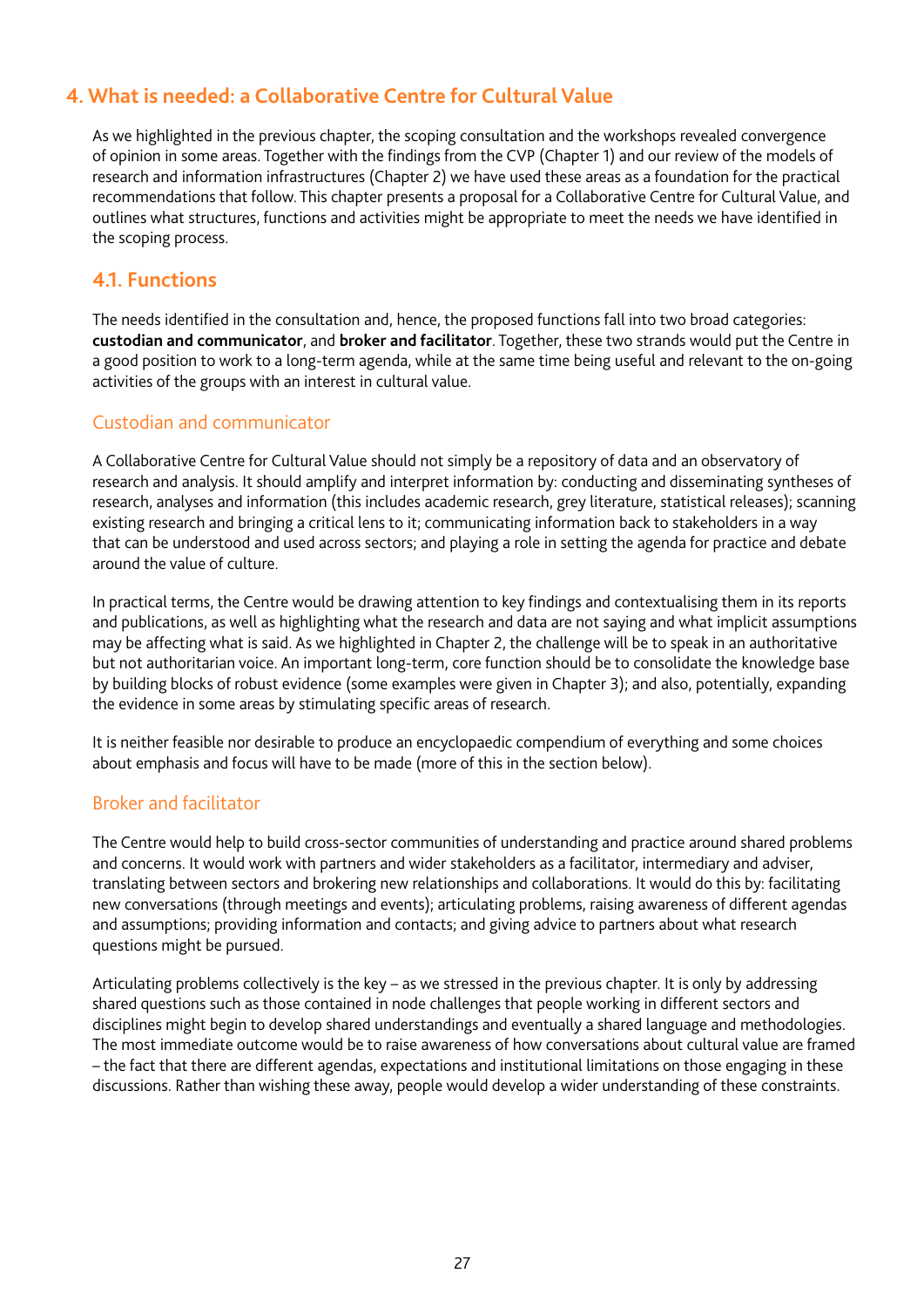# **4.2. Activities, scope and focus**

A Collaborative Centre for Cultural Value would be most effective if it could deliver a **portfolio of activities**. The size of the portfolio will depend on the level of staffing and other decisions still to be made by the organisations prepared to support the future entity. The proposal below is modular – it allows for a selective mixing and matching of activities within three categories. However, the Centre will only be able to deliver the functions outlined above if it carries out a combination of long-term/permanent activities as well as additional, timelimited programmes across all three categories.

## Bringing together blocks of robust evidence around key themes

As we have already mentioned, the Centre cannot be a one-stop shop and a portal channelling all information about the value of arts and culture. Firstly, it would be extremely difficult to construct and maintain. Secondly, it is not clear that a portal with 'every fact you ever needed to know about cultural value' would be that useful. Access to unfltered and unchannelled information is not helpful when communicating with policy makers; arts and cultural organisations and practitioners would beneft more from deepening rather than broadening their understanding of the value of their work; and academics would approach such a portal with suspicion.

Instead, the message that came across in the consultation is that it would be useful to have 'blocks of evidence': known and accepted facts, key findings, sources and documents in areas such as cultural value in education or cultural value in health. Pulling together these sources and adding new evidence as it emerges would build institutional memory. This information would be made publicly available to eliminate the need to re-invent the wheel every few years or in every individual funding application.

There are many different ways of 'slicing the pie' and agreeing on the areas to include may not be simple. One solution would be to use the six categories laid out in the CVP Report (refective individuals; engaged citizens; communities, regeneration and space; economy: impact, innovation and ecology; health, ageing and wellbeing; arts in education). Some grading system may have to be devised to mark the robustness and appropriateness of the evidence. It may also be desirable to put in place networks of experts assigned to each evidence block, whose responsibility would be to keep the Centre's staff aware of any new publications and developments in each area.

Another useful activity for the Centre would be to carry out 'judicious sampling' of methodological approaches and to showcase these on a website/in reports. These could be divided into two groups: the most promising work in innovation, and methodological approaches that have proved to have practical beneft. There are other options that might also be considered.<sup>91</sup>

## Developing a communications strategy

A Collaborative Centre for Cultural Value will need to have a website where information and updates can be publicised, a well-maintained contact database and digital (e-news, social media) communications strategy.

Simply having a website and related communications tools would not be enough to achieve the aims of the Centre (particularly if we take into account the conclusions drawn in Chapter 2 about successes and failures in reaching audiences). There is a range of additional activities which might be considered, including: a blog (with invited contributors) to help to encourage participation and debate, and raise profle (including through social media sharing by contributors); a platform for reviewing new books (perhaps by inviting doctoral students to make contributions) to help to advance people's knowledge; and a resource where practitioners could share best practice to improve effectiveness, impact and quality of their work.<sup>92</sup>

<sup>91</sup> In addition, there are some areas identified through the consultation where consolidating what we know would be useful but would not fall into the category of evidence per se, e.g., collaborations between the HE sector and arts and culture. This information is currently dispersed, but it could be collated by triangulating the Higher Education Business and Community Interaction survey and fve-year institutional knowledge exchange strategies published by individual universities. It may or may not be a job for the Centre to carry out these kinds of tasks.

<sup>92</sup> If this option is chosen, the resource will have to be carefully designed. As we have mentioned, Culture Action Europe is currently running a crowdsourcing platform for practitioners, and the LIFT Living Archive and the National Disability Arts Collection and Archive (NDACA) are carrying out interesting work combining different non-textual materials with more traditional archival materials. Although not prototypes, these examples might be considered when designing this kind of platform.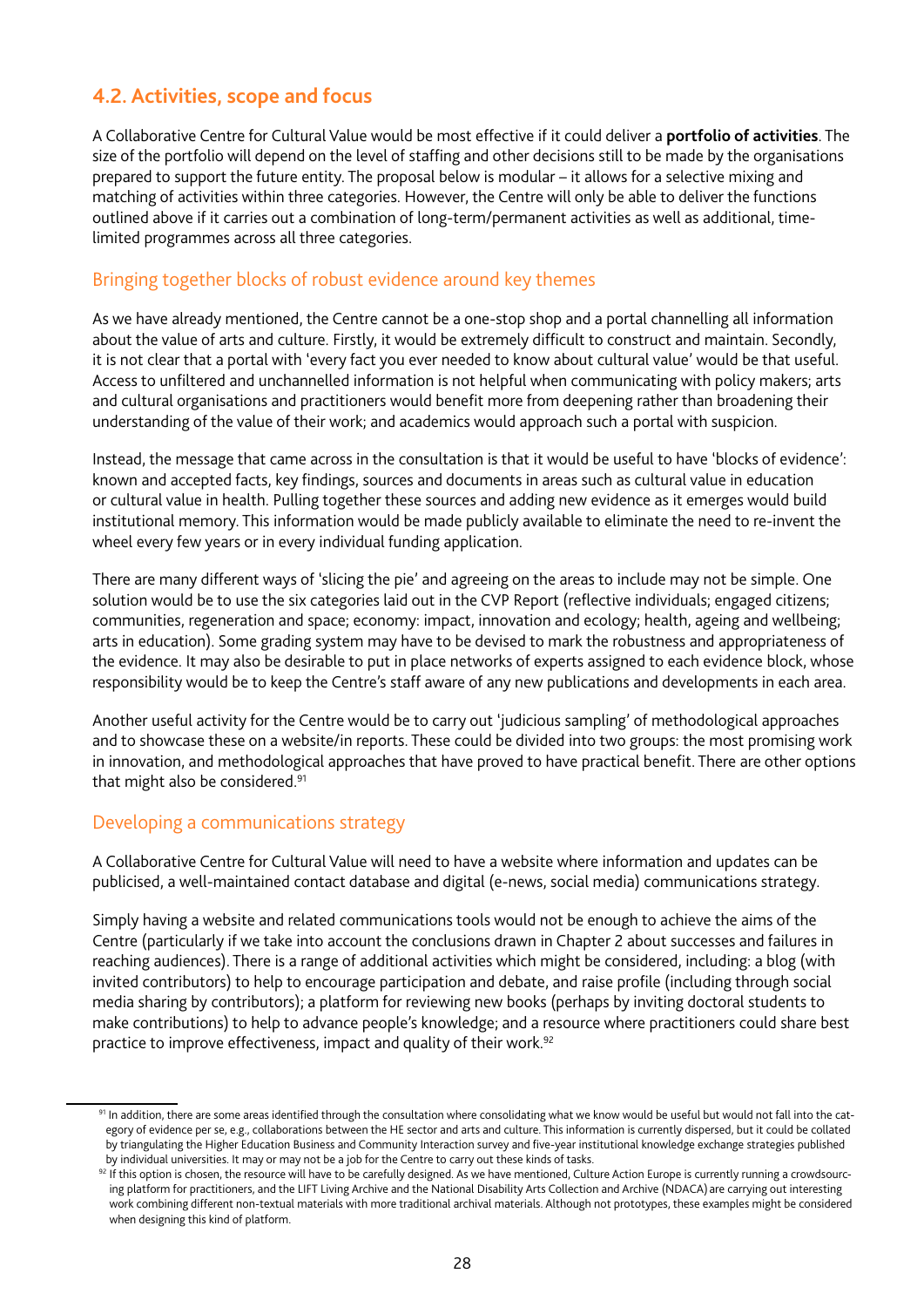Keeping in touch with the representatives of the many network organisations and membership bodies identifed in the UK through the consultation (see Chapter 2) will be an important part of the communications strategy, as will releasing bi-annual or quarterly reports pulling together the most interesting work in any given period. Communicating internationally and staying in touch with transnational communities of researchers and practitioners will also be vital to ensure that the entity is neither parochial nor insular. Of course, defning the exact portfolio of desirable communication priorities will be a necessary task for the Centre.

## Building communities

Gatherings of people – physical and virtual – should be the backbone of the shared community of understanding and practice. There are a number of ways we could do this which are mutually enhancing, including through a large annual conference with high-profle speakers at which the Centre makes announcements regarding its key areas of work; policy breakfasts with MPs, civil servants and groups involved in the relevant APPGs (All Party Parliamentary Groups) to communicate new developments and identify and anticipate future policy trends; awards for excellence in practice-based research or methodological leadership to promote and encourage high research standards in arts and culture; a series of events delivered by experts from the networks created in the evidence areas to share emerging findings and good practice and encourage participation and debate; new meeting formats that rely on practice-based thinking e.g., cultural value mashups and hackathons; and online events, e.g. webinars or discussion groups, to reach out to people who are less likely to participate in more traditional events. These examples are illustrative – here once again it will be a job of the Centre to defne, in discussion with its partners, the exact portfolio of activities it may wish to pursue. What appears however to be the minimum required for the entity to fulfl its functions is that it runs some form of workshops and 'sandpits' (residential interactive workshops bringing together people from different sectors and disciplines around a single theme). These are likely to form the core of this work, and will identify questions and new ways of tackling them. They will be most effective if they nurture mixed communities of users and practice in the areas identifed as node challenges (see pp.23–24).

# The bottom line

If it is to successfully and simultaneously act as custodian and communicator and broker and facilitator, the Centre has to engage in activities in all three categories above. The minimum activities required would be publicising blocks of evidence through a website and in bi-annual or quarterly reports, and running a series of workshops/events to promote work on specific node challenges. It would be advisable to enhance this minimal portfolio with some of the add-on, optional activities outlined above.

Looking at timelines and timeframes, the Centre would have to be involved in some long-term, core activities and some short-term programmes and initiatives. Articulating blocks of evidence and building institutional memory will require more stable/permanent delivery channels, whereas work within the specific node challenges could be delivered using the format of taskforces. These time-limited initiatives might be more effective in creating tipping points and opportunities to shift current thinking on cultural value.<sup>93</sup>

Identifying node challenges would in itself be a substantive job for the Centre (a deliberative method involving representatives from the key constituencies and the founders of the Centre should be used). To amplify and increase the effectiveness of its work in this area, the Centre could advise interested organisations or partnerships on possible research programmes to take forward ideas emerging from events and meetings. The Centre could work in more than one area at any given time, or the areas could be tackled sequentially, for example through three-year programmes/taskforces.

<sup>93</sup> A good example of a programme which has been successful at re-writing the narrative of cultural value is ArtPlace America (introduced in Chapter 2) – a 10-year collaboration among 16 partner foundations, eight federal agencies and six fnancial institutions – working to 'position arts and culture as a core sector of comprehensive community planning and development in order to help strengthen the social, physical, and economic fabric of communities' [\(arts.gov/news/2016/how-do-creative-placemaking\)](https://www.arts.gov/news/2016/how-do-creative-placemaking). Arguably this initiative succeeded in ring-fencing an area of policy making, now known as creative place-making, that did not exist before.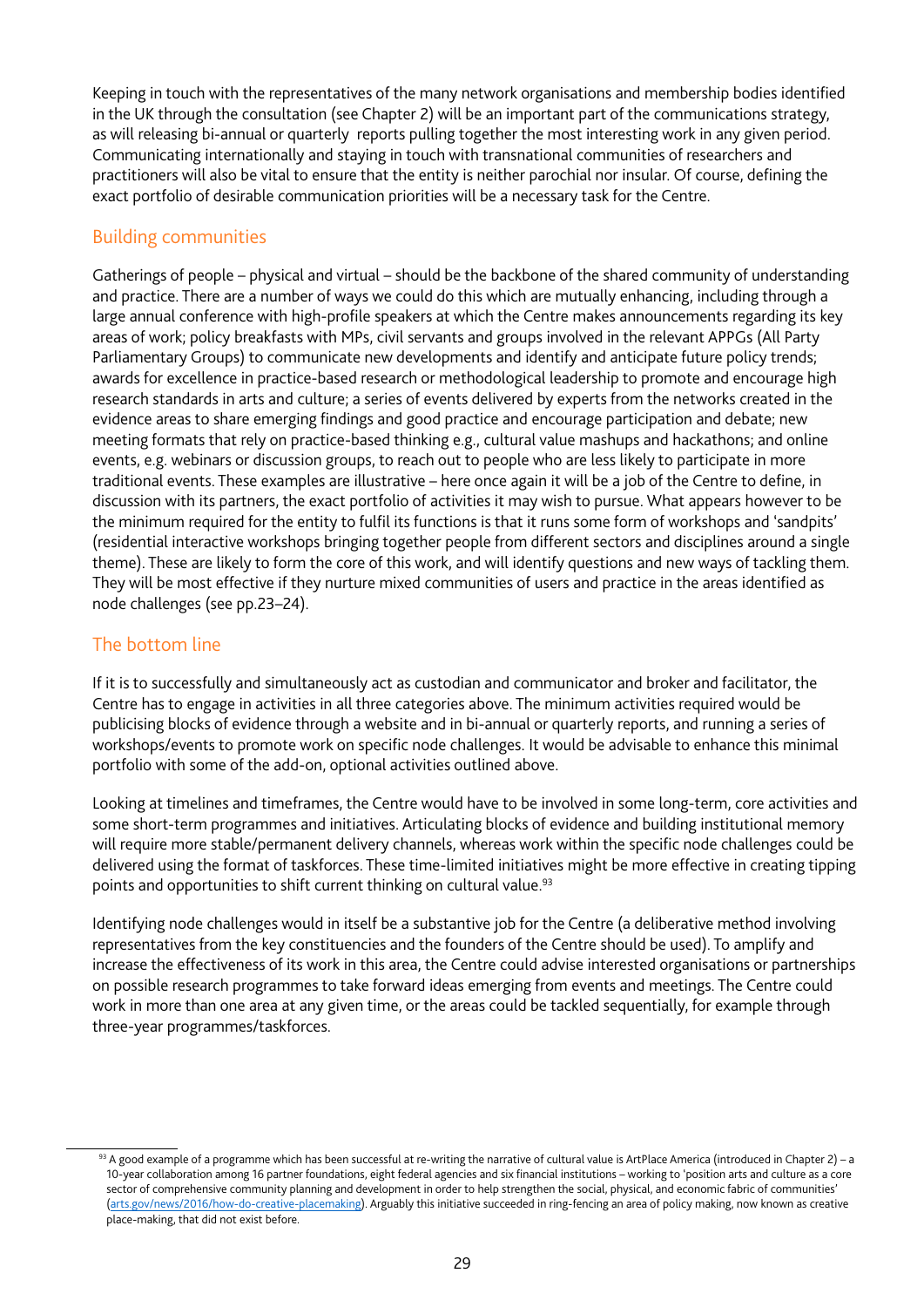# **4.3. Changing the evaluation game**

One strong fnding from the consultation is that people often see evaluation as a burden, rather than something which helps them to learn and improve. This is a missed opportunity, for both the arts and culture sector and the cultural value knowledge base.

There are wide-ranging discussions concerning causes and possible remedies for the current situation. In terms of causes, we agree that there has been too much emphasis on the value of outcomes, and not enough on the value of processes. We also know that organisations are rewarded for articulating the perceived benefts of what they do, not for refecting and thinking about what might have gone wrong and what could be improved. The question 'What did you learn?' does not figure prominently enough on evaluation forms.

Suggestions for remedies might include: more support for self-evaluation and formative learning activities;<sup>94</sup> creating group - and network - evaluation practices where information can be shared (confidentially if needed), and good practices and learning disseminated;<sup>95</sup> making research and development integral to the business cycles of arts and cultural organisations through core research and development (R&D) support and funding.

It is clear that it would benefit arts and cultural organisations to re-think and re-tailor their data collection practices; and it would benefit the cultural value community to explore how the existing data sets might be better used, for instance by allowing academic researchers to analyse some of the data 'graveyards' – research that has been conducted but not effectively used.

Funders can drive change in this area most effectively. It will be of crucial importance that they begin to behave more like venture capitalists – accepting that a certain amount of failure is inevitable, and indeed necessary for learning. A shift in outlook is needed – from evaluation for accountability, to evaluation for learning.<sup>96</sup>

A Collaborative Centre for Cultural Value could play a role in facilitating this shift. It could showcase best practice, draw attention to possible new solutions and – more practically – facilitate discussions, catalyse network-evaluation approaches and match researchers with already existing unanalysed or badly analysed data sets.

# **4.4. Organisational, legal and funding structures**

Various organisational structures could be considered for a Collaborative Centre for Cultural Value, ranging from a centred model or a stand-alone hub, to a body attached to some bigger structure to a network. Our fndings so far, particularly those in Chapter 2, cast doubt over the suitability of the network structure.<sup>97</sup> This leaves three feasible models that could deliver the functions and activities outlined above, and are broadly in line with what the funding consortium of the Cultural Value Scoping Project might be prepared to consider.

<sup>94</sup> In contrast to summative assessment which is focused on results, the goal of formative assessment is to monitor and improve learning by providing ongoing feedback.

<sup>95</sup> An interesting example of an attempt to create a learning network is Plus Tate: [tate.org.uk/about/our-work/national-partnerships/plus-tate](http://www.tate.org.uk/about/our-work/national-partnerships/plus-tate)

<sup>96</sup> This said, figuring out how to 'square' the demand of accountability on the one hand, and the need to drive practice development and institutional learning on the other, is an important and urgent question. A suggestion was made in the consultation that the requirement of accountability can be met through simple monitoring of a small number of key indicators, so that evaluation practices can focus on learning. This is something that might beneft from more inquiry in the future.

<sup>&</sup>lt;sup>97</sup>This however does not mean that network structures should not be added to the core structure, in fact, we are proposing earlier in this chapter that we develop networks of experts in the component/blocks of evidence areas.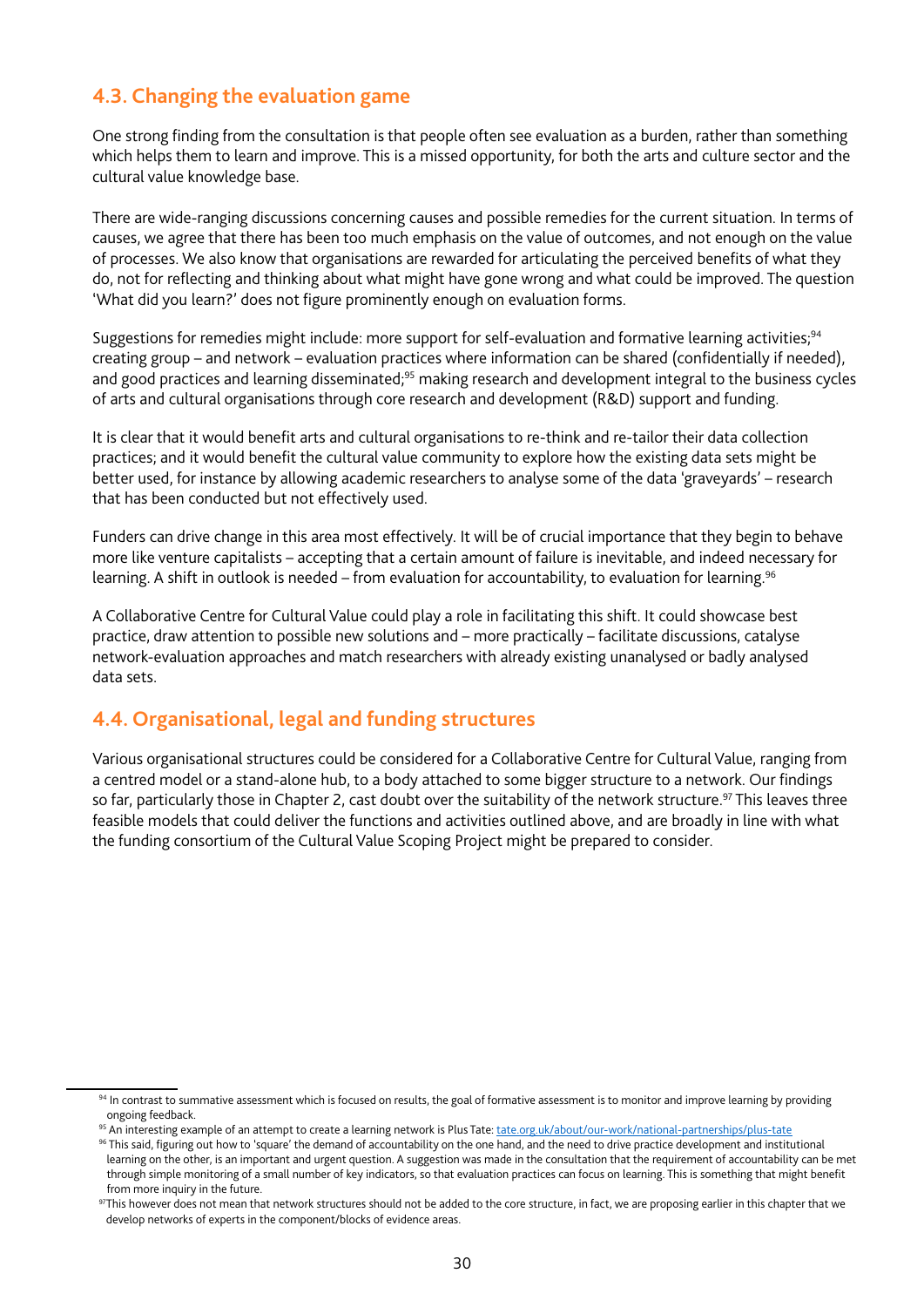# An independent body

It would be possible for the Centre to function as an independent structure, unattached to any other organisation. In legal terms, it would be formally constituted as an independent, incorporated entity (Charitable Incorporated Organisation (CIO); Charitable Company, Limited Company including Community Interest Company (CIC), etc.), with a governing structure (more of this below). Unlike in the other models proposed below, it would require its own in-house staff to deal with finances, human resources (HR), office-management, etc. It could also work with a network of freelance associates. A good way to illustrate this model is with an example of a thinktank or an independent charitable research institute. However, unlike most thinktanks, the Centre would not be raising revenue through its services, project work, etc. It could be supported by a grant, endowment or on-going donations from other organisations (see the section on Funding below).

The biggest advantage of this model would be independence, which, as we discussed in Chapter 2, is an important factor in ensuring success and stability for research and information infrastructures. This set up would allow the Centre genuinely to represent the interests of the constituencies which have a stake in cultural value, without in any way privileging one over another. The biggest disadvantage is that a signifcant up-front commitment would be required of the funding consortium before the range of possible solutions is tested (see the Trial and Evolution period described below). Rather than the starting point, this option could be considered as something the Centre could move towards after a period of time.

#### Nominally independent, operationally attached

This light-touch structure would use some other body (most likely an academic institution or a foundation) for accounting and contract management purposes. The 'base' organisation would act as a banker and HR department for the Centre. The new structure would not need a legal status (it would be an unincorporated structure). Unlike the model of an attached structure (discussed below), it would function as nominally independent. The larger structure would not be acknowledged at the level of branding and the Centre would need its own name/logo, etc. It would have an agreed governance structure where the institution providing operational support could be represented, but only as one of a number of voices.

This option could provide a good starting point. It has the advantage of being a light-touch solution with minimal running costs, while at the same time enjoying the perception of being independent (the importance of this was discussed in Chapter 2). With time, the Centre could evolve into an endowment or a community interest company. In terms of disadvantages, this model would require a host institution and a clear agreement on how operations would be carried out. The partners of the funding consortium would need to agree which organisation would be best suited to this and how the Centre's operations could be integrated. Also, if staff are hired as freelancers, it could potentially deter some people from applying (it might however be possible to make the staff employees of the base organisation).

## An attached/satellite structure or programme

In this model, the Centre would be formally attached to and housed by an already established organisation. There are precedents of such structures being attached to academic institutions, cultural organisations and foundations. The Centre would not need to have its own legal status. It might also be possible to attach the Centre to more than one organisation/institution using the hub and spokes model, which would formally bring the possible partners (the spokes) together to form one structure. It is likely that there would be a lead body where the Centre is housed. In both these cases, the Centre could be set up as a programme (in the sense used for the programmes of the funding councils). A grant would be given to the host organisation(s) following a tendering/grant application process and a unit would be developed, once again, resembling some of the existing Economic & Social Research Council (ESRC)/Arts & Humanities Research Council (AHRC) centres.

This model could be a permanent solution or it could be used for a transitional phase, before moving to an independent model. It would also work well as a way of getting the Centre off the ground. However, setting it up would be a more laborious process than with the nominally independent structure and an application process would be needed to determine the host organisation. Other disadvantages could be that the interests/agenda of the host institution(s) might dominate the workings of the Centre – in perceptions and/or in reality – particularly if, for example, all of the partners come from the higher education sector.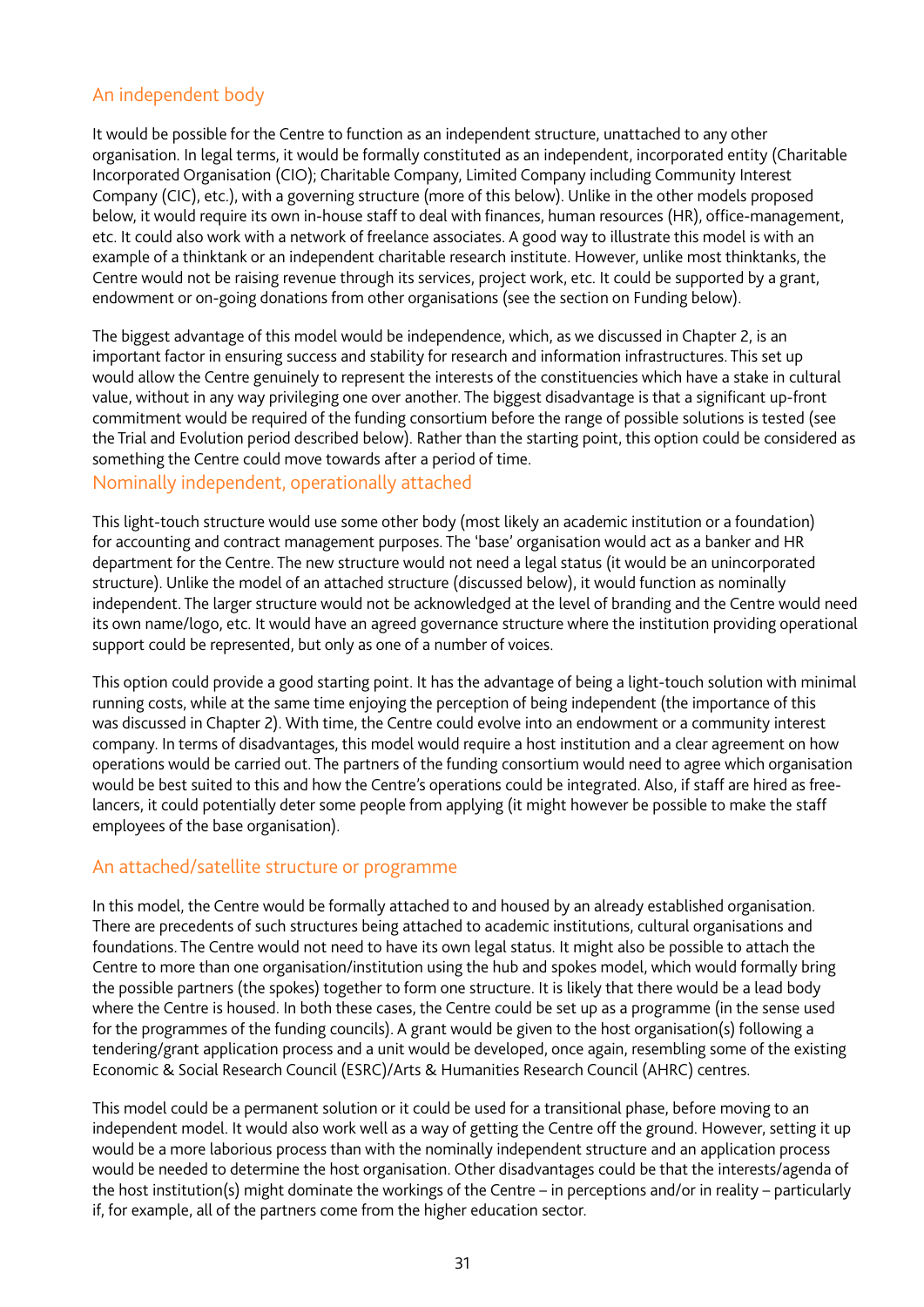# The bottom line

Any of these models could work to meet the needs identifed through the consultation and the role of custodian and communicator and broker and facilitator, but we have concluded that it would be wise to take the evolutionary approach of the second or third options above. This would be in agreement with a strong message from the consultation: start with something and add more later – 'do not let the formula crystallise too quickly'.

# **4.5. Staff, affiliates and governors**

The Centre will clearly need its own staff. The number will depend on what activities it will be expected to carry out. The minimal operating arrangement would probably require three/four members of staff with a director and a head of research and strategy to give the centre intellectual leadership, communications manager and events/ research activities co-ordinator.

The staff would work with a steering group/governance board. This would comprise the core funders and it could also include high-profile, well-established representatives from across the key constituencies. In addition, it would be useful to have an advisory board consisting of high-profile figures from across the different constituencies. The composition here will be important and the following should be represented: academic sector; arts and culture, foundations and public-sector bodies; representatives from the world of fnance and investment with an interest in cultural value.

It would also be desirable to create networks of affiliates – for example, these could be experts assigned to each component/block of evidence. Other possible add-ons may include a variety of roles such as: public engagement ambassadors, policy champions, artists in residence or research fellowships. The fellowships and residencies might be high calibre post-doctoral roles, as well as people seconded from non-academic sectors. These could be considered at a later stage of development.

# **4.6. Funding**

The level of funding needed for a Collaborative Centre for Cultural Value will depend on the selection of activities made by the funding consortium. The budget will need to cover staff salaries and operating costs, and capital costs of setting up an office would have to be factored into the initial phase. The Centre would also need some resources for its own scholarly activity – some seed-corn funding to enable it to play a dynamic rather than merely a service role, undertaking preliminary research and thought leadership rather than simply servicing its publications, communications and events roles.A consortium is needed to support this work: not only because the job is too big for one organisation or even one sector, but also because collaboration needs to be at the heart of this work. In the past, work that required collaborative approaches had been pursued separately within individual sectors.

Building a consortium to support a Collaborative Centre for Cultural Value is important symbolically, as it provides an example of the kind of working approach that the Centre would champion, and would be important politically, in showing the capacity for collaboration across different bodies and sectors.<sup>98</sup> Furthermore, the review of research and information infrastructures in Chapter 2 indicates that partnering, in particular when formally underpinned by match-funding, is a good way of securing stability and sustainability.99 Of course, the Centre will need to demonstrate that the value added by a consortium of partners outweighs the transactional and opportunity costs involved. The considerations presented in this report are reassuring on this front.

<sup>98</sup> Once again, it would be possible to formalise this partnership by setting up a hub as a separate legal entity that would officially represent the partners of this funding arrangement.

<sup>99</sup> This point applies to the core operational costs of the Centre. However, if the suggestion to run add-on programmes is also endorsed, the Consortium should consider the possibility of pooling budgets and leveraging funding with external organisations (this way of working is attractive to foundations – in particular when channelling resources at specific problems).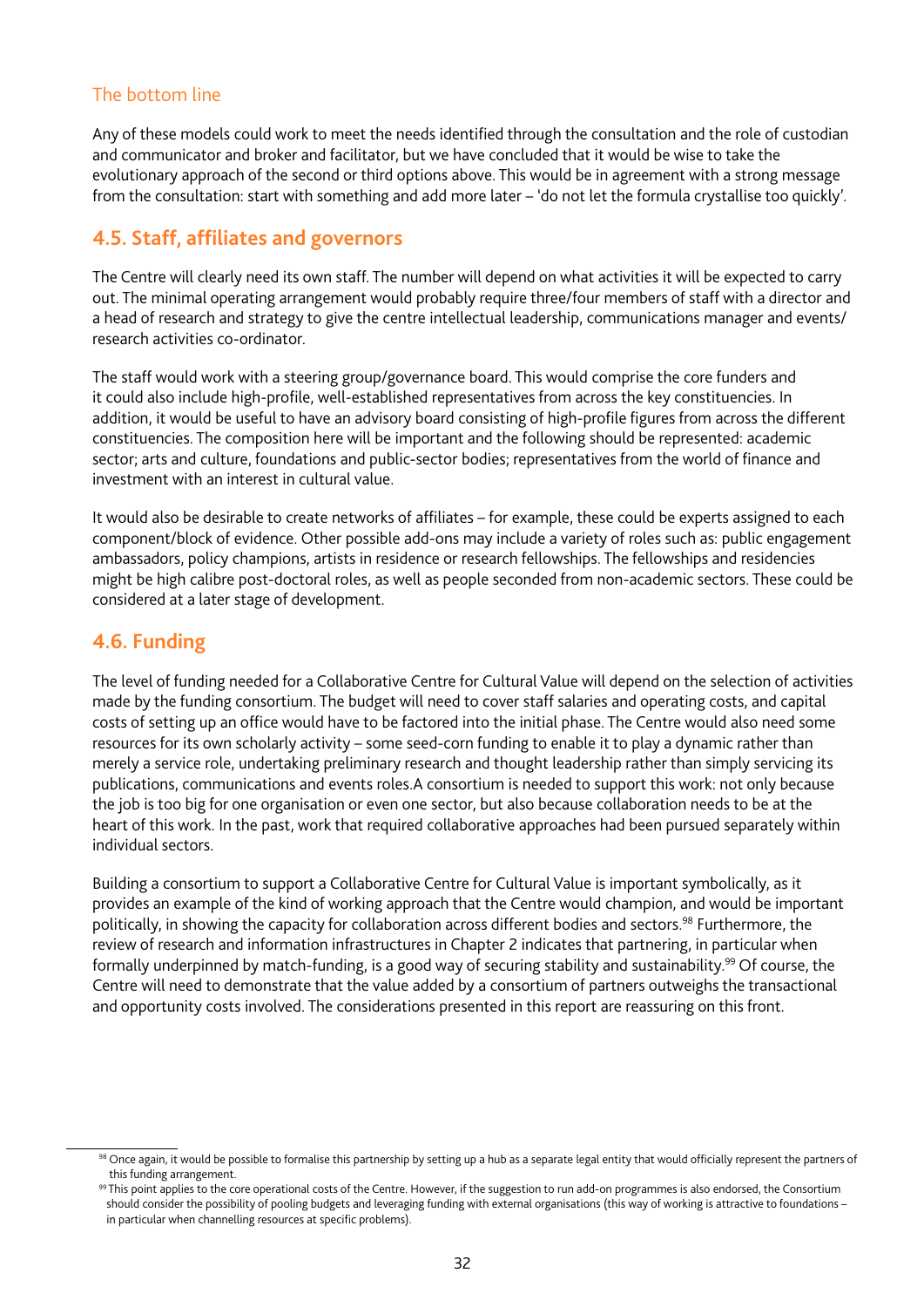# **4.7. Trial and evolution**

Design will be very important in securing the success of the Centre. In recent years, there has been signifcant progress in understanding the role that design principles can play in supporting good collaborations (see for instance the discussion in the CVP, p.95 and p.104). The consultation for the scoping project suggested that applying design methods and techniques would help the Centre to be effective and provide a genuine opportunity to put collaborative approaches at the heart of the operations while testing and refning some of the existing design techniques.

Design principles could be applied broadly to design and manage governance and operational structures (e.g. networks of associates) as well narrowly as a working method for individual workshops and events.

Three examples of this emerged from the scoping consultation (two of these have been developed in the cultural sector and one is born from an interaction of academics with small businesses):

- Scratch<sup>100</sup> a method which Battersea Arts Centre has been applying to its programming, capital investment and managerial decisions since 2006. Scratch is an iterative, process-centred method of working where an early form of an idea is exposed to feedback which then helps take the idea to the next stage. Over time, ideas become stronger and learning is gathered to inform the final proposal. It was initially used for testing ideas in theatre productions. It was soon observed that this approach helps to create interesting solutions because it removes the pressure to only present to the public those ideas that are well formulated and 'fnished'. In other words, risk-taking and occasional mistakes are written into this model. The consultative nature of the process makes it well suited to work with multiple constituencies and different agendas.
- Open Space technology an approach originally developed by Harrison Owen and used and marketed by Improbable theatre company.101 This is another example of how design thinking could be applied to group co-ordination. As an approach to event management it is most distinctive for its initial lack of an agenda: the meeting's participants create the agenda for themselves at the beginning of the event. The event proceeds on this mutually agreed agenda with light-touch facilitation from the organisers. This 'self-organising' process works best in situations where the participants are faced with: complexity (in terms of the tasks to be done or outcomes achieved); diversity (in terms of the people involved); confict (real or potential); and urgency. This set of characteristics makes the approach suitable for tackling cultural value issues in the node challenge areas (see pp.27–29).
- Design in Action a model developed as a tool for knowledge exchange and business development by a consortium led by the University of Dundee, as part of the AHRC-funded Knowledge Exchange Hubs for the Creative Economy. This is a staged process to support design-led innovation. It consists of fve progressive, facilitated stages with shifting points of emphasis between expanding the bank of ideas by inviting external participation, and synthesising and framing the outcomes of discussions using internal expertise and networks.102 At the heart of the approach are methods of co-inquiry to collectively question and position the key challenges. The techniques work well in configuring three-way discussions, and the residential design-led knowledge exchange events – known as Chiasma<sup>103</sup> – are particularly helpful for articulating problems. There is no doubt that the approach could be usefully tested for node challenges in cultural value.

These are just examples, yet admittedly exciting ones, for what kind of design thinking might be tested in the prototyping stage of the Centre. If they prove to work well, these and other design techniques could also be used on an on-going basis for the Centre's events.

<sup>100</sup>[bac.org.uk/content/39534/create\\_with\\_us/scratch/what\\_is\\_scratch](https://www.bac.org.uk/content/39534/create_with_us/scratch/what_is_scratch)

<sup>10</sup>[1improbable.co.uk/hire/](http://www.improbable.co.uk/hire/)

<sup>102</sup> [discovery.dundee.ac.uk/portal/fles/7754918/Woods\\_Marra\\_Coulson\\_2015.pdf](http://discovery.dundee.ac.uk/portal/files/7754918/Woods_Marra_Coulson_2015.pdf)

<sup>103</sup> [designinaction.com/faq/](http://www.designinaction.com/faq/)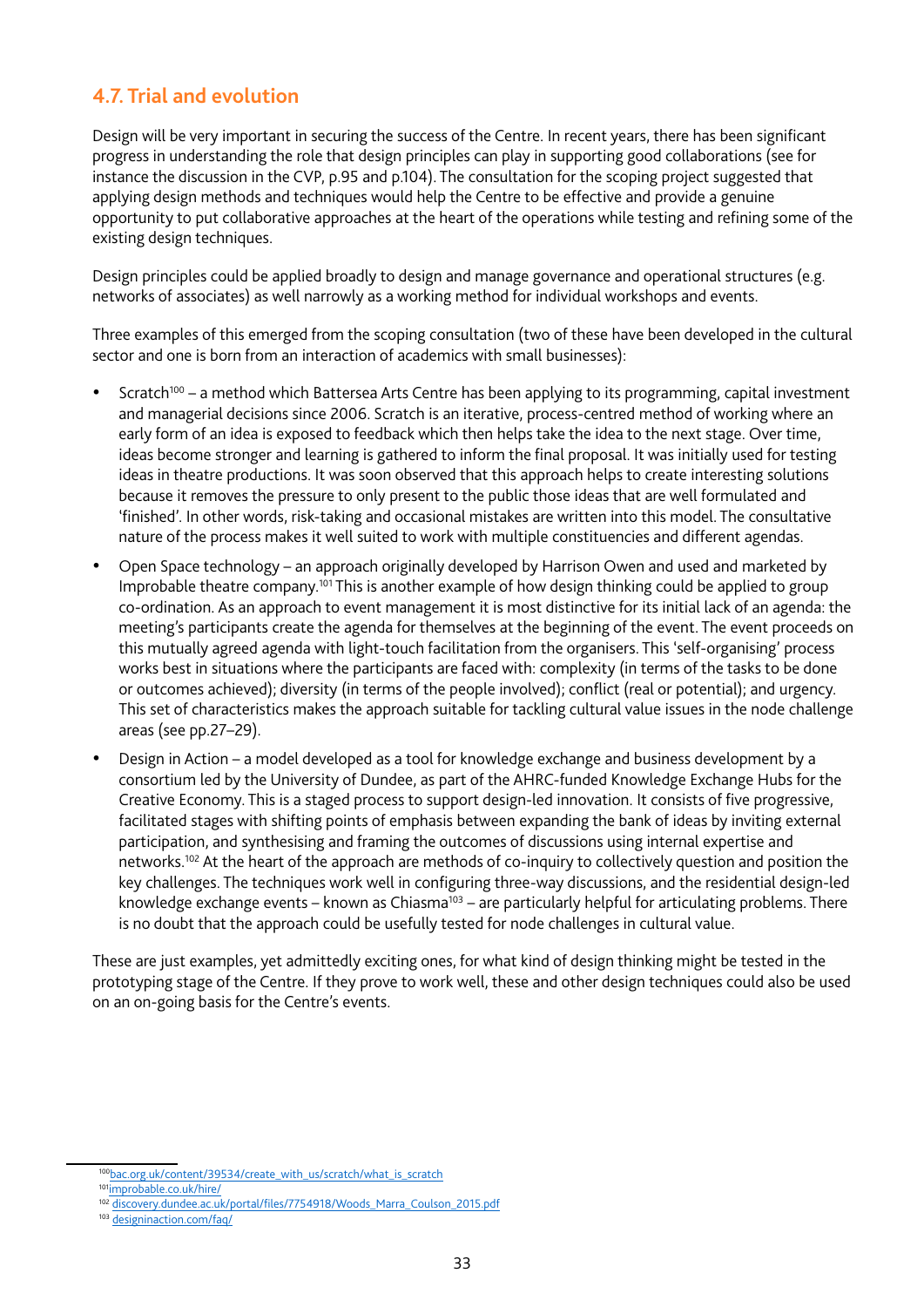# **4.8. Key points from Chapter 4**

The scoping we have carried out shows that what is needed is a body that could act as a **custodian and communicator** of what we know about cultural value, **and broker and facilitator** of new conversations, ways of working and relationships.

This chapter breaks down and translates these broad functions into specific activities across three categories: articulating blocks of evidence and building institutional memory; active dissemination and communication; forging a sense of community and developing shared practices.

The portfolio of activities proposed is modular in character – it offers a number of self-contained suggestions which can be combined or interchanged with others. We recommend what would constitute the minimum core activities required to deliver the functions specified and make a strong recommendation in favour of specialising and being selective, for example, focusing on the node challenge areas.

We consider the question of structures suitable for the future Centre – location, setting and legal arrangements – and propose three possible models, outlining their advantages and disadvantages. This is followed by brief consideration of the staffng, governance and funding required to support the operations of the Centre.

Lastly, we make a strong recommendation that there should be a prototyping phase built into the business development model for the Centre, during which a number of concrete design approaches might be tested. This is not an afterthought, but is integral to the proposals concerning the new collaborative approaches that would be the backbone of the Centre. The techniques tested could then be applied on an on-going basis to the core operations and activities.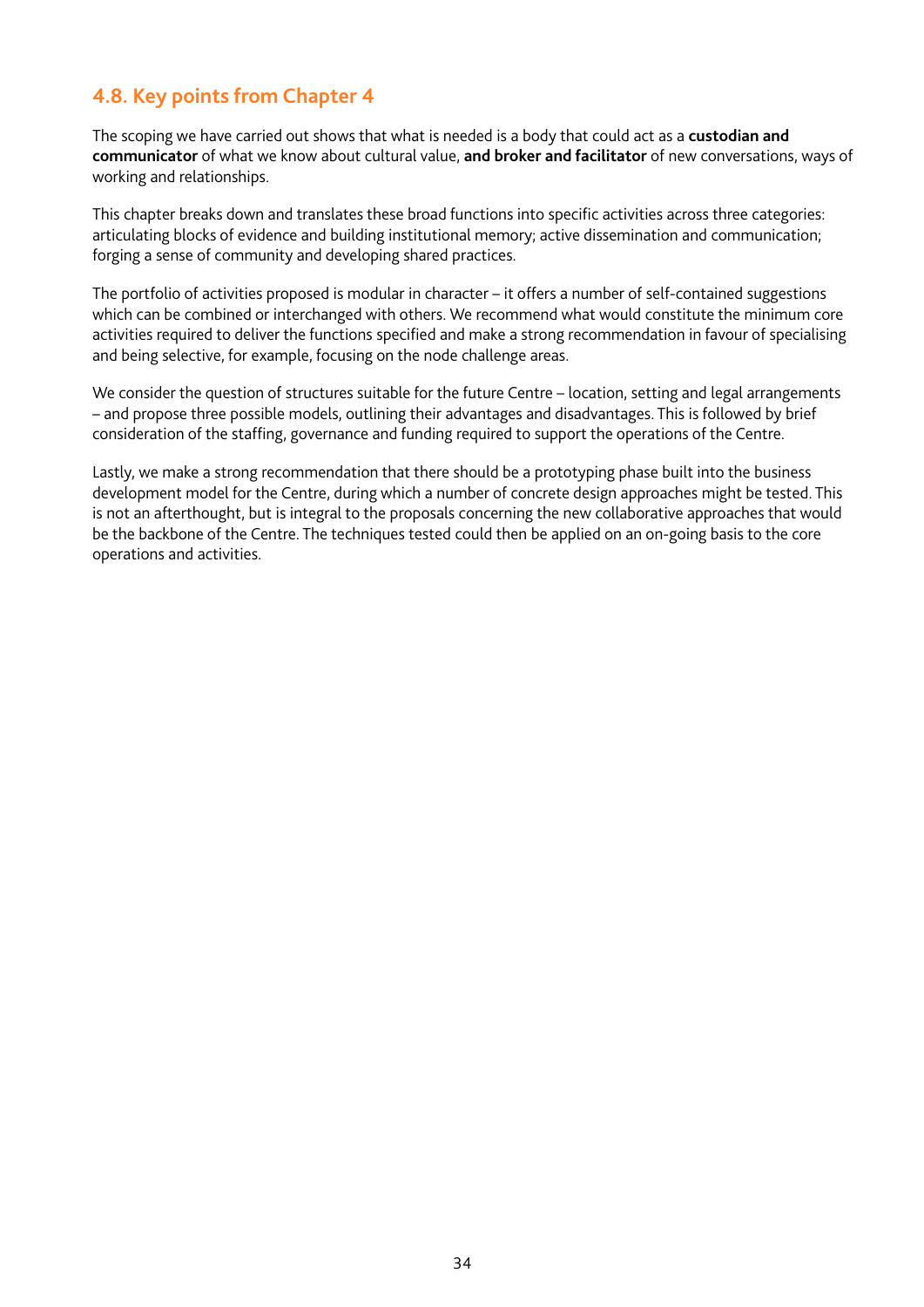# **5. Conclusions and recommendations**

# Are we heading towards a tipping point?

The AHRC's Cultural Value Project (CVP) coincided in time with many other programmes and taskforces looking at the role that the arts and culture play in our society, such as the Warwick Commission on the Future of Cultural Value; the on-going research activities of Arts Council England; the efforts of the Next?; not to mention some important, smaller-scale undertakings such as the Happy Museums Project and the work of the Independent Theatre Council. Since the CVP Report was published in April 2016, many initiatives have come into being and begun flourish, often focusing on the value of everyday participation and cultural democracy. The level of interest in cultural value is certainly not diminishing.

Writing in December 2002 in the Task Force Final Report for The Clore Leadership Programme, Robert Hewison and John Holden hypothesised that the study of cultural history suggests that whenever there is 'a burst of anxious theorising about an issue' two things can be inferred:

Firstly, that the matter in question is going through a climacteric of change. To cite Thomas Kuhn's **The Structure of Scientifc Revolutions**, the particular paradigm that has framed the conception and knowledge of the subject is beginning to twist and break under pressure from new knowledge and new situations, provoking a crisis. Secondly, that following this crisis, a new paradigm – a new conceptual structure – will emerge. (Hewison & Holden, 2002, p.5)

If Hewison and Holden's prophesy is true, the period of 'anxious theorising about an issue' has been extended in this case to over a decade. Some will probably insist that there is no crisis; still, few would disagree that a fresher way of thinking about cultural value, one promoting more adventurous ways of exploring (and ultimately, creating) cultural value, seems long overdue. By recommending that a new structure is set up – one that is pastaware, future-facing and dedicated to research and analysis – this report attempts to make an advance in this direction and to contribute to creating a tipping point.

# The cultural value debate now needs a collaborative centre

Our consultation and analysis revealed that the root causes of many current frustrations with the cultural value debate cannot be tackled with a fact-checker: the answer is not more and better facts alone. Moving the debate forward will require more active learning and mutual-understanding of how facts are used and how understanding is produced – how the discussions and decisions about cultural value are framed.

The recommendation of this report is to set up an entity promoting collaborative work in cultural value. **A Collaborative Centre for Cultural Value** should consolidate and communicate what we already know, as well as broker and facilitate new ways of working. In practical terms, this will mean facing up to the multiple challenges of: identifying a shared evidence base and building institutional memory; staying transparent about different priorities and demystifying how decision making works; creating a common platform for inquiry and, perhaps one day, collective action plans, language and methods.

This is not 'yet another network'. The long-term ambition is to build the cultural value community of practice and help those in policy, research and practice to become more stable, resilient and sustainable.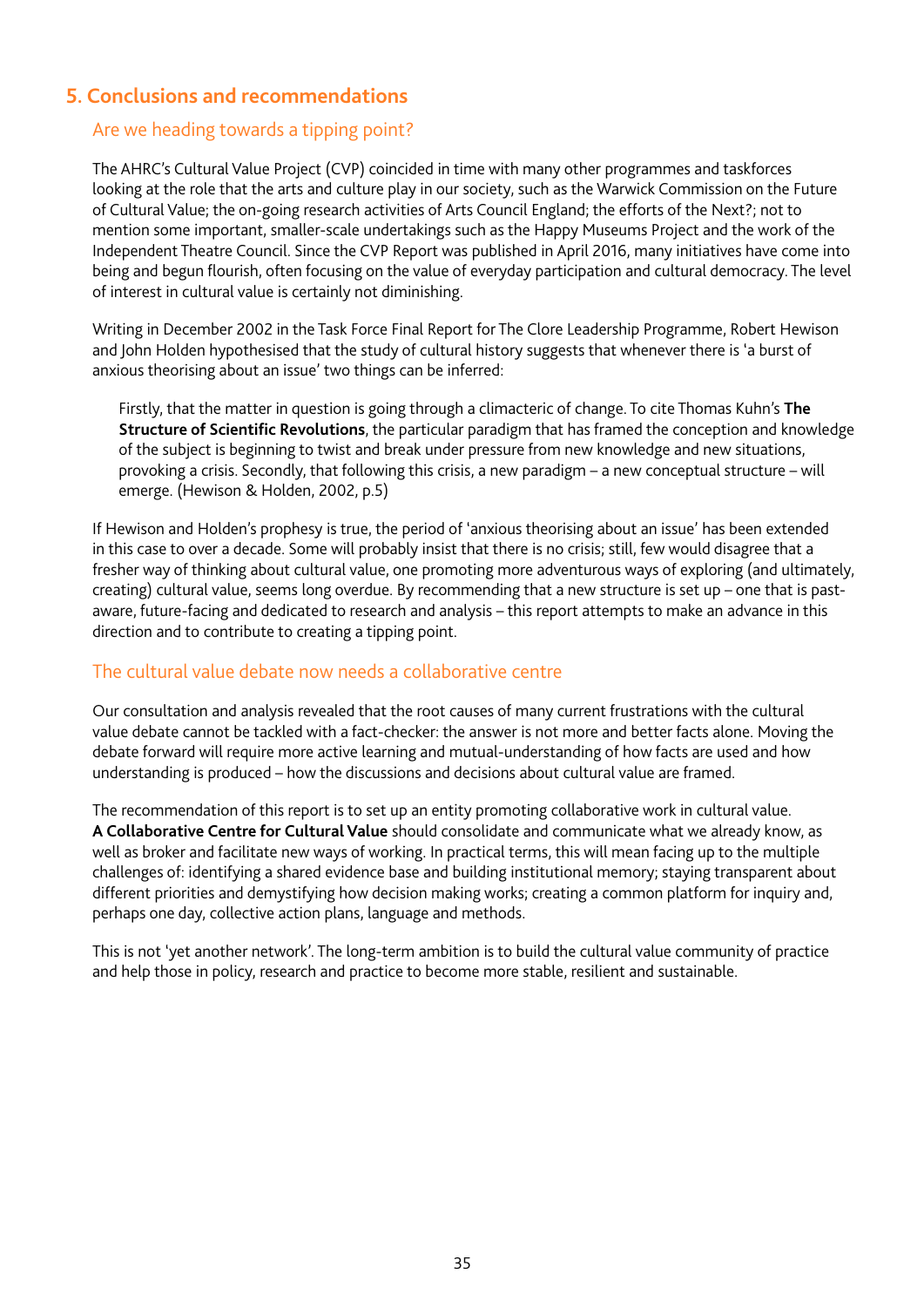# Three lessons to underpin the Centre's mission

There are a number of learning points emerging from this scoping project. Three possible lessons that might feasibly underpin the mission of a Collaborative Centre for Cultural Value are:

#### **1. Those who do not learn from history repeat past mistakes**

First and foremost, we need to be aware of what resources for understanding cultural value already exist. We need to capitalise on the hard work done elsewhere and avoid duplication: the consultation revealed that the existing information and research infrastructures are severely underused. Secondly, we must avoid the pitfalls and mistakes that derailed past initiatives (these are discussed in Chapter 2). Finally, it is important to build institutional memory and take advantage of the progress made in the understanding of cultural value over the last 30 years.

#### **2. Better and more facts alone is not the answer**

Many frustrations about the value of culture are due to practical barriers and confused expectations. We have to be realistic about what research can achieve, and understand that many entrenched difficulties are not so much research challenges as practical problems (for instance, to do with how cultural institutions work). We also must acknowledge that because we are talking about a value we will never have a neatly incremental, aggregative, scientifc model of progress in our knowledge. The point which is reverberating throughout this report is that the knowledge base for cultural value should be about both a) better evidence and b) a better grasp of how discussions of cultural value are framed and value decisions are made.

#### **Working together is essential**

This is the core of what makes cultural value a challenging area. Yet the best way of dealing with node challenges – those complex problems where different objectives clash and agendas collide, and which abound in relation to cultural value – involves co-ordination and collaboration. The Centre must therefore build a shared community of learning and a mixed community of use. There are a number of factors that will help.

Firstly, we should recognise that articulating problems is the key: people should be brought together at an early stage to agree on what matters to them collectively, preferably around the 'why' rather than the 'what' questions (see p.28). Discussion facilitation techniques developed by the cultural sector and design principles will help.

Secondly, we should acknowledge that even most well-articulated questions cannot be properly answered if we lack the appropriate methods and techniques to tackle them. Adopting a problem-based approach (starting our inquiry with a collectively defned challenge) must go hand in hand with promoting and incubating new research methods. Acting collectively – in a way that bridges those working in the arts and culture, policy makers, academics – is the only means of making the outcome of this approach binding and legitimate, and indeed, making this approach possible in the first place.

What follows from these lessons is that a Collaborative Centre for Cultural Value will not just exist to speak truth to power by collating evidence and translating research. Its other equally, if not more, important role will be to broker relationships and raise awareness of the complicated nature of the conversations concerning cultural value. Creating a shared platform and a community of understanding where this can be done will be the ultimate challenge, but will lead to better practice, greater impact, more informed decision making and greater appreciation of value from culture.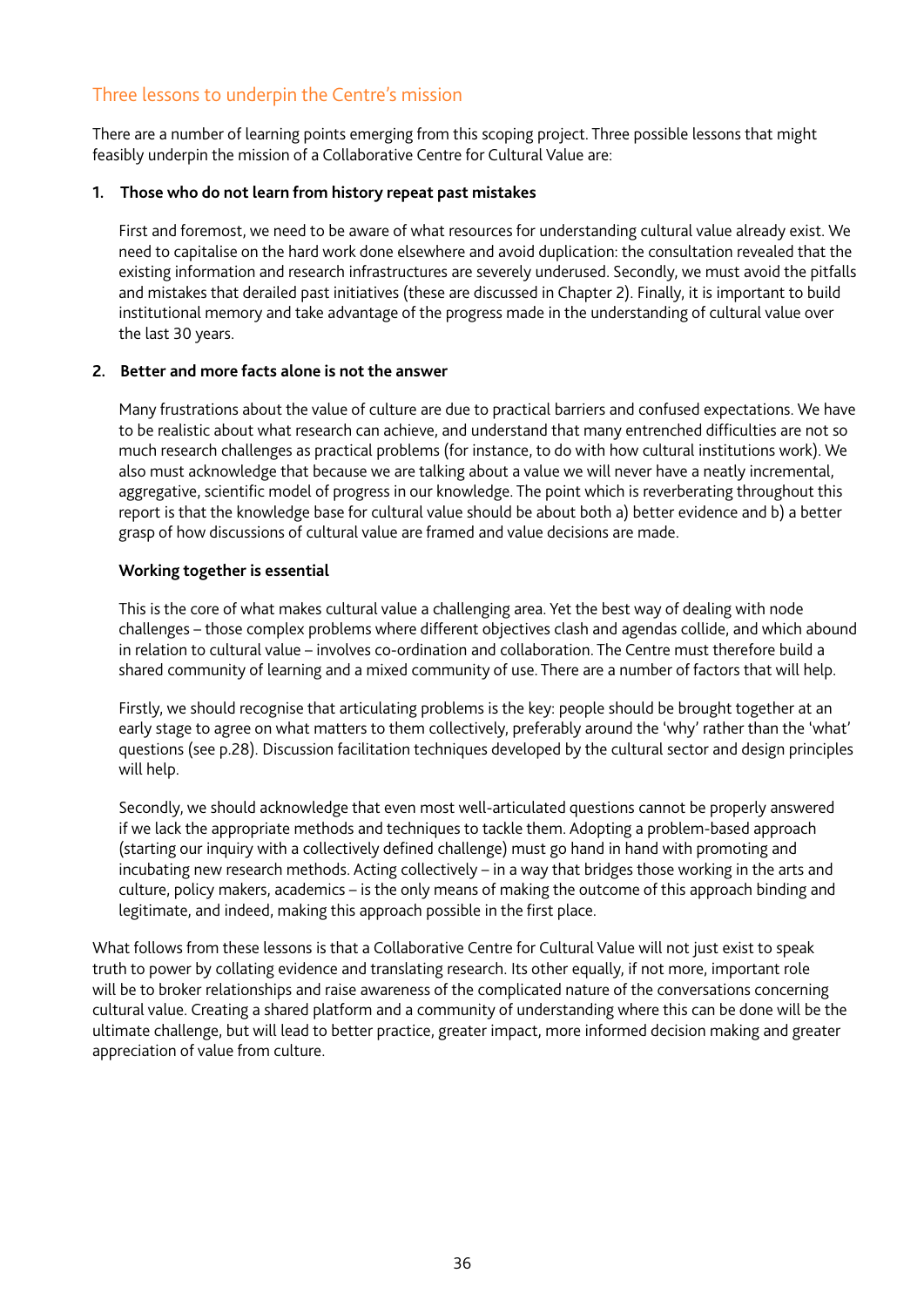## References

Belfore, E (2016). Cultural policy research in the real world: curating 'impact', facilitating 'enlightenment'. *Cultural Trends*, 25(3), 205–216. Retrieved from [dx.doi.org/10.1080/09548963.2016.1204050](http://dx.doi.org/10.1080/09548963.2016.1204050)

Bennett, O (2004). Review essay. *International Journal of Cultural Policy*, 10(2), 237–248. Retrieved from [dx.doi.org/10.1080/1028663042000255844](http://dx.doi.org/10.1080/1028663042000255844)

Crossick, G & Kaszynska, P (2016). *Understanding the Value of Arts and Culture. The AHRC Cultural Value Project*. Swindon: AHRC. Retrieved from [http://www.ahrc.ac.uk/documents/publications/cultural-value](http://www.ahrc.ac.uk/documents/publications/cultural-value-project-final-report/)[project-fnal-report/](http://www.ahrc.ac.uk/documents/publications/cultural-value-project-final-report/)

Hewison, R & Holden, J (2002). *Task Force Final Report*. London: The Clore Foundation Leadership Programme. Retrieved from [cloreleadership.org/userfles/Task Force Final Report Full.doc](http://www.cloreleadership.org/userfiles/Task%20Force%20Final%20Report%20Full.doc)

Hewison, R & Holden, J (2004). *Challenge and Change*: HLF and Cultural Value. London: Demos/HLF. Retrieved from [hlf.org.uk/fles/challenge-and-change-hlf-and-cultural-value](https://www.hlf.org.uk/sites/default/files/media/research/challengeandchange_culturalvalue.pdf)

Scullion, A & García, B (2005). What is cultural policy research? *International Journal of Cultural Policy*, 11(2), 113–127. Retrieved from [iccliverpool.ac.uk/wp-content/uploads/2013/04/ScullionGarcia2005WhatisCP-](http://iccliverpool.ac.uk/wp-content/uploads/2013/04/ScullionGarcia2005WhatisCP-IntJourCP-ProofEdit.pdf)[IntJourCP-ProofEdit.pdf](http://iccliverpool.ac.uk/wp-content/uploads/2013/04/ScullionGarcia2005WhatisCP-IntJourCP-ProofEdit.pdf)

Schuster, JM (2002). Informing Cultural Policy: The Research and Information Infrastructure. New Brunswick and London: Transaction Publishers.

Smith, K (2013). Beyond Evidence Based Policy in Public Health: The Interplay of Ideas. Basingstoke: Palgrave Macmillan.

Thompson, J (2015). Towards an aesthetics of care. *Research in Drama Education: The Journal of Applied Theatre and Performance*, 20(4), 430–441. Retrieved from [tandfonline.com/doi/](http://www.tandfonline.com/doi/abs/10.1080/13569783.2015.1068109?journalCode=crde20) [abs/10.1080/13569783.2015.1068109?journalCode=crde20](http://www.tandfonline.com/doi/abs/10.1080/13569783.2015.1068109?journalCode=crde20)

Warwick Commission (2015). *Enriching Britain: Culture, Creativity and Growth: the 2015 Report by the Warwick Commission on the Future of Cultural Value.* Coventry: The University of Warwick. Retrieved from [www2.warwick.](https://www2.warwick.ac.uk/research/warwickcommission/futureculture/finalreport/warwick_commission_report_2015.pdf) [ac.uk/ research/warwickcommission/futureculture/ fnalreport/warwick\\_commission\\_ report\\_2015.pdf](https://www2.warwick.ac.uk/research/warwickcommission/futureculture/finalreport/warwick_commission_report_2015.pdf)

Wilson, N, Bull, A & Gross, J (2017). *Get Creative: Opening Our Eyes to Everyday Creativity*. London: BBC and Cultural Institute at King's. Forthcoming.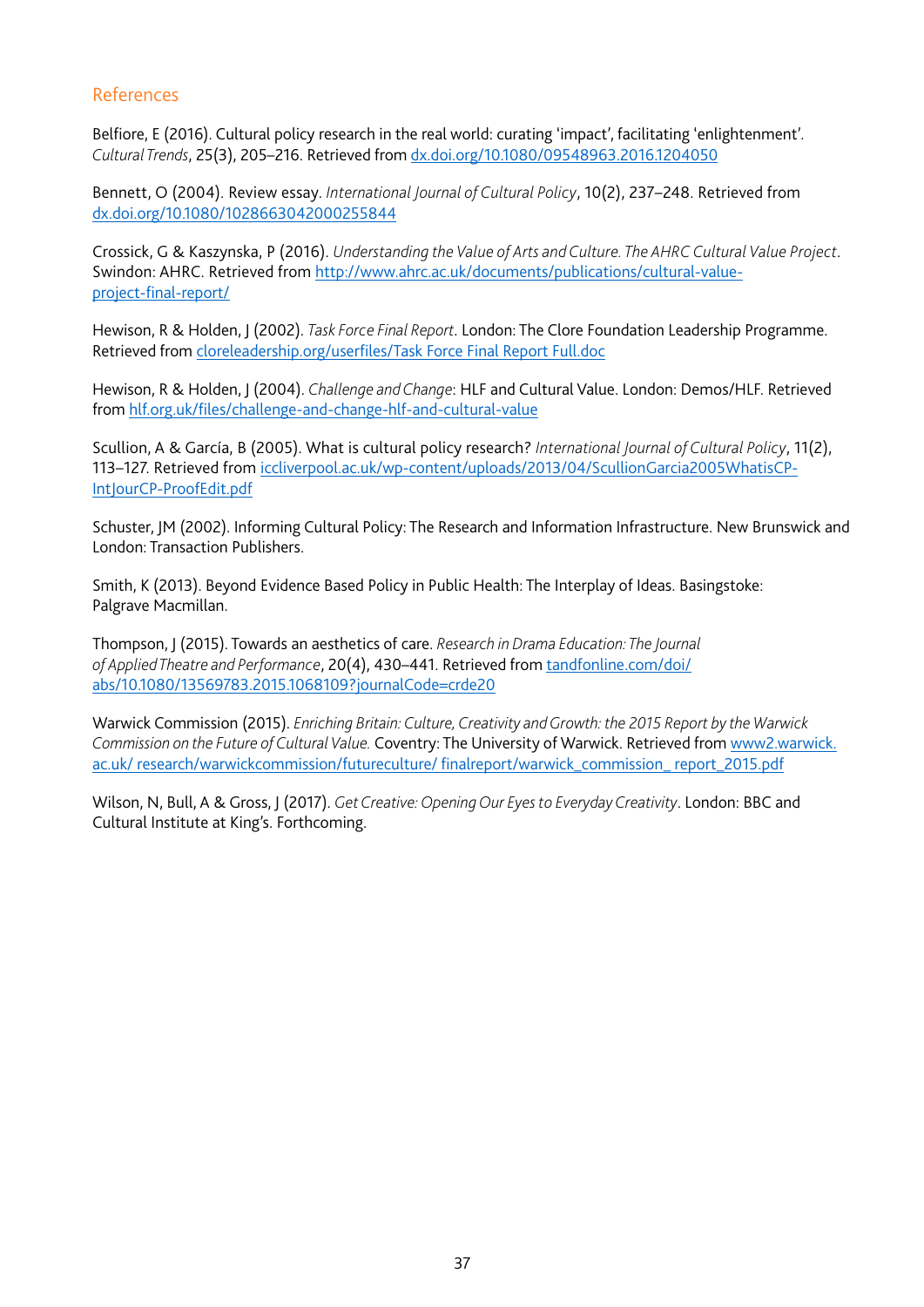# **Appendix 1**

# **Cultural Value Scoping Project: consultation and workshop participants**

The consultation for the Cultural Value Scoping Project took place between November 2016 and March 2017. In addition, four workshops were organised between January and March 2017. (The agendas from the workshops are available in Appendix 2).

#### **With many thanks to those who contributed to the consultation:**

Joanna Allatt, Higher Education Funding Council for England (HEFCE) Nicholas Allott, Cameron Mackintosh Ltd David Anderson, National Museum Wales Tom Andrews, People United Kate Arthurs, British Council Sally Bacon, The Clore Duffield Foundation Ella Baff, The Andrew W Mellon Foundation, US Hasan Bakhshi, NESTA Suzanne Bardgett, Imperial War Museum Nicolás Barbieri, Autonomous University of Barcelona, Spain Mandy Barnett, MB Associates Tully Barnett, Flinders University, Australia Peter Bazalgette, Arts Council England Alex Beard, Royal Opera House Eleonora Belfiore, Loughborough University Nancy Bell, Northumbria University Tim Boon, Science Museum Billie-Rose Boorer, Sky Alan Brown, Wolfbrown, US Catherine Bunting, Catherine Bunting Consulting David Burke, London Philharmonic Orchestra Tony Butler, Derby Museums Trust Sam Cairns, Cultural Learning Alliance and Calouste Gulbenkian Foundation, UK Branch Jonty Claypole, BBC Paul Collard, Creativity Culture & Education Caroline Collier, Tate Gina Crane, Esmée Fairbairn Foundation Paul Crawford, DCMS Geoffrey Crossick, Crafts Council Jocelyn Cunningham, Arts and Society Sumi David, Arts & Humanities Research Council Lauren Davies, Julie's Bicycle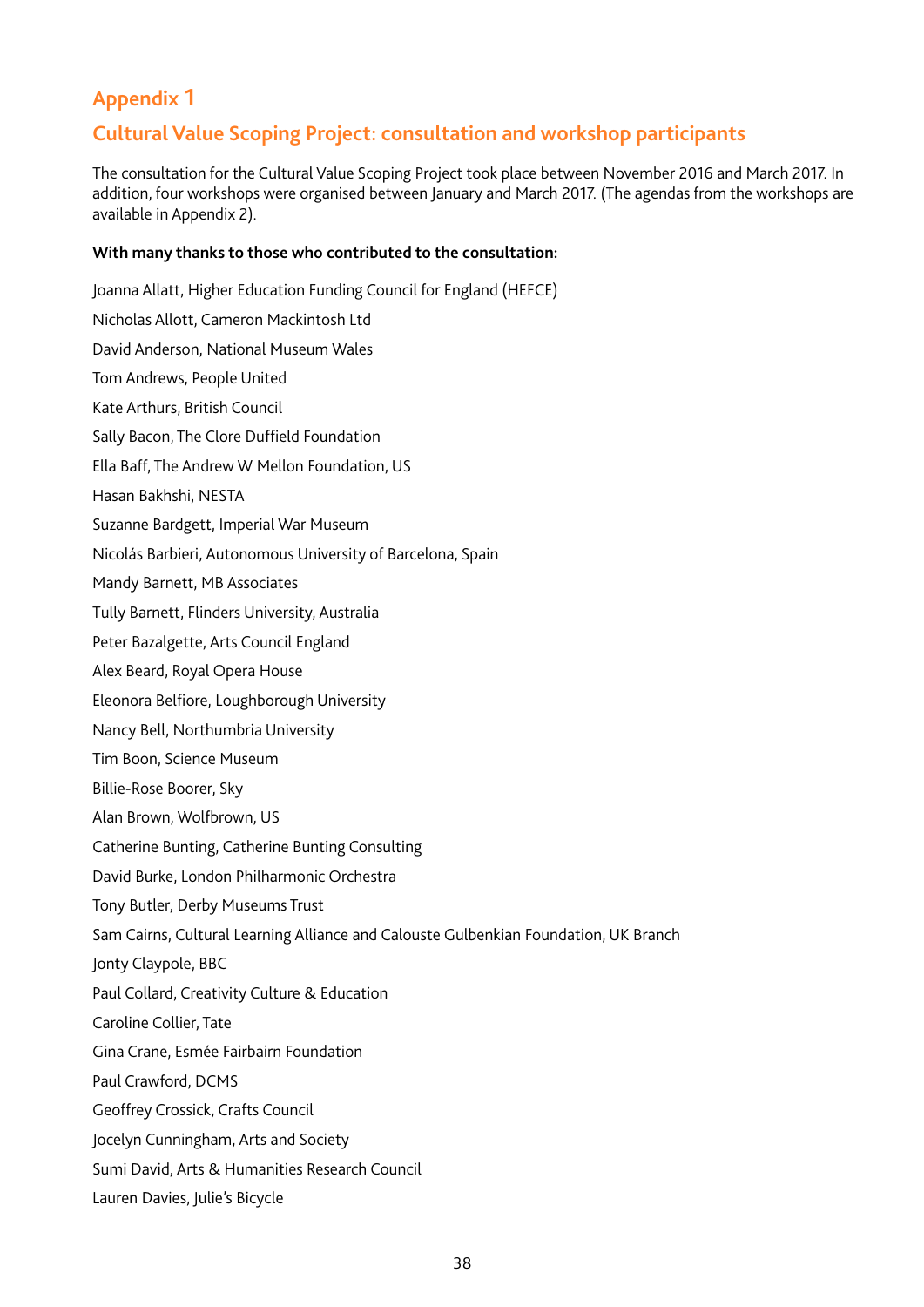- Maurice Davies, The Museum Consultancy Rosalind Davis, artist, formerly Zeitgeist Arts Projects Evan Dawson, Live Music Now Kathryn Deane, ArtWorks Alliance Lydia Deloumeaux, UNESCO Institute for Statistics, Canada Andrew Dixon, Culture Creativity Place Ann Drew, Arts & Culture at Business in the Community Eliza Easton, Creative Industries Federation Barbara Eifler, Making Music Jane Ellison, BBC Alastair Evans, Creative Scotland Susan Feder, The Andrew W Mellon Foundation, US Lindsey Glen, Royal Opera House Ellen Grantham, National Endowment for the Arts, US Jonathan Gross, King's College London Josephine Guy, University of Nottingham Meredith Hale, University of Cambridge David Hall, The Foyle Foundation Joe Hallgarten, RSA Associate Yvonne Harris, British Film Institute Robert Hewison, writer and cultural historian JD Hill, British Museum Kelly Hill, Hill Strategies, Canada Liz Hill, Arts Professional John Holden, independent consultant Alison Holdom, Esmée Fairbairn Foundation Richard Howells, King's College London Sue Hoyle, Clore Leadership Programme Polly Hunt, Studio Wayne McGregor Jo Hunter, 64 million artists Péter Inkei, The Budapest Observatory (Regional Observatory on Culture in East-Central Europe), Hungary Sunil Iyengar, National Endowment for the Arts, US Tim Joss, Aesop David Jubb, Battersea Arts Centre Nick Kaplony, Artquest Poppy Keeling, Complicite Fin Kennedy, TamashaJohn Knell, Intelligence Agency Jayne Knight, Suffolk County Council and a-n (The Artists Information Company)
- Máté Kovác, Observatory of Cultural Policies in Africa (OCPA), Mozambique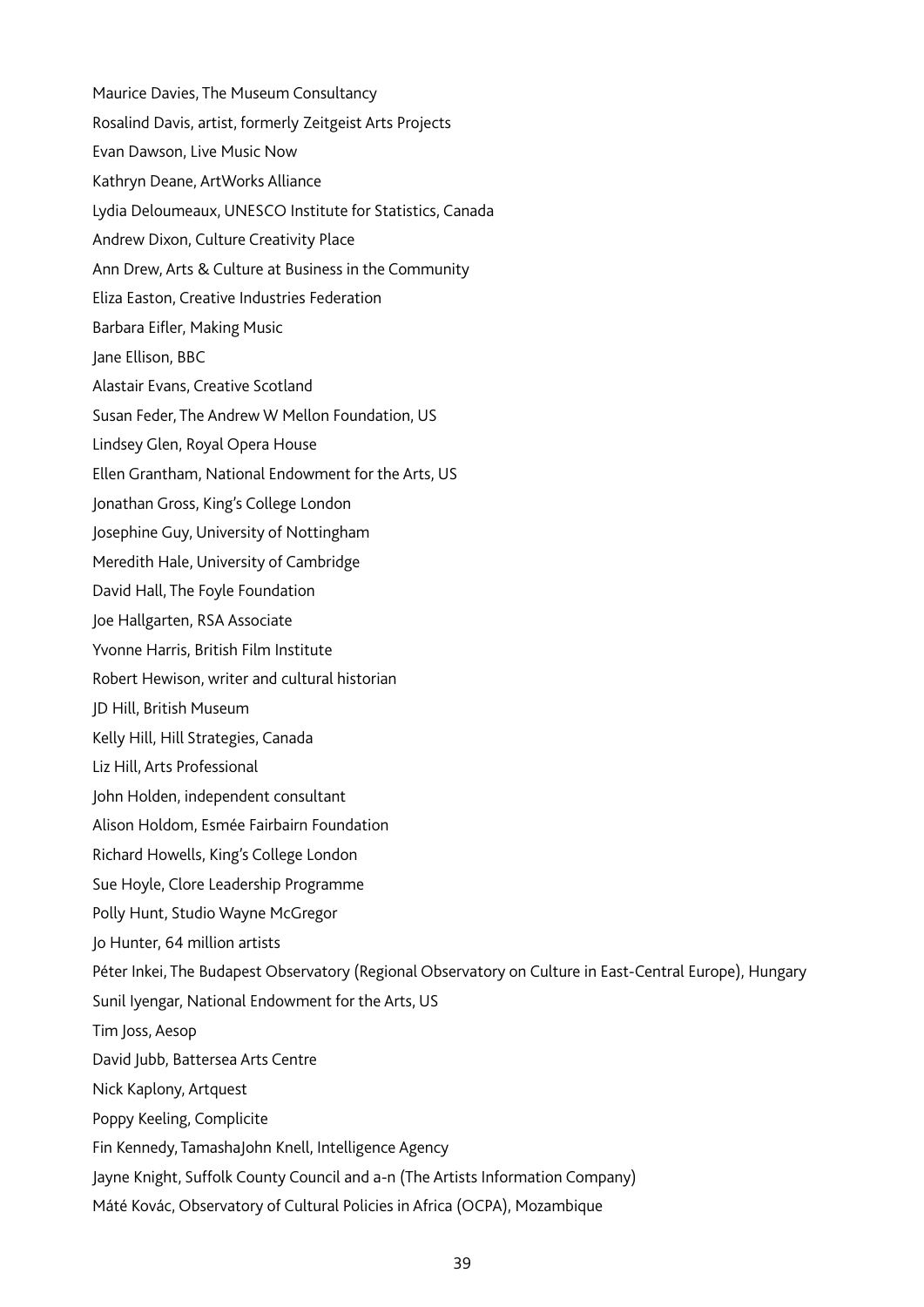David Lan, Young Vic

Ian Leete, Local Government Association

Anthony Lilley, Magic Lantern

James Livesey, University of Dundee

Mark Londesborough, Royal Society of Arts

Gareth Maeer, Heritage Lottery Fund

Sejul Malde, Culture 24

Paul Manners, National Coordinating Centre for Public Engagement

Maja Maricevic, British Library

Michael Marra, Design in Action, University of Dundee

Francois Matarasso, Regular Marvels

Shona McCarthy, Shona McCarthy Consulting

Paul McDonald, King's College London

Nick Merriman, Whitworth, The University of Manchester and Manchester City Galleries

Sam Mitchell, NESTA

Steve Moffitt, A New Direction

Ben Monks, Improbable

Pippa Moore, De La Warr Pavilion Charitable Trust

Fiona Morris, Space

Freya Murray, Google

Jonothan Neelands, The University of Warwick

John Newbigin, Creative England

Dave O'Brien, The University of Edinburgh

Jonathan Petherbridge, London Bubble Theatre

Robert Phiddian, Flinders University, Australia

Jessica Plant, National Criminal Justice Arts Alliance

Karen Powell, Economic & Social Research Council

Emily Pringle, Tate

Vicky Prior, The League of Culture

Sarah-Jane Rawlings, Fun Palaces

Tim Robertson, Royal Society of Literature

Sarah Rowles, Q-Art

Ralph Rugoff, Hayward Gallery

Harry Sagger, British Film Institute

Abigail Scott Paul, The Joseph Rowntree Foundation

Marilyn Scott, The Lightbox

Susan Seifert, University of Pennsylvania, US

Sara Selwood, Cultural Trends

Robin Simpson, Voluntary Arts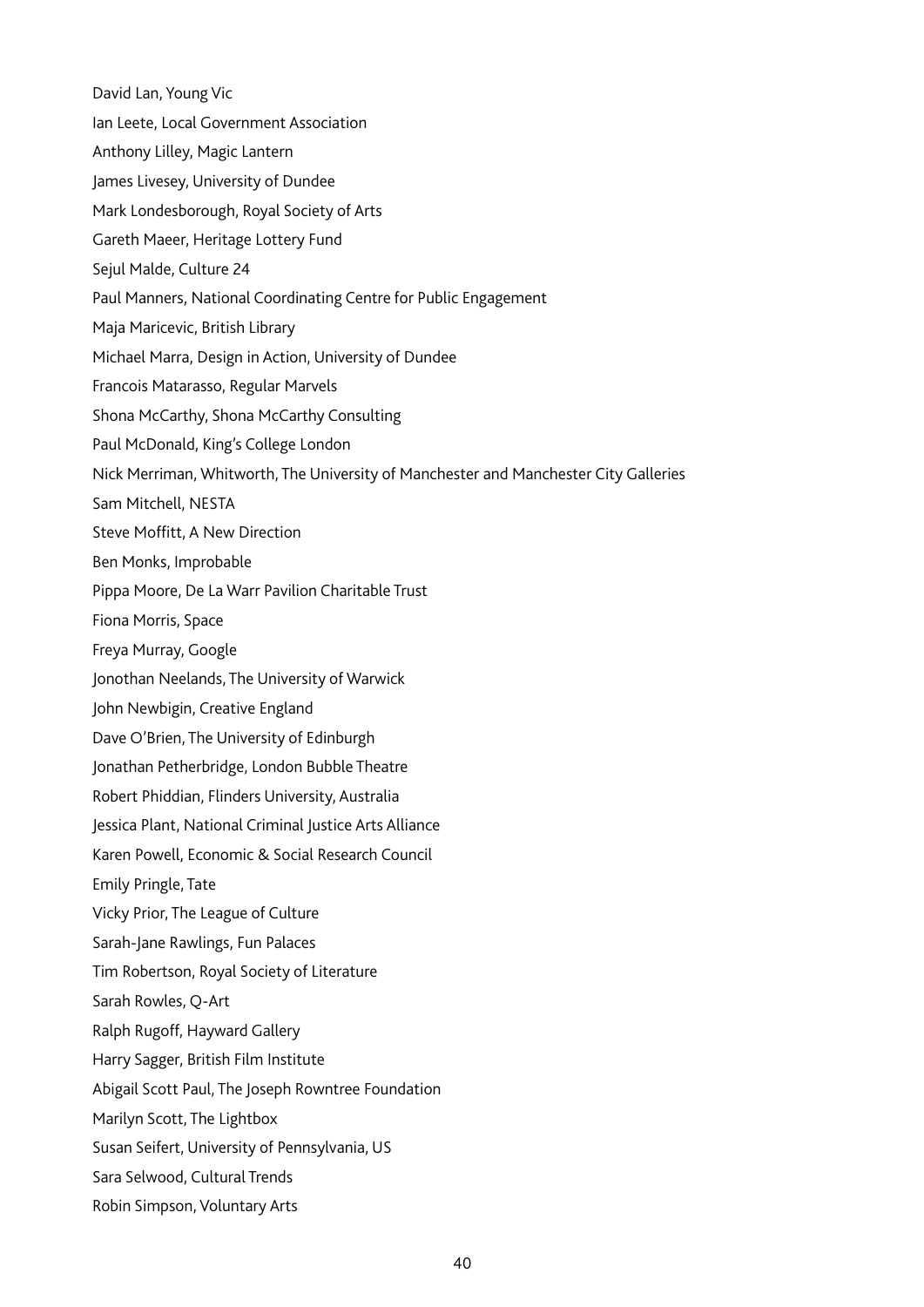Charlotte Slinger, Hampshire Cultural Trust Christopher Smith, British School at Rome, Italy Martin Smith, Ingenious Media Mark Stern, University of Pennsylvania, US Allan Sudlow, British Library Annie Thorpe, A New Direction Richard Thurston, Welsh Government Helen Tomlin, ACTA Community Theatre Limited Anne Torreggiani, The Audience Agency Rachel Tyrrell, Higher Education Funding Council for England, HEFCE Iain Watson, Tyne & Wear Archives & Museums Heather Williams, Arts & Humanities Research Council James Wilsdon, University of Sheffield Jane Wilson, Cambridge City Council and Arts Development UK Nick Wilson, King's College London Shelagh Wright, consultant

#### **With many thanks to those who contributed to the workshops:**

Daniel Allington, University of Leicester Hasan Bakhshi, NESTA Eleonora Belfiore, Loughborough University Leonie Bell, The Scottish Government Martin Bellamy, Glasgow Museums Resource Centre Anne Boddington, University of Brighton Tim Boon, The Science Museum Matt Brennan, The University of Edinburgh Victoria Brown, Contact, Manchester Deborah Bull, King's College London Catherine Bunting, Catherine Bunting Consulting Tony Butler, Derby Museums Sam Cairns, Cultural Learning Alliance and Calouste Gulbenkian Foundation, UK Branch Asa Calow, MadLab, Manchester Kerris Casey-St Pierre, The Bureau Centre for the Arts, Blackburn Helen Charman, Design Museum, London Richard Clay, Newcastle University Kathy Conklin, The University of Nottingham Paul Crawford, DCMS Jocelyn Cunningham, Lancaster University Kathryn Deane, Artworks Alliance and York St John University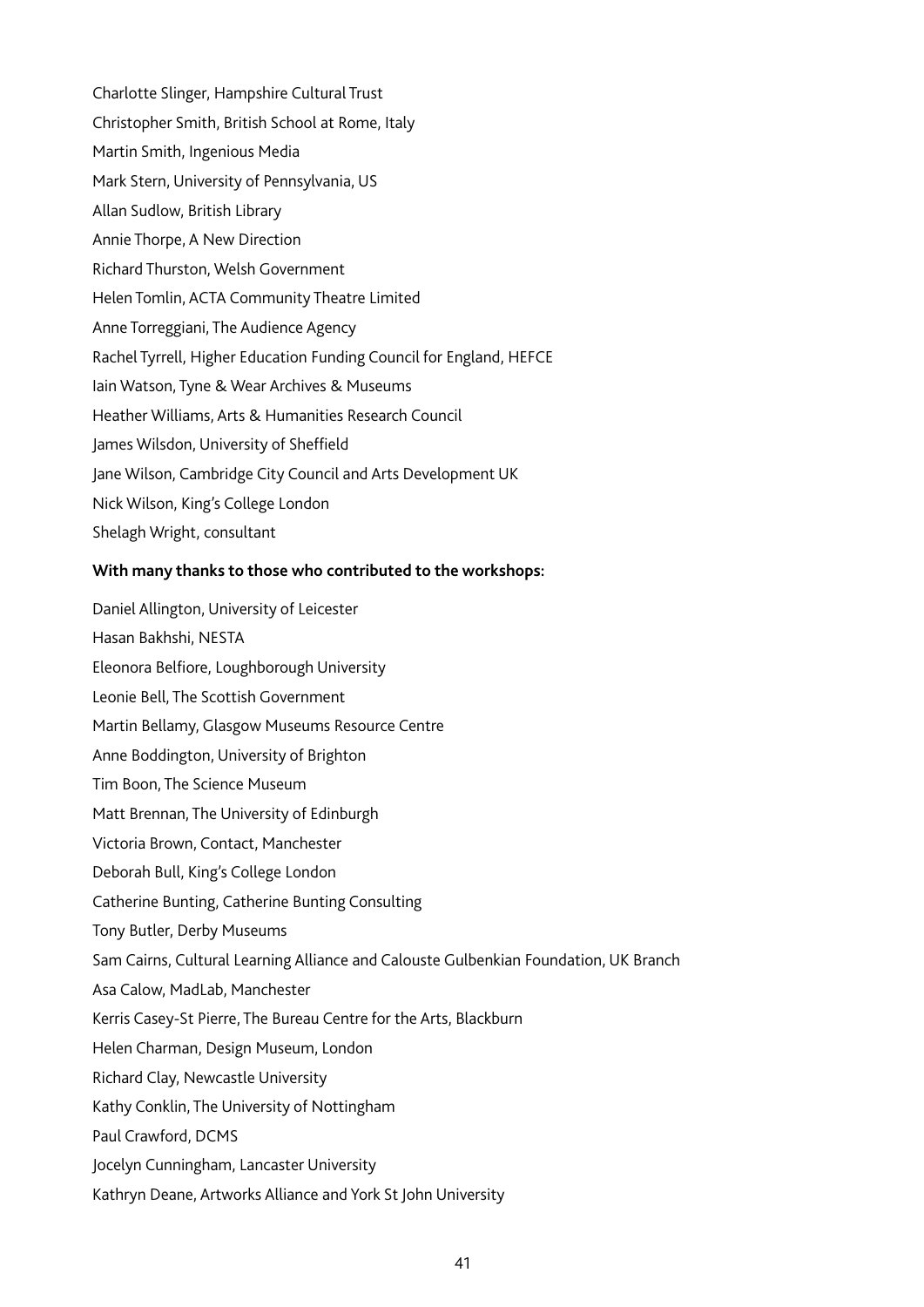Claire Doherty, Situations, Bristol Anne Douglas, University of Aberdeen Eliza Easton, Creative Industries Federation Jill Ebrey, The University of Manchester Alastair Evans, Creative Scotland Susan Foister, The National Gallery, London Patrick Fox, Heart of Glass, St Helens Errol Francis, Cultural Co-operation, London Lynn Froggett, University of Central Lancashire, Preston Peter Funnell, National Portrait Gallery, London Marie Gillespie, The Open University Clive Gillman, Creative Scotland and Scottish Funding Council Abigail Gilmore, The University of Manchester Helen Graham, University of Leeds Dominic Gray, Opera North, Leeds Josephine Guy, The University of Nottingham Joe Hallgarten, Associate, RSA Global Hussnain Haniff, Brierfield Yvonne Harris, British Film Institute Ayesha Hazarika, BPI Ruth Hogarth, King's College London Alistair Hudson, Middlesbrough Institute of Modern Art (mima) Tom Inns, The Glasgow School of Art Mel Jordan, Royal College of Art David Jubb, Battersea Arts Centre, London Dominic Lake, DCMS Pip Laurenson, Tate, London James Livesey, University of Dundee Adrian Lochhead, Eden Arts, Penrith Kathryn MacDonald, More Music, Morecambe James Mackenzie-Blackman, New Adventures, London Gareth Maeer, Heritage Lottery Fund Paul Manners, National Coordinating Centre for Public Engagement Oliver Mantell, The Audience Agency Maja Maricevic, British Library Michael Marra, Design in Action, Dundee Helen Marriage, Artichoke Thomas Martell, The Education Endowment Foundation François Matarasso, writer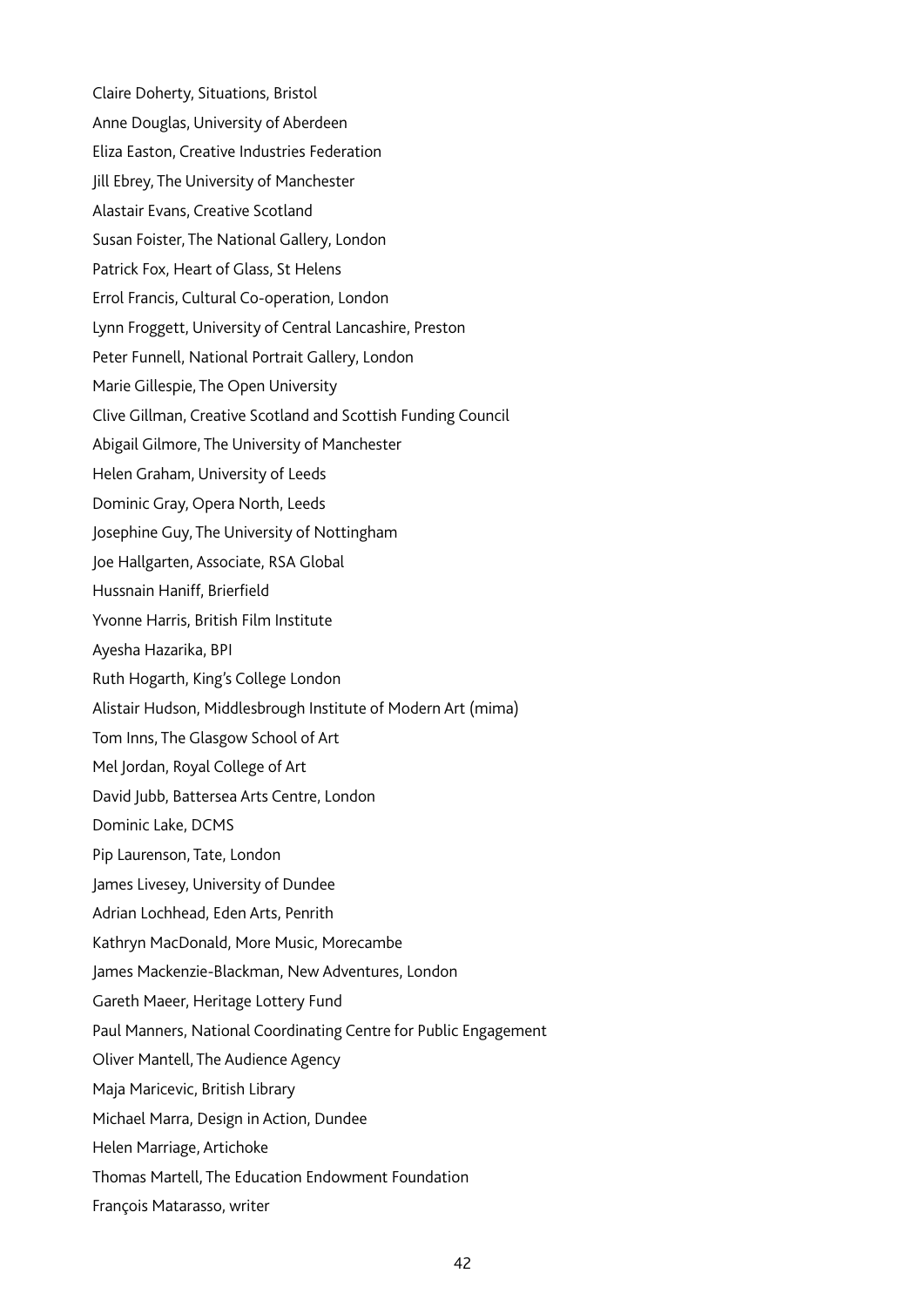Andrew Miles, The University of Manchester Jane Milling, University of Exeter Fiona Morris, The Space, London Kerry Morrison, In Situ, Brierfield Andrew Mowlah, Arts Council England Kathleen Mulready, Welsh Government John Newbigin, Creative England Jack Newsinger, The University of Nottingham Helen Nicholson, Royal Holloway Alis Oancea, Oxford University Dave O'Brien, The University of Edinburgh Heather Peak, Studio Morison, Weobley Laurie Peake, Super Slow Way, Burnley Jonathan Petherbridge, London Bubble Theatre Company Stephanie Pitts, The University of Sheffield Emily Pringle, Tate, London Charles Quick, University of Central Lancashire, Preston Tom Robbins, HM Treasury Alastair Roy, University of Central Lancashire, Preston Emma Rucastle, Lancaster Fun Palace Maker & ELART Productions, Lancaster Caroline Sharp, National Foundation for Educational Research in England and Wales Declan Sheahan, King's College London Naomi Shoba, Ovalhouse Robin Simpson, Voluntary Arts, Cardiff Chris Speed, The University of Edinburgh David Stevenson, Queen Margaret University, Edinburgh Donna Stewart, Scottish Government Mike Stubbs, Fact, Liverpool Becky Swain, Arvon Pat Thomson, The University of Nottingham Chrissie Tiller, Chrissie Tiller Associates CTA, London Stella Toonen, King's College London Alison Turnbull, Museums Galleries Scotland Ed Vaizey, Former Minister of State for Culture, Communications and Creative Industries Panayiota Vassilopoulou, University of Liverpool Stéphan Vincent-Lancrin, OECD Ben Walmsley, University of Leeds Victoria Walsh, Royal College of Art Andy Whitfield, Millennium Choir, Lancaster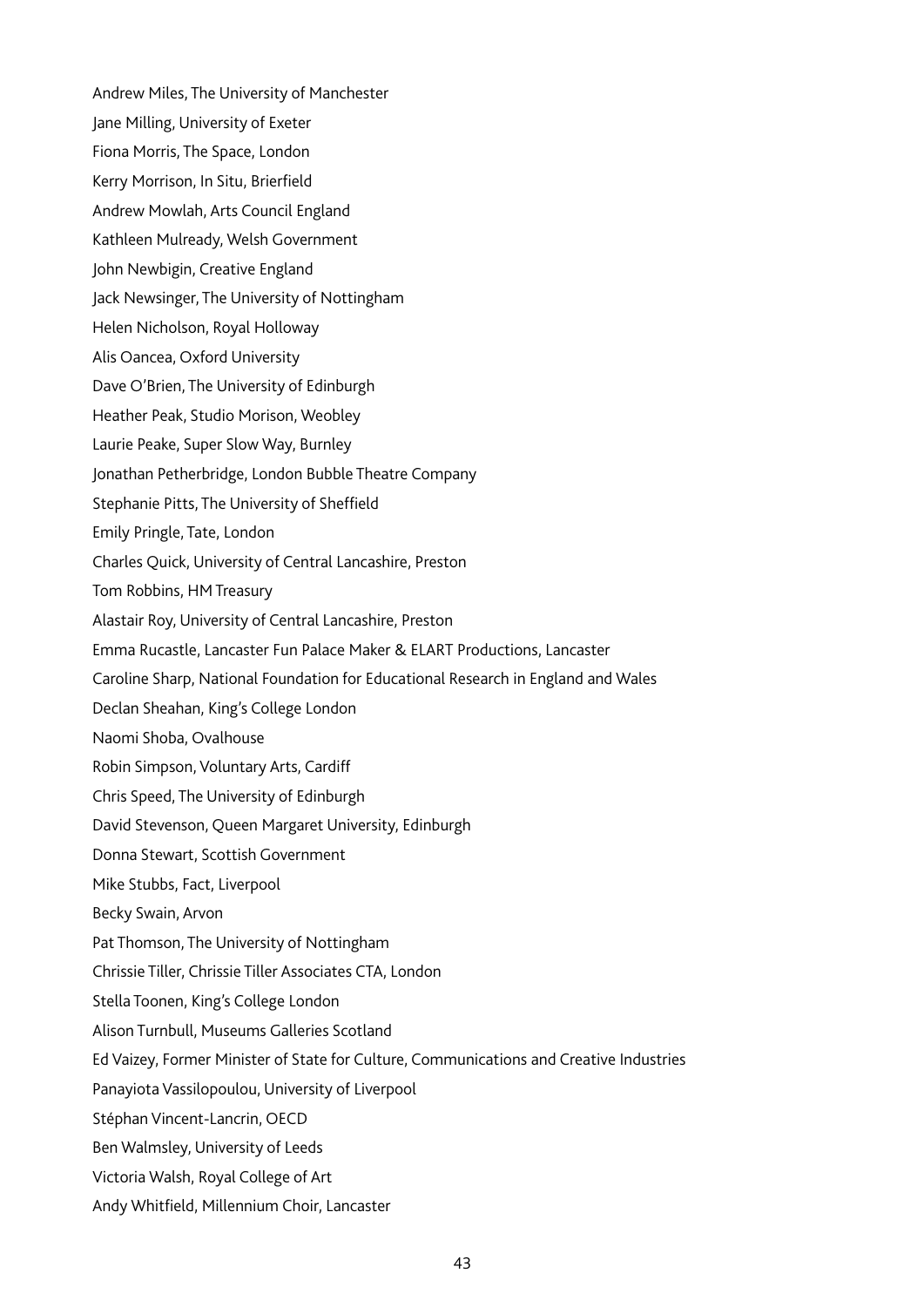Laura Whitticase, Barbican Centre Penny Yewers, Paul Hamlyn Foundation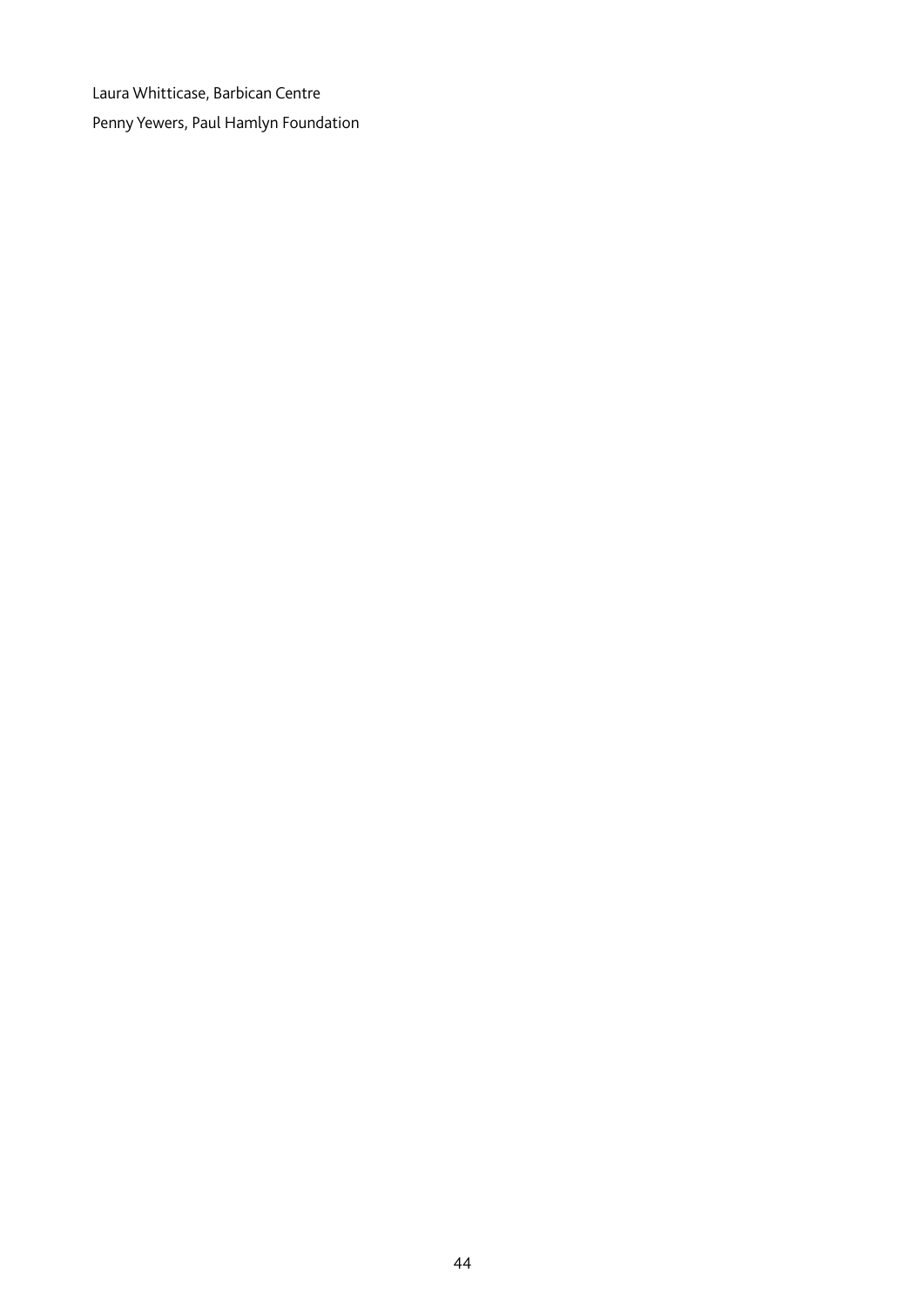# **Appendix 2**

# **Cultural Value Scoping Project: workshop agendas**

With special thanks to Dave O'Brien, The University of Edinburgh; Emily Pringle, Tate, London; and Lynn Froggett, University of Central Lancashire, Preston, for their support and active involvement in the organising of workshops.

## Cultural Value Scoping Project Workshop, 18 January 2017

Evolution House Boardroom, 5.21

Edinburgh College of Art, The University of Edinburgh, Lauriston Place, Edinburgh, EH3 9DF

#### Workshop overview

The central question of this workshop – organised as part of the Cultural Value Scoping Project – is how academics, and cultural value scholarship more broadly, would stand to beneft from the existence of an entity dedicated to research and analysis into cultural value; inversely, what academics would have to contribute to this cross-sector platform. The workshop will be divided into two sessions, followed by a closing roundtable discussion.

- 09:30–10:00 **Arrival and refreshments**
- 10:00–10:15 **Welcoming remarks and introductions**
- 10:15–12:30 **Session 1**
- 12:30–13:15 **Lunch**
- 13:15–15:45 **Session 2**
- 15:45–16:00 **Refreshments**
- 16:00–16:50 **Roundtable discussion and concluding remarks**

#### Sessions and speakers

#### **Session 1. Has scholarship in cultural value been 'advancing' over the years?**

This session will look at the history of the field, how approaches have changed and what we have learnt over the years. It will attempt to diagnose and – as much as possible – remedy or manage some of the stumbling blocks. It will consider how the changing modes and sites of cultural engagement impact cultural value scholarship and it will examine the need to maintain a critical research focus on some areas highlighted in the Cultural Value Project Report. Crucially, the session will attempt to identify what questions we should be asking in the future and what research techniques we need in order to answer these questions.

#### Discussion topic 1: The history of the cultural value research, the problem of shifting definitions and **how to have incremental learning about cultural value.**

Dr Abigail Gilmore, Institute for Cultural Practices, The University of Manchester

Dr Dave O'Brien, School of History of Art, Edinburgh College of Art, The University of Edinburgh

#### **Discussion topic 2: The increasingly diverse sites and modes of engagement – everyday participation, the voluntary sector and commercial culture – and how research can capture these changes.**

Professor Jane Milling, Drama, University of Exeter

Dr Matt Brennan, Reid School of Music, Edinburgh College of Art, The University of Edinburgh

Professor Andrew Miles, School of Social Sciences, The University of Manchester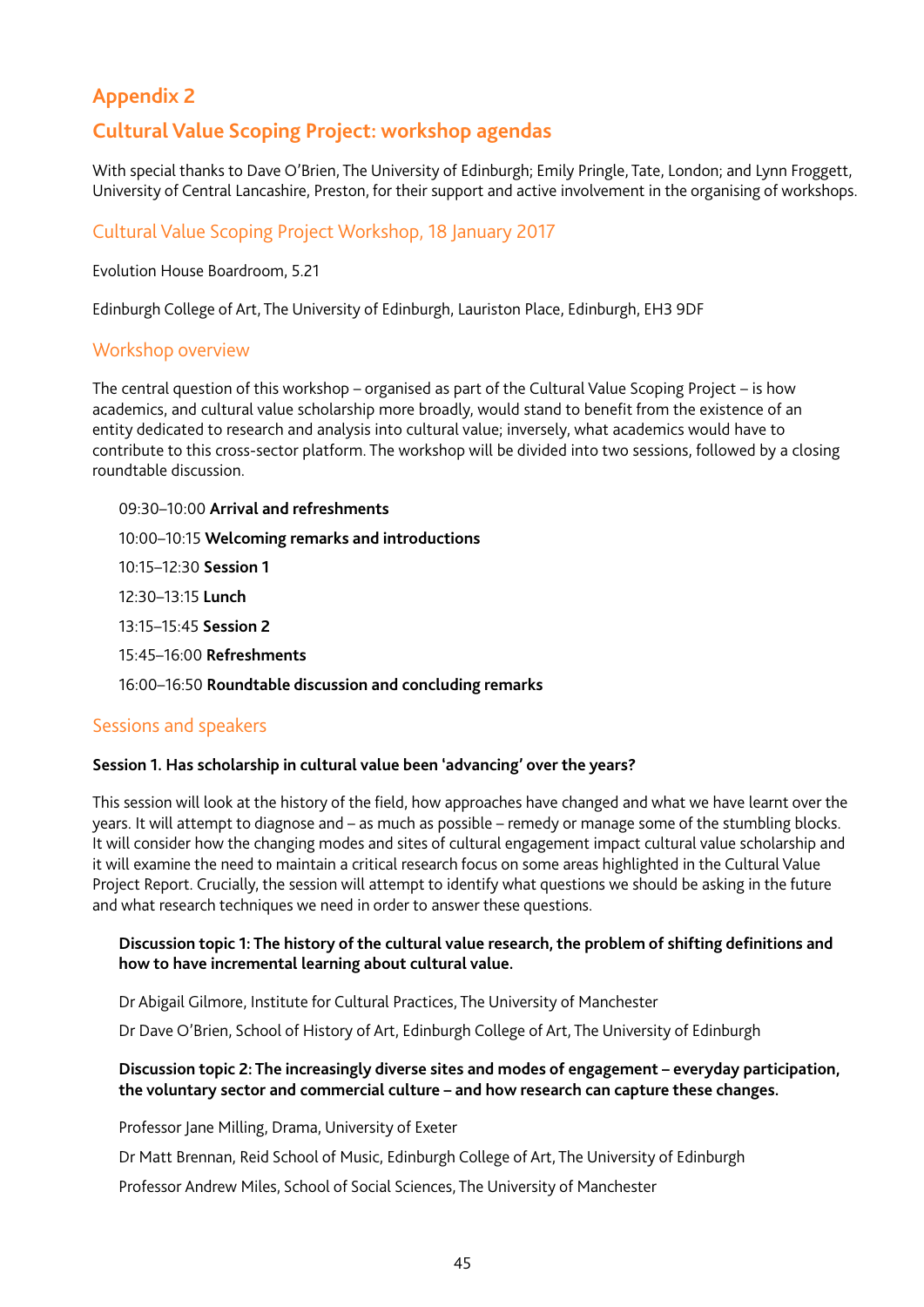#### **Discussion topic 3: Coming to terms with the ecologies of cultural value – what we know about the 'transactions' underpinning cultural and creative ecosystems and how we can fnd out more.**

Dr Daniel Allington, School of Media, Communication and Sociology, University of Leicester Professor James Livesey, History, University of Dundee and Michael Marra, Design in Action, Dundee Professor Alis Oancea, Department of Education, Oxford University

#### **Session 2. Are different ways of working needed?**

This session will refect on the structures and frameworks used to conduct and disseminate research and ask whether there are specific ways of working which are conducive to advancing our understanding of cultural value. Specifically, it will look at the advantages and difficulties of working across different disciplines and sectors, in particular in relation to collaborations with the arts sector and in terms of building networks spanning academics, policy makers and the public. It will also discuss a need for a forum to develop new solutions, test risky ideas and work with less conventional research design.

#### **Discussion topic 1. Working across disciplines to answer questions in the arts and humanities.**

Professor Josephine Guy, School of English, The University of Nottingham and Dr Kathy Conklin, School of English, The University of Nottingham

Professor Stephanie E. Pitts, Department of Music, The University of Sheffeld

Discussion topic 2. What's to be gained from collaborations with the arts sector?

Dr Jack Newsinger, Department of Culture, Film and Media, The University of Nottingham

Professor Anne Douglas, Emeritus Professor, University of Aberdeen

#### **Discussion topic 3. What are cross-sector networks good for?**

Professor Richard Clay, School of Arts and Cultures, Newcastle University

Paul Manners, National Coordinating Centre for Public Engagement, University of Bristol and the University of the West of England

#### **Discussion topic 4. How to develop new insights and test risky ideas.**

Professor Chris Speed, School of Design, Edinburgh College of Art, The University of Edinburgh

Dr Panayiota Vassilopoulou, Department of Philosophy, University of Liverpool

#### **Roundtable discussion. What would a new entity and framework for research and engagement deliver that could not be delivered within existing structures and programmes?**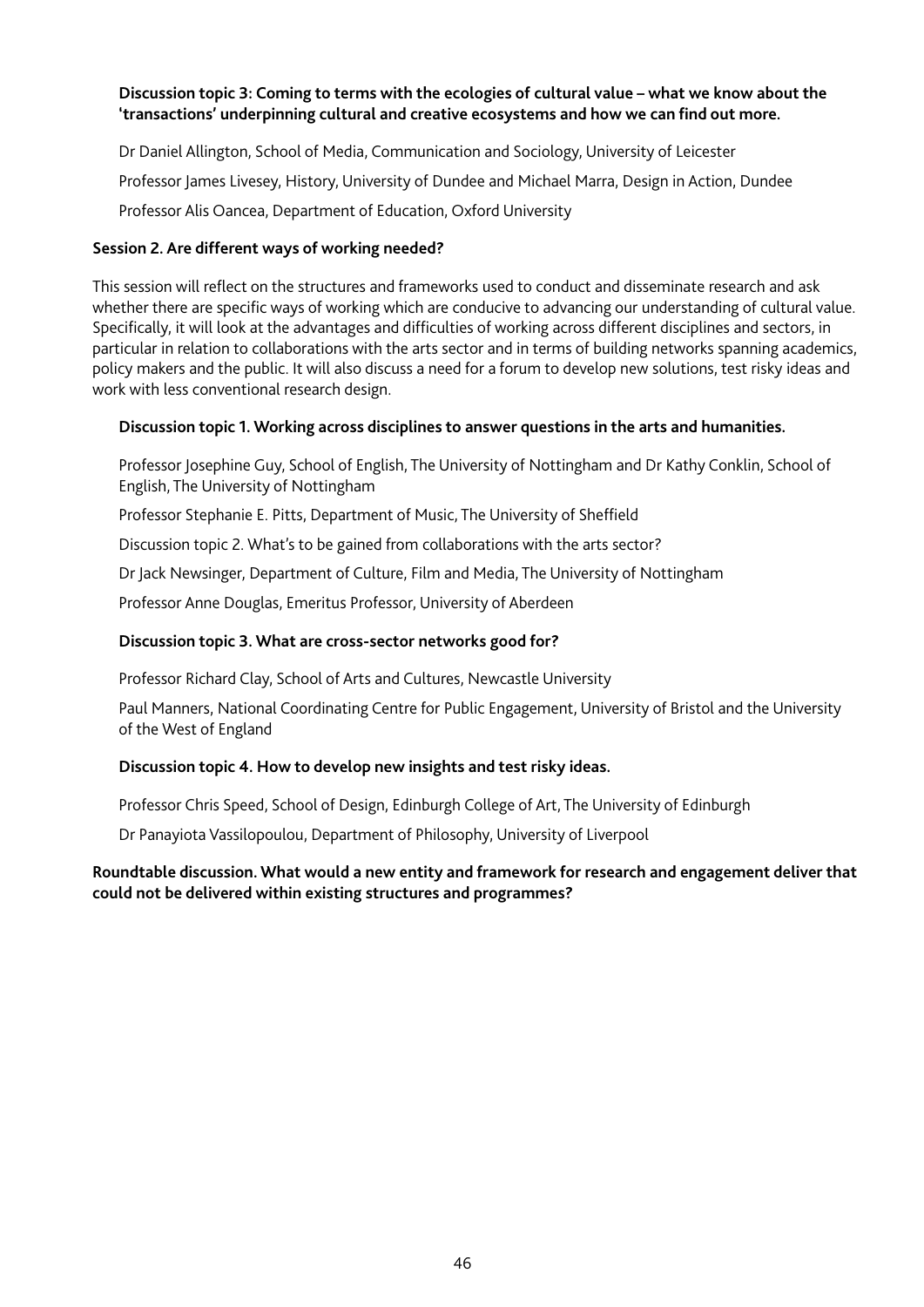# Cultural Value Scoping Project Workshop, 9 February 2017

East Room, Tate Modern Boiler House, Bankside, London, SE1 9TG

## Workshop overview

This workshop, organised as part of the Cultural Value Scoping Project, will look at how the question of capturing the value of arts and culture has been approached by big organisations in the cultural sector; how data-gathering, analysis and evaluation practices in the cultural sector have changed in recent years; and what further changes are needed to address the key concerns of cultural organisations in relation to the value of arts engagement and cultural participation.

Thus, the issue is not that of capturing the totality of value generated by cultural institutions but of probing how a shared, cross-sector agenda could emerge by focusing on the more specific question of the value of arts and culture. To this end, the workshop will look at how evaluation and analysis of cultural value could become conducive to learning in a triple sense: learning through making and participation; institutional learning and organisational change; and learning in the sense of advancing our understanding of the value of art and culture. Accordingly, this workshop will be divided into three sessions, followed by a closing roundtable discussion.

#### Sessions and speakers

09:45–10:00 **Arrival and refreshments** 10:00–10:15 **Welcoming remarks and introductions** 10:15–11:45 **Session 1**  11:45–12:00 **Refreshments** 12:00–13:30 **Session 2** 13:30–14:15 **Lunch**  14:15–15:45 **Session 3** 15:45–16:45 **Roundtable discussion and concluding remarks Session 1. Learning through making and participation**

The aim of this session will be to discuss the role of the cultural sector in supporting our understanding of artistic practices and the development of arts professionals and, more broadly, in driving our knowledge of public cultural participation, including co-production and digital participation.

Alistair Hudson, Director, Middlesbrough Institute of Modern Art (mima), Middlesbrough

Tony Butler, Executive Director, Derby Museums

Professor Pat Thomson, Professor of Education, Faculty of Social Sciences, The University of Nottingham

15-minute Q&A session

James Mackensie-Blackman, Executive Director, New Adventures

Dr Mel Jordan, Reader in Art and the Public Sphere, School of Fine Art, Royal College of Art

Professor Victoria Walsh, Professor of Art History and Curating, Head of Programme, Curating Contemporary Art, Royal College of Art

15-minute Q&A session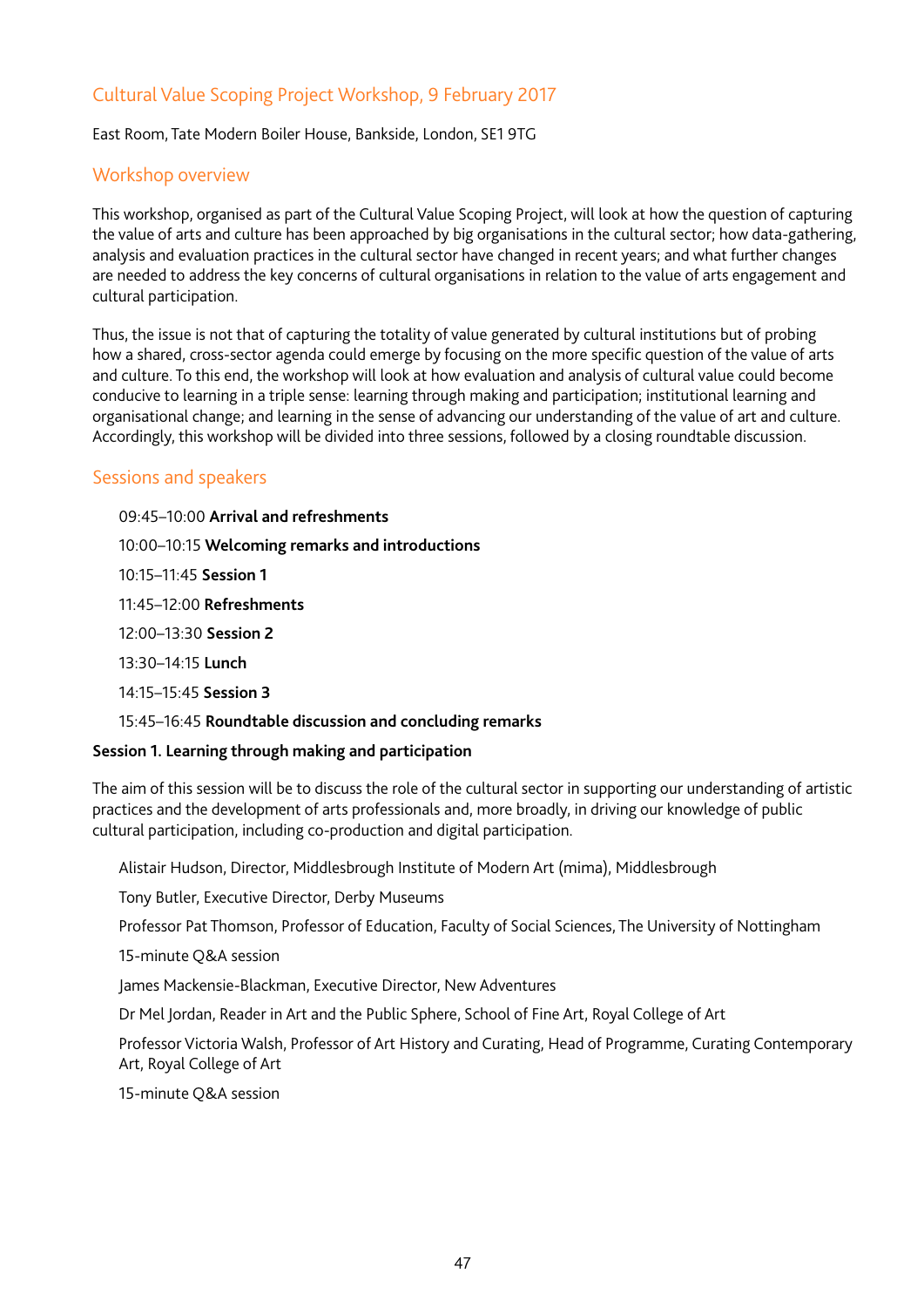#### **Session 2. Institutional learning and organisational change**

This session will look at how evaluation and evidence gathering can be helpful to the arts and cultural sector in terms of informing organisational transformation and learning in cultural organisations (this could include improvements to artistic programming, workforce development, creating sustainable business models and securing sponsorship).

Dr Emily Pringle, Head of Learning Practice and Research, Tate

Maja Maricevic, Head of Higher Education, British Library

Professor Marie Gillespie, Professor of Sociology, Faculty of Arts & Social Sciences, The Open University

15-minute Q&A session

Becky Swain, Head of Learning and Participation, Arvon

David Jubb, Artistic Director and CEO, Battersea Arts Centre

Professor Anne Boddington, Dean of the College of Arts and Humanities, University of Brighton

15-minute Q&A session

#### **Session 3. Advancing our understanding of the value of arts and culture**

The third session will investigate how data generated by cultural institutions could be used as a bedrock for research and analysis, leading to a better understanding of the value of arts and culture as a phenomenon theorised in scholarly investigation and understood in public knowledge.

Dr Helen Charman, Director of Learning and Research at Design Museum, London

Caroline Sharp, Research Director, National Foundation for Educational Research in England and Wales

Professor Helen Nicholson, Professor of Dance and Theatre, Royal Holloway

15-minute Q&A session

François Matarasso, writer

Dr Ben Walmsley, Associate Professor in Audience Engagement, School of Performance and Cultural Industries, University of Leeds

15-minute Q&A session

**Roundtable discussion. In what concrete ways could the new platform dedicated to research and analysis into cultural value support the cultural sector?** The key objective of this discussion will be to establish how – in the light of the issues discussed in the workshop – the cultural sector would stand to benefit from the existence of an entity dedicated to research and analysis into cultural value, the possibility of which is currently being explored by the Cultural Value Scoping Project.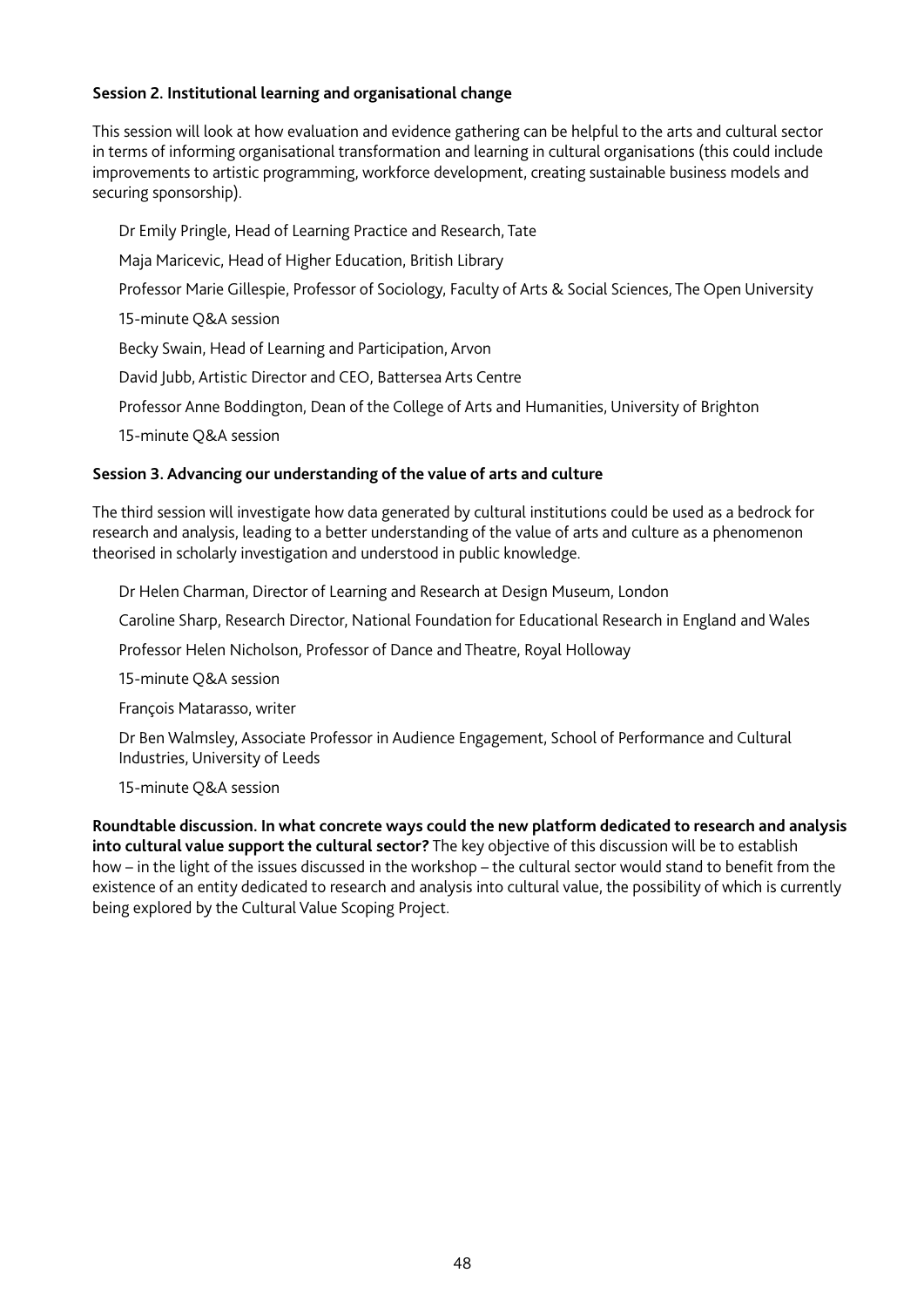# Cultural Value Scoping Project Workshop, 28 February 2017

Court Room, Glaziers Hall, 9 Montague Close, London Bridge, London, SE1 9DD

#### Workshop overview

The workshop – organised as part of the Cultural Value Scoping Project – will discuss best ways of establishing a sustained conversation between those making and advising on policy concerning cultural value on the one hand, and those working in the cultural sector and academia on the other. The objective will be to envisage what kinds of evidencing approaches and frameworks of analysis might be recognised as credible and relevant by these three constituencies.

The workshop will be divided into three sessions, followed by a closing roundtable discussion.

10:00–10:30 **Arrival and refreshments** 10:30–10:45 **Welcoming remarks and introductions** 10:45–11:45 **Session 1**  11:45–12:00 **Refreshments**  12:00–13:15 **Session 2** 13:15–14:00 **Lunch**  14:00–15:30 **Session 3** 15:30–15:45 **Break**  15:45–16:30 **Roundtable discussion and concluding remarks**

#### Sessions and speakers

#### **Session 1. Cultural value – is it a 'special' case compared with other areas of policy making and what makes it challenging for policy makers?**

John Newbigin OBE, Chairman, Creative England

Hasan Bakhshi, Director, Creative Economy in Policy & Research, NESTA

Stéphan Vincent-Lancrin, Senior Analyst, Centre for Educational Research and Innovation (CERI), OECD

Ayesha Hazarika, Communications Consultant, BPI

Q&A session

#### **Session 2. What is it that academics and those working in the cultural sector need to know about the policy making process and what do policy makers need to understand about cultural value?**

Dominic Lake, Deputy Director of Arts, Libraries & Cultural Property, DCMS and Paul Crawford, Chief Economist/ Analyst, DCMS

Leonie Bell, Head of Cultural Engagement and National Cultural Strategy, The Scottish Government

(Presentation by Dr Richard Thurston, Deputy Chief Social Research Officer, Knowledge and Analytical Services, Welsh Government did not take place but Dr Thurston sent his notes to feed into the discussion)

Q&A session

Helen Marriage, Director, Artichoke

Dr David Stevenson, Head of Division – Media, Communication and Performing Arts, School of Arts, Social Science and Management, Queen Margaret University, Edinburgh

Q&A session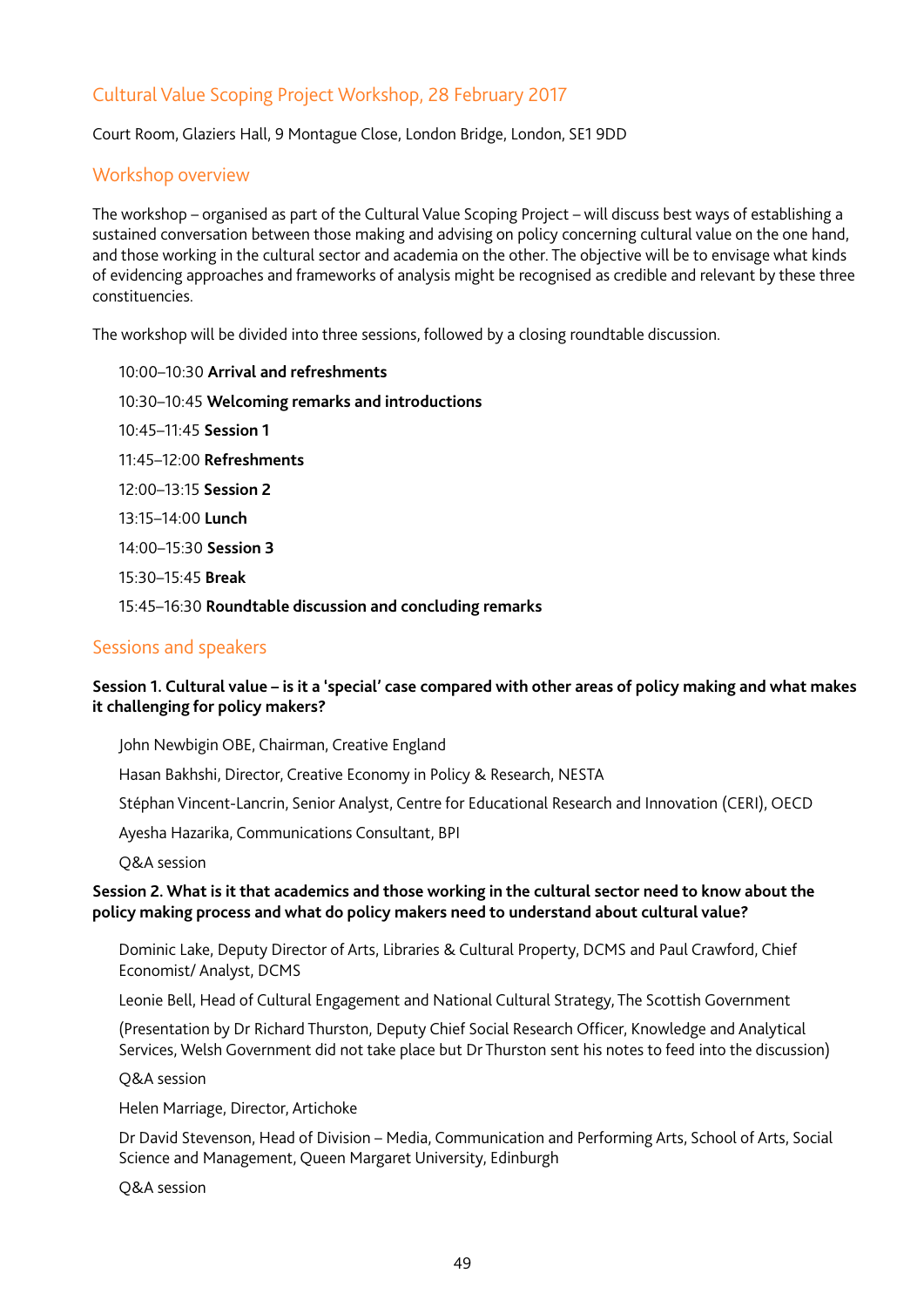#### **Session 3. Three-way conversations spanning policy, cultural and academic worlds – can a shared language be found?**

Gareth Maeer, Head of Research & Evaluation, Heritage Lottery Fund

Dr Helen Graham, Associate Professor in In/tangible Heritage, Director, Centre for Critical Studies in Museums, Galleries and Heritage, School of Fine Art, History of Art and Cultural Studies, University of Leeds

#### Q&A session

Thomas Martell, Grants Manager, The Education Endowment Foundation

Sam Cairns, Co-Director, Cultural Learning Alliance

Q&A session

Joe Hallgarten, Associate, RSA Global

Professor Eleonora Belfore, Professor of Communication and Media Studies, Social Sciences, Loughborough University

Q&A session

#### **Roundtable discussion. In what concrete ways could the new platform, the possibility of which is currently being explored by the Cultural Value Scoping Project, be most helpful in terms of facilitating meaningful conversations between public policy, academia and the cultural sector?**

Opening remarks by Ed Vaizey MP, former Minister of State for Culture, Communications & Creative Industries

## Cultural Value Scoping Project Workshop, 3 March 2017

MIST (Media Innovation Studio), 4th floor Media Factory, Cold Bath Street, Preston PR1 2XY

#### Workshop overview

This workshop – organised as part of the Cultural Value Scoping Project and hosted by the Psychosocial Research Unit at the University of Central Lancashire – will look at the value generated and delivered by locally embedded small arts organisations and cultural venues. This topic is timely. The municipal landscape is changing and the expectations placed on arts organisations are shifting. We are witnessing the emergence of new and distinctive forms of practice, collaborations and developments within local ecologies. These give rise to new manifestations and ways of channelling cultural value. This workshop will ask how the distinctive cultural value produced by small arts organisations could be articulated and captured and whether a shared voice can be found for this diverse sector.

This workshop will be divided into two main sessions, followed by a roundtable discussion.

**Session 1.** The distinctive value that arts programmes and cultural venues create in relation to the public realm and civil society, including the new forms of collaborative practices and social engagement.

**Session 2**. The effects and impact of small arts organisations on everyday cultural practices and private lives, including how the changes to the patterns of participation (with the growth of digital platforms and domestic consumption) are changing the character of arts programmes delivered locally.

Spanning these sessions will be the overarching question of how the cultural value delivered by small arts organisations is best evidenced and analysed and what research support is needed to make this value more transparent to funders and policy makers. This question will be directly tackled in the closing roundtable discussion whose objective will be to establish how – in the light of the issues discussed in the workshop – arts organisations and cultural venues would stand to benefit from the existence of an entity dedicated to research and analysis into cultural value, the possibility of which is currently being explored by the Cultural Value Scoping Project.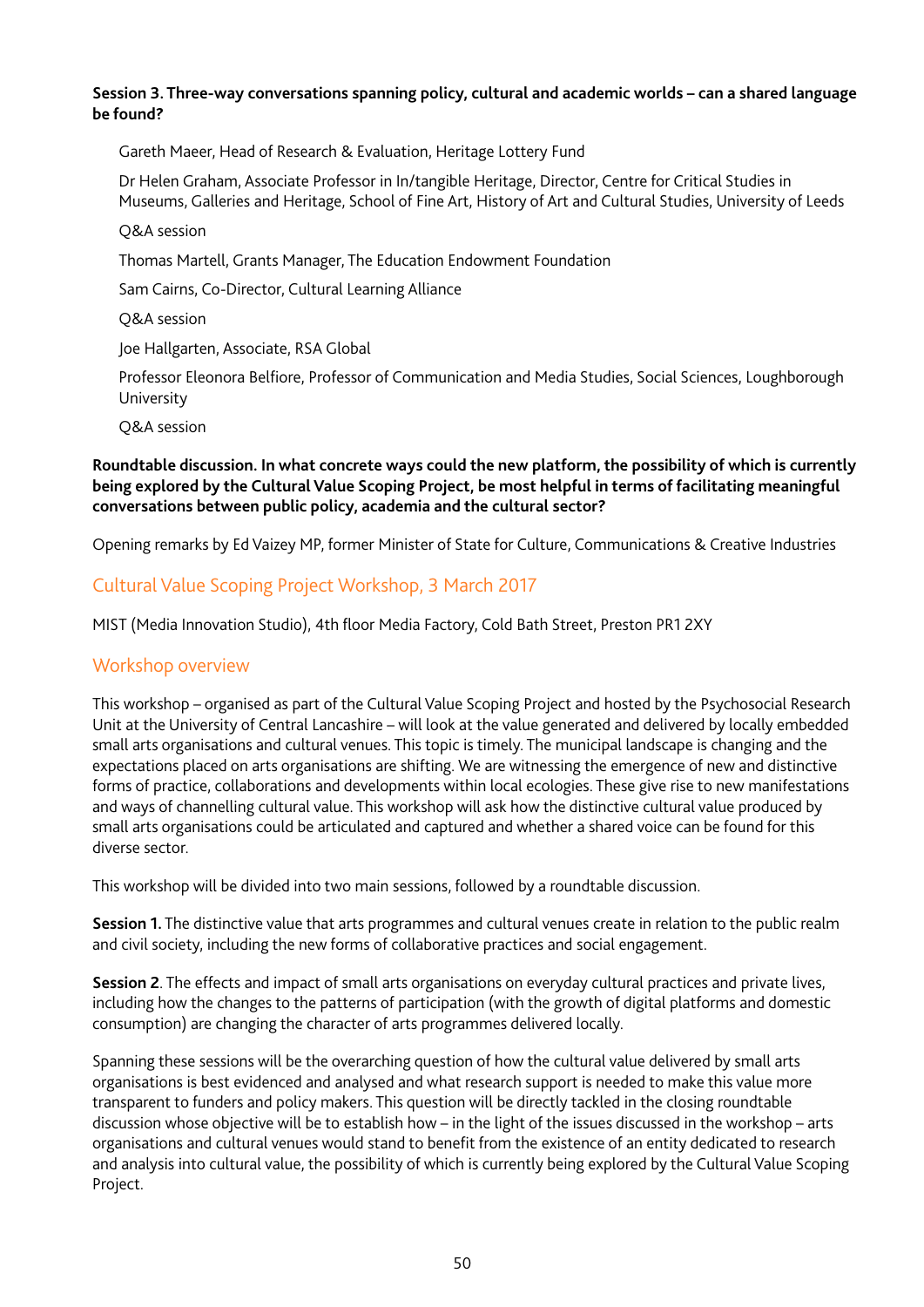#### Sessions and speakers

11:00–11:15 **Arrival and refreshments** 11:15–11:30 **Welcoming remarks and introductions** 11:30–13:00 **Session 1**  13:00–13:45 **Lunch** 13:45–15:15 **Session 2** 15:15–15:30 **Refreshments**  15:30–16:30 **Roundtable discussion and concluding remarks**

**Session 1.** The distinctive value that arts programmes and cultural venues create in relation to the public realm and civil society, including the new forms of collaborative practices and social engagement.

Short presentations bringing together key reflections in order to provoke a conversation around this topic will be given by:

Patrick Fox, Heart of Glass, St Helens (chair)

Jonathan Petherbridge, London Bubble Theatre Company, London

Laurie Peake, Super Slow Way, Burnley.

**Session 2.** The effects and impact of small arts organisations on everyday cultural practices and private lives, including how the changes to the patterns of participation (with the growth of digital platforms and domestic consumption) are changing the character of arts programmes delivered locally.

Short presentations bringing together key reflections in order to provoke a conversation around this topic will be given by:

Claire Doherty, Situations, Bristol (chair)

Kerry Morrison, In Situ, Brierfield and Hussnain Haniff, Brierfield

Errol Francis, Cultural Co-operation, London.

**Roundtable discussion.** The objective will be to establish how – in the light of the issues discussed in the workshop – arts organisations and cultural venues would stand to benefit from the existence of an entity dedicated to research and analysis into cultural value, the possibility of which is currently being explored by the

Cultural Value Scoping Project.